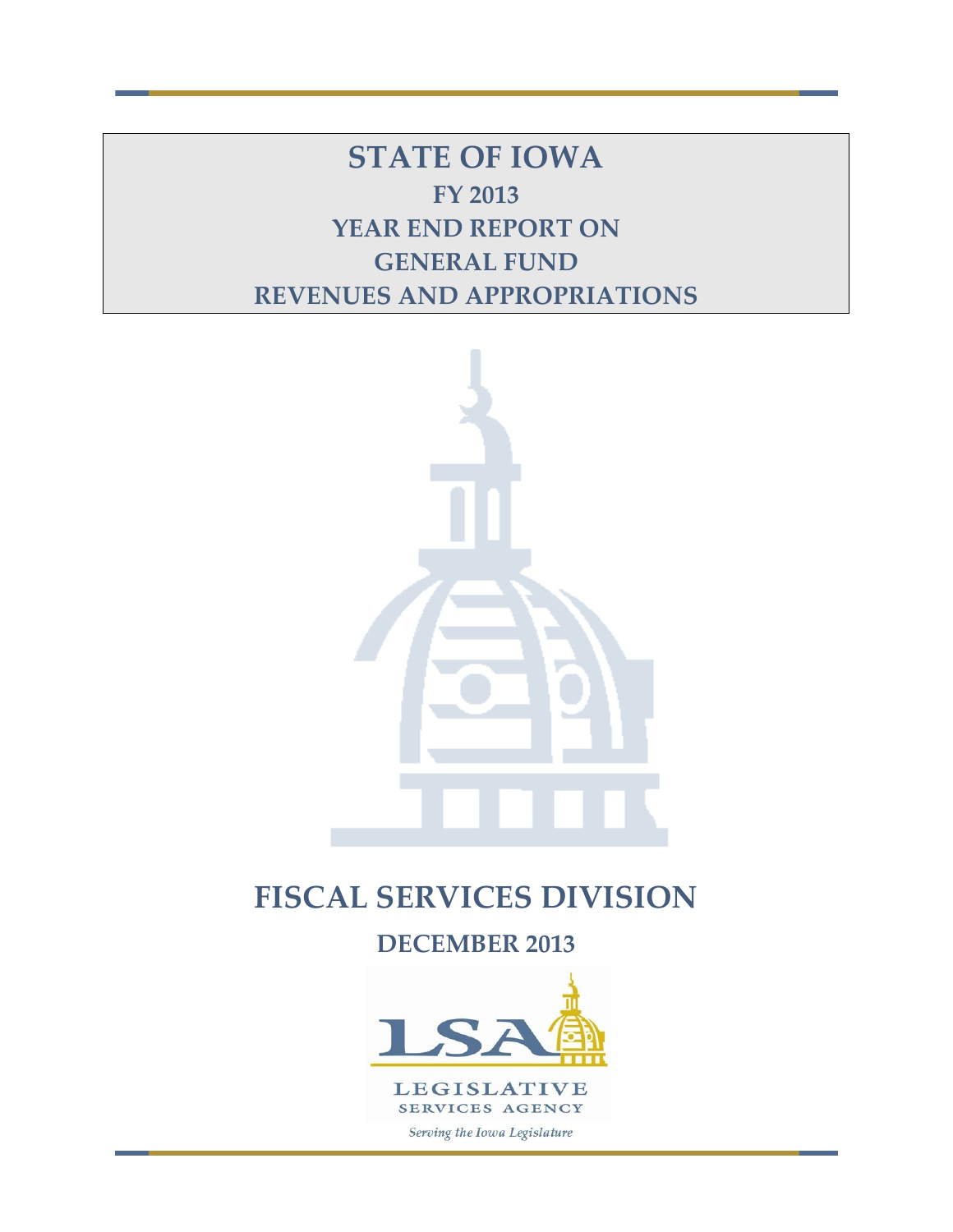# **Introduction**

This report provides a summary of Iowa's FY 2013 General Fund budget. The report examines the changes in revenues and appropriation activity through the fiscal year. The report also includes information on Iowa reserve funds. Additional information on individual FY 2013 General Fund appropriations can be found in **Appendix A**.

# **Year in Review**

The FY 2013 General Fund budget ended the fiscal year with a record surplus of \$927.9 million. This was \$599.9 million more than the surplus that was estimated at the time the original FY 2013 budget was enacted during the 2012 Legislative Session. Several factors contributed to the growth of the surplus:

- Net General Fund receipts for FY 2013 ended the year \$515.5 million (8.2%) more than was originally estimated.
- The final surplus carryforward ended the fiscal year at \$572.1 million. This amount was \$276.8 million (93.7%) more than estimated when the FY 2013 budget was first enacted. The growth of the surplus carryforward was the result of a larger than anticipated General Fund surplus in FY 2012.
- While net appropriations (after reversions) were \$192.4 million (3.1%) more than the initial budget, due to the enactment of supplemental appropriations during the 2013 Legislative Session, the overall growth of appropriations was substantially less than the growth in total revenue.

**Table 1** shows how the FY 2013 budget was affected by the changes in revenue estimates and appropriation adjustments from the time the budget was first enacted during the 2012 Legislative Session to the close of the fiscal year.

| Table 1<br><b>General Fund Budget</b><br>(Dollars in Millions) |    |         |    |              |    |              |    |         |  |  |  |  |
|----------------------------------------------------------------|----|---------|----|--------------|----|--------------|----|---------|--|--|--|--|
| FY 2012<br>FY 2013                                             |    |         |    |              |    |              |    |         |  |  |  |  |
|                                                                |    | Actual  |    | Original     |    | Revised      |    | Actual  |  |  |  |  |
| <b>Funds Available</b>                                         |    |         |    |              |    |              |    |         |  |  |  |  |
| <b>REC Estimate/Actual Receipts</b>                            | \$ | 6,311.1 | \$ | 6,280.6 \$   |    | 6,637.0 \$   |    | 6,768.8 |  |  |  |  |
| Revenue Adjustments                                            |    | 0.0     |    | $-27.3$      |    | $-0.4$       |    | 0.0     |  |  |  |  |
| Net General Fund Receipts                                      |    | 6,311.1 |    | 6,253.3      |    | 6,636.6      |    | 6,768.8 |  |  |  |  |
| Surplus Carryforward                                           |    | 381.4   |    | 295.3        |    | 572.1        |    | 572.1   |  |  |  |  |
| <b>Total Funds Available</b>                                   | \$ | 6,692.5 | \$ | 6,548.6 \$   |    | 7,208.7 \$   |    | 7,340.9 |  |  |  |  |
| <b>Appropriations</b>                                          |    |         |    |              |    |              |    |         |  |  |  |  |
| <b>Enacted Appropriations</b>                                  | \$ | 6,012.5 | \$ | $6,222.6$ \$ |    | $6,222.6$ \$ |    | 6,222.6 |  |  |  |  |
| Adjustments to Standing Appropriations                         |    |         |    |              |    | 7.9          |    | 4.9     |  |  |  |  |
| Net Supplemental/Deappropriations                              |    |         |    |              |    | 204.1        |    | 204.1   |  |  |  |  |
| <b>Total Appropriations</b>                                    |    | 6,012.5 |    | 6,222.6      |    | 6,434.6      |    | 6,431.6 |  |  |  |  |
| Reversions                                                     |    | $-8.1$  |    | $-2.0$       |    | $-5.0$       |    | $-18.6$ |  |  |  |  |
| <b>Net Appropriations</b>                                      | \$ | 6,004.4 | \$ | 6,220.6 \$   |    | $6,429.6$ \$ |    | 6,413.0 |  |  |  |  |
| <b>Ending Balance - Surplus</b>                                | \$ | 688.1   | \$ | 328.0        | \$ | 779.1        | \$ | 927.9   |  |  |  |  |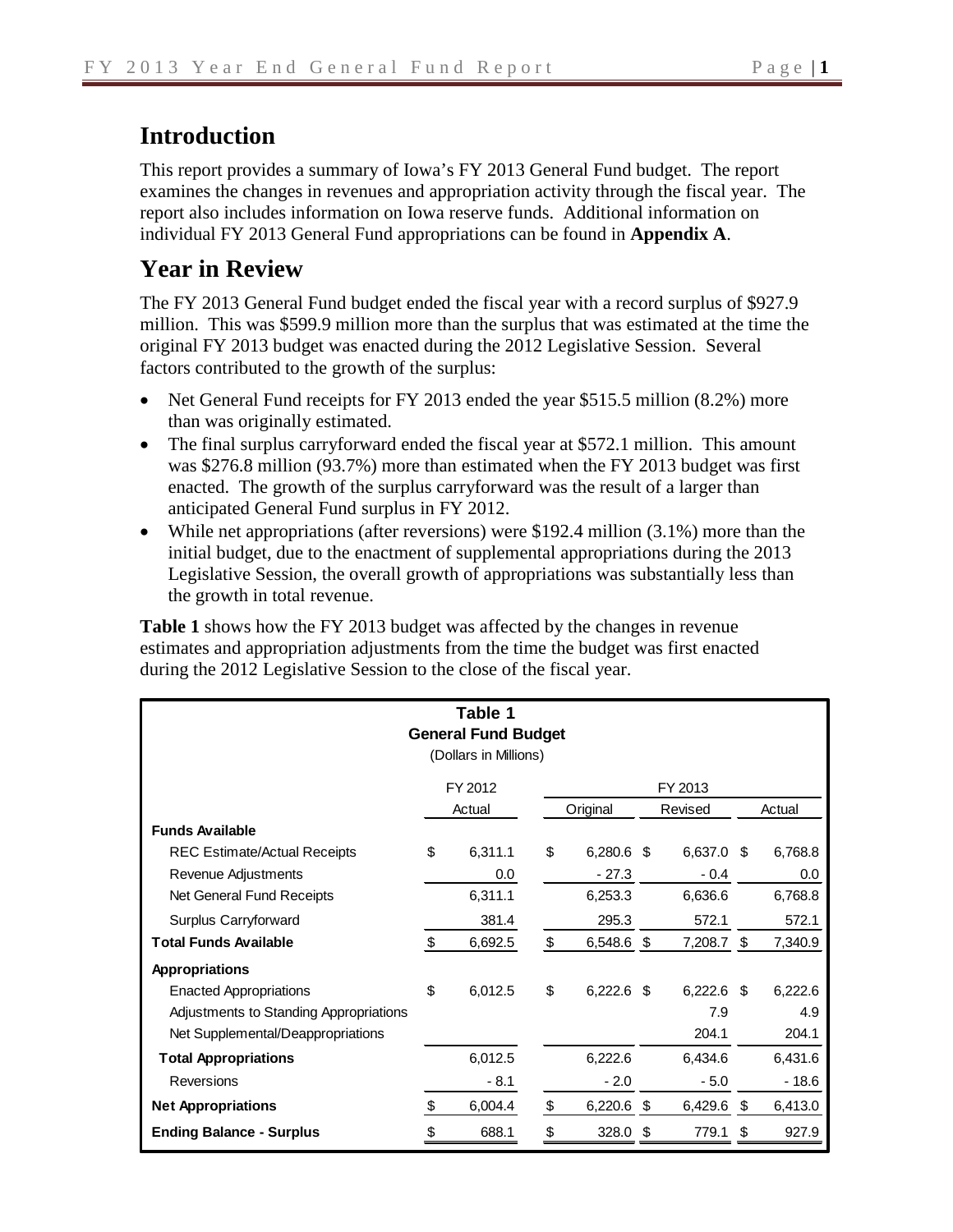## **General Fund Net Revenues and Refunds**

During FY 2013, the General Fund collected \$7.902 billion in gross revenue, \$117.0 million in revenue transfers, and refunded \$1.250 billion for total net revenue of \$6.769 billion. This is an increase of \$457.7 million (7.3%) compared to FY 2012 (**Table 2**). Of the total \$6.769 billion, 81.7% (\$5.527 billion) is from income taxes and sales/use taxes (net of refunds). **Chart 1** shows the sources of net General Fund revenue for FY 2013.

|                                                                                               | Table 2<br><b>Summary of General Fund Receipts</b> |            |    |            |    |         |          |  |  |  |  |  |  |
|-----------------------------------------------------------------------------------------------|----------------------------------------------------|------------|----|------------|----|---------|----------|--|--|--|--|--|--|
| (Dollars in Millions)                                                                         |                                                    |            |    |            |    |         |          |  |  |  |  |  |  |
| FY 2013 vs<br>Percent<br>FY 2012<br>FY 2012<br>FY 2013<br>Change                              |                                                    |            |    |            |    |         |          |  |  |  |  |  |  |
| <b>Gross Receipts</b>                                                                         |                                                    |            |    |            |    |         |          |  |  |  |  |  |  |
| Personal Income Tax                                                                           | \$                                                 | 3,666.6    | \$ | 4,075.6    | \$ | 409.0   | 11.2%    |  |  |  |  |  |  |
| Sales/Use Tax                                                                                 |                                                    | 2,505.2    |    | 2,558.2    |    | 53.0    | 2.1%     |  |  |  |  |  |  |
| Corporate Income Tax                                                                          |                                                    | 545.7      |    | 563.1      |    | 17.4    | 3.2%     |  |  |  |  |  |  |
| Cigarette/Tobacco Tax                                                                         |                                                    | 119.5      |    | 120.3      |    | 0.8     | 0.7%     |  |  |  |  |  |  |
| Other Taxes*                                                                                  |                                                    | 237.9      |    | 250.6      |    | 12.7    | 5.3%     |  |  |  |  |  |  |
| <b>Other Receipts</b>                                                                         |                                                    | 358.7      |    | 333.7      |    | $-25.0$ | $-7.0\%$ |  |  |  |  |  |  |
| <b>Total Gross Receipts</b>                                                                   | \$                                                 | 7,433.6    | \$ | 7,901.5    | \$ | 467.9   | 6.3%     |  |  |  |  |  |  |
| Transfers                                                                                     |                                                    | 108.7      |    | 117.0      |    | 8.3     | 7.6%     |  |  |  |  |  |  |
| Refunds                                                                                       |                                                    | $-1,231.2$ |    | $-1,249.7$ |    | $-18.5$ | 1.5%     |  |  |  |  |  |  |
| <b>Total Net General Fund Receipts</b>                                                        | S                                                  | 6,311.1    |    | \$6,768.8  | \$ | 457.7   | 7.3%     |  |  |  |  |  |  |
| Other taxes include: Inheritance, Insurance, Beer, Franchise Tax, and miscellaneous receipts. |                                                    |            |    |            |    |         |          |  |  |  |  |  |  |

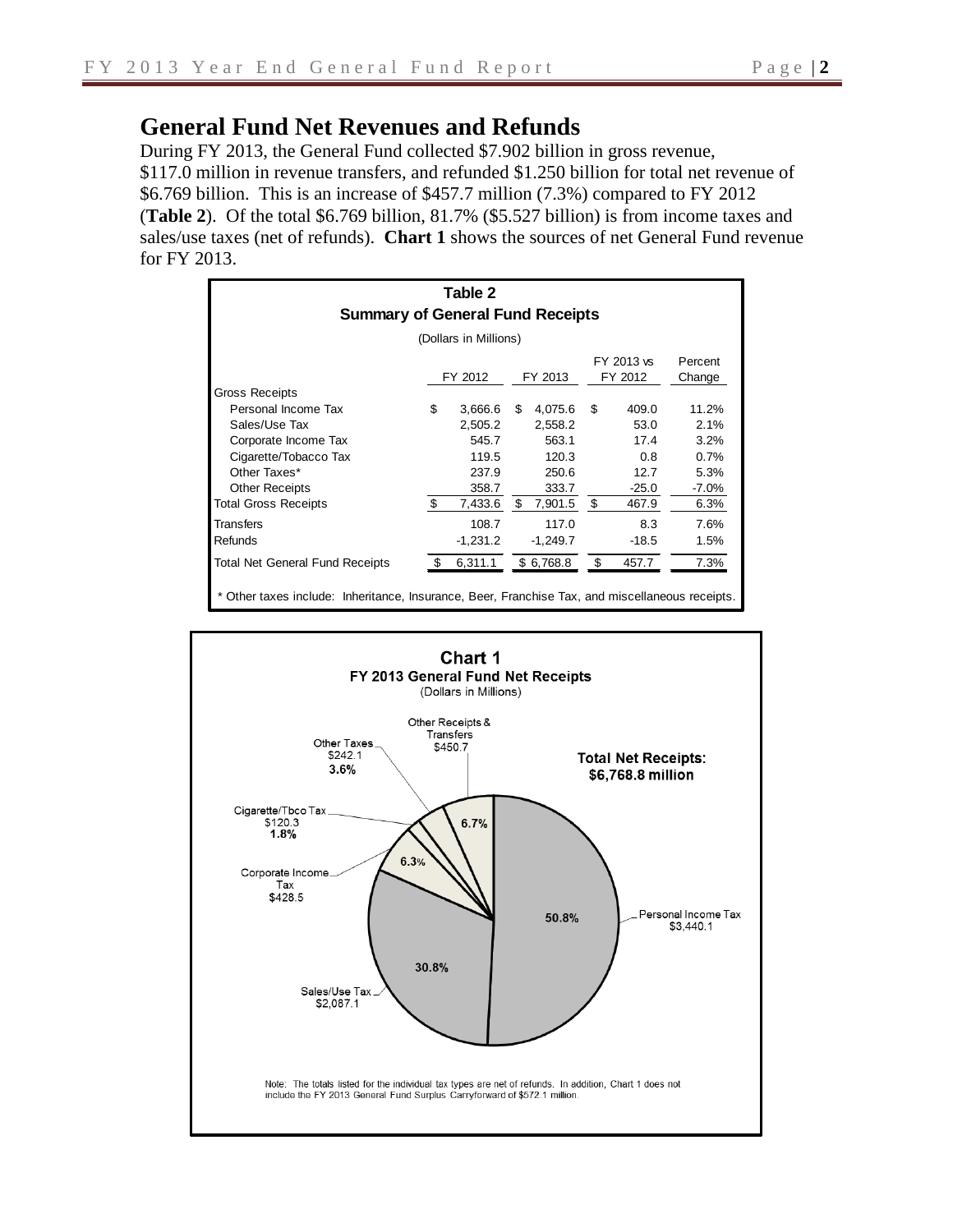## **Appropriations**

**Chart 2** chart shows the appropriations/expenditures that have the largest impact on the state General Fund budget. Of the four categories listed, State Aid to Schools, Medicaid, and Salaries and Benefits comprise 78.8% of the total appropriations enacted in FY 2013. These three categories of expenditures also account for the majority of the growth in General Fund spending. Expenditures for all other state programs and operational costs made up the remaining 21.2% of FY 2013 appropriations.

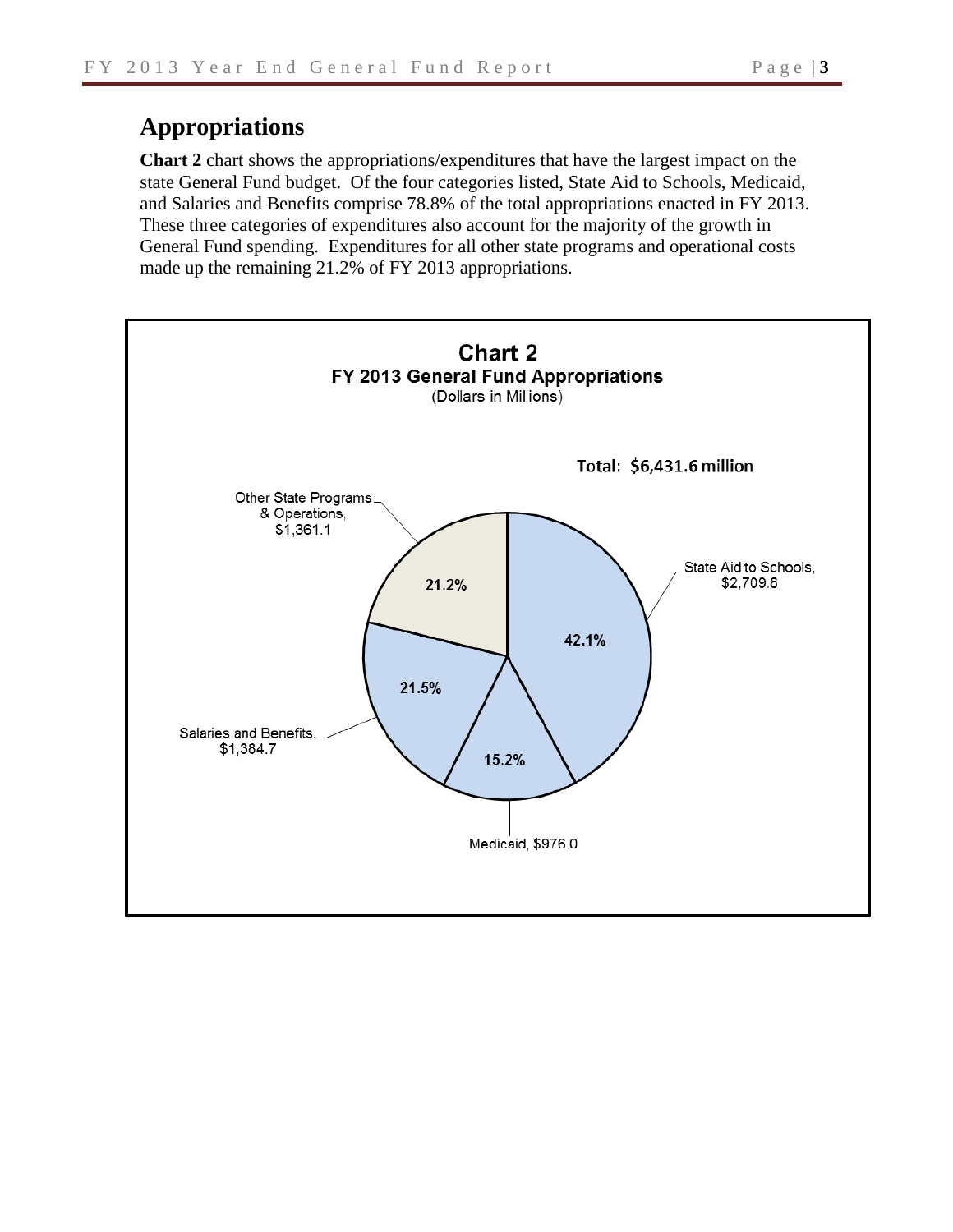### **General Fund Appropriation Changes**

Over the last 10 fiscal years, spending for State Aid to Schools, Medicaid, and Salaries and Benefits have accounted for 91.6% of the total increase in General Fund appropriations. From FY 2004 to FY 2013, General Fund appropriations increased \$1.907 billion (from \$4.525 billion to \$6.432 billion), an average annual increase of 4.0%. Of the total increase, \$1.746 billion was associated with State Aid to Schools, Medicaid, and Salaries and Benefits. Appropriations for all other state programs and nonsalary operational costs comprised \$161.0 million (8.4%) of the total increase.

**Chart 3** shows the change for each individual category since FY 2004. Increases for the four appropriation categories during this 10-year period are as follows:

- State Aid to Schools increased \$929.4 million for an average annual increase of 4.8%.
- Medicaid increased \$627.3 million for an average annual increase of 12.1%.
- State Employee Salaries and Benefits increased \$189.5 million for an average annual increase of 1.6%.
- All Other Programs increased \$161.0 million for an average annual increase of 1.4%.

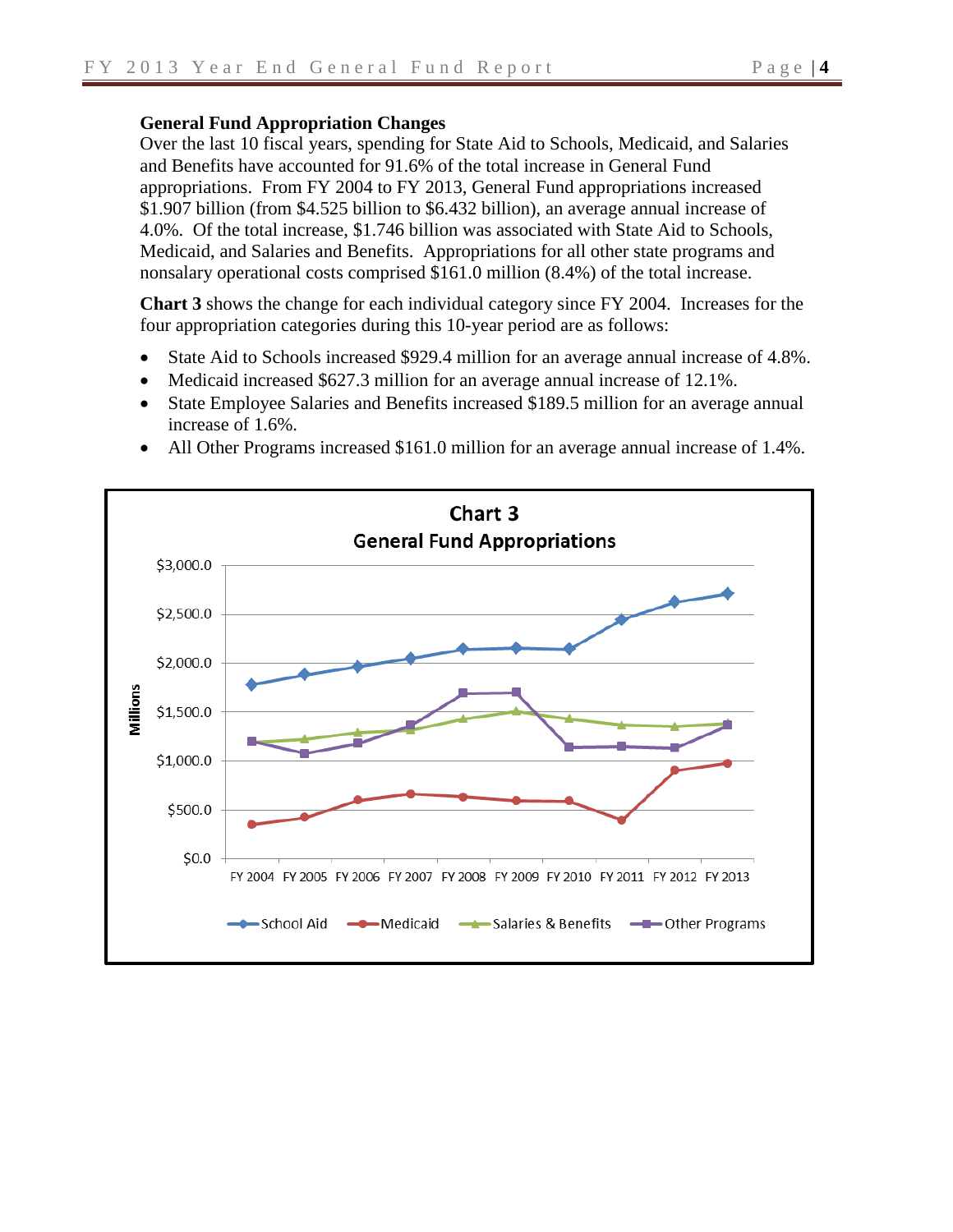# **Summary of FY 2013 Appropriation Activity**

Appropriations enacted by the General Assembly and signed into law by the Governor act as spending authority for the subsequent fiscal year for state government. Appropriations can be adjusted for several factors throughout the fiscal year, including supplemental appropriations, deappropriations, adjustments authorized in statute to standing appropriations to account for actual expenditures, and across-the-board reductions initiated by the Governor.

In addition, other factors can affect the spending authority of state government during the fiscal year. Other activity associated with appropriated funds includes: balances brought forward from the previous fiscal year, transfers between appropriations, reversions, and unspent funds that are allowed to carry forward into the next fiscal year. Allowing funds to carry forward can be authorized through the Iowa Code, and therefore does not require annual reauthorization, or can be enacted in session law, which typically applies to a single fiscal year.

The General Fund appropriations enacted during the 2012 Legislative Session totaled \$6.223 billion for FY 2013. During the 2013 Legislative Session, a net total of \$204.1 million of supplemental appropriations were enacted. By the end of FY 2013, the standing appropriations were adjusted upward by \$4.9 million. These changes resulted in net appropriations of \$6.432 billion.

In addition to the appropriation adjustments, \$64.8 million of FY 2012 appropriated funds were carried forward for expenditure in FY 2013, while \$178.9 million of appropriated funds were unspent in FY 2013 and were allowed to carry forward to FY 2014 for expenditure. By the end of FY 2013, departments reverted \$18.6 million in appropriated funds back to the General Fund. The net expenditure of appropriated funds totaled \$6.299 billion for FY 2013 as outlined in **Table 3** below.

| Table 3                                               |    |               |  |  |  |  |  |  |
|-------------------------------------------------------|----|---------------|--|--|--|--|--|--|
| <b>Summary of FY 2013 General Fund Appropriations</b> |    |               |  |  |  |  |  |  |
|                                                       |    |               |  |  |  |  |  |  |
| <b>General Fund Appropriations</b>                    |    | FY 2013       |  |  |  |  |  |  |
| Enacted Appropriations 2012 Session                   | \$ | 6,222,607,212 |  |  |  |  |  |  |
| Supplementals/Deappropriations                        |    | 204, 111, 193 |  |  |  |  |  |  |
| Adjustments to Standings                              |    | 4,918,859     |  |  |  |  |  |  |
| <b>Total Net Appropriations</b>                       | \$ | 6,431,637,264 |  |  |  |  |  |  |
|                                                       |    |               |  |  |  |  |  |  |
| <b>Other Activity</b>                                 |    |               |  |  |  |  |  |  |
| Balance forward from the previous year                | \$ | 64.790.564    |  |  |  |  |  |  |
| Appropriation Transfers In                            |    | 1,653,891     |  |  |  |  |  |  |
| Appropriation Transfers Out                           |    | $-1,653,891$  |  |  |  |  |  |  |
| Balance Carry Forward to the next year                |    | -178,894,806  |  |  |  |  |  |  |
| <b>Reversions Total</b>                               |    | $-18,556,728$ |  |  |  |  |  |  |
| <b>Total Other Activity</b>                           | \$ | -132,660,970  |  |  |  |  |  |  |
| <b>Total Net Appropriations Expended</b>              |    | 6,298,976,294 |  |  |  |  |  |  |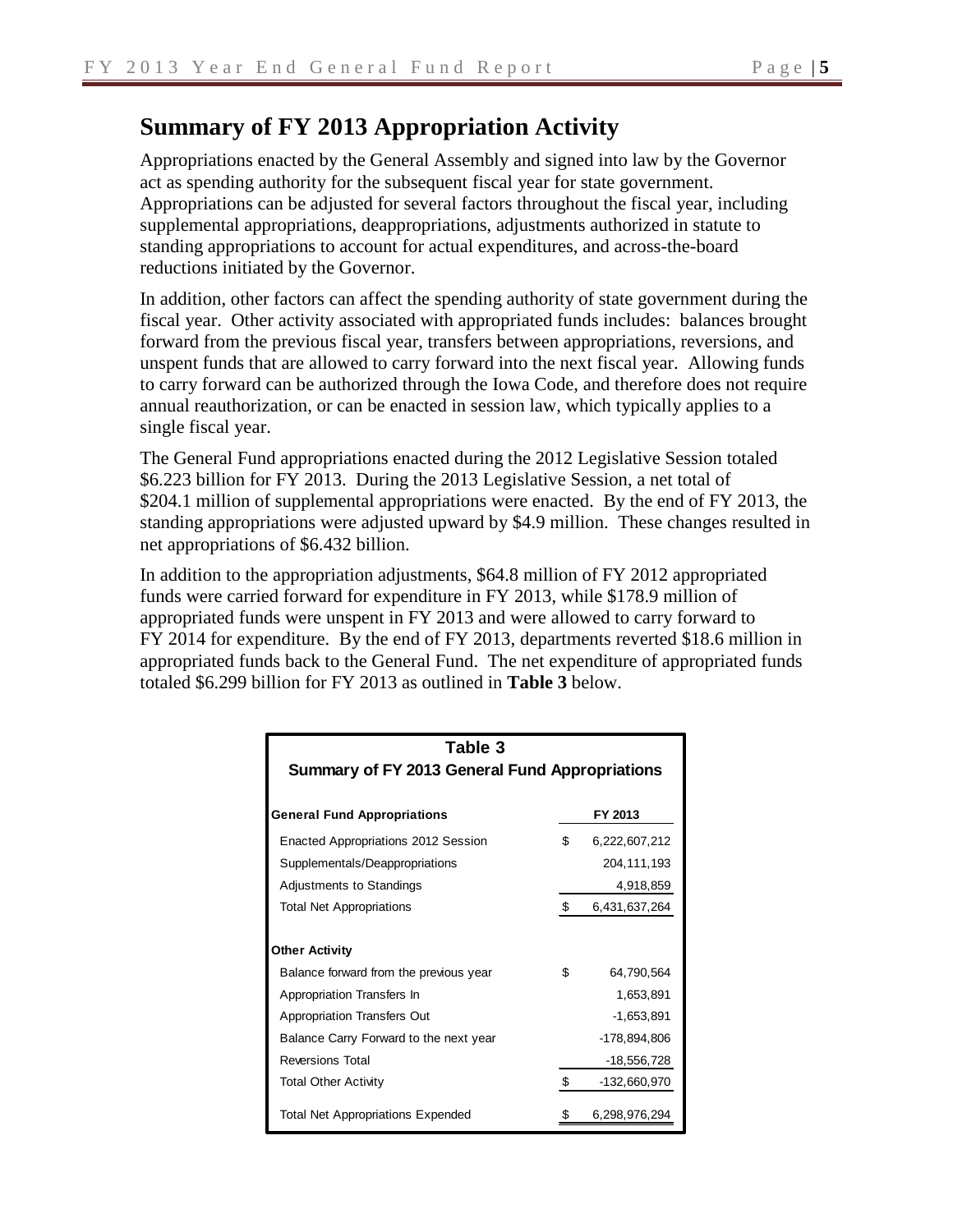### **Adjustments to Standing Appropriations**

There are two types of standing appropriations in the Iowa Code: limited and unlimited. A standing limited appropriation has a specific dollar amount that is established in the Iowa Code. For example, Iowa Code section [426.1](https://www.legis.iowa.gov/docs/ico/section/2013/426.1.pdf) specifically appropriates \$39.1 million from the General Fund for the Agricultural Land Tax Credit Fund. The Agricultural Land Tax Credit Fund is guaranteed this appropriation unless the General Assembly, with the signature of the Governor, enacts legislation that changes the amount in the Iowa Code.

A standing unlimited appropriation does not have a dollar amount specified in the Iowa Code. The exact amount expended through these appropriations is not known until the close of the fiscal year. As the General Assembly develops the budget, an estimated amount is included for the standing unlimited appropriations. At the close of the fiscal year, these estimated appropriations are adjusted to reflect actual expenditures. For example, Iowa Code section [25.2](https://www.legis.iowa.gov/docs/ico/section/2013/25.2.pdf) authorizes the State Appeal Board to pay claims against the state under certain circumstances. There is no specified dollar limit to the amount Board can approve. When the FY 2013 budget was first enacted \$3.6 million was budgeted for State Appeal Board claims. By the close of the fiscal year, the Board had approved claims totaling \$6.9 million, necessitating an adjustment of \$3.3 million. **Table 4** lists the standing appropriations that received adjustments during FY 2013.

| Table 4                        |                                                        |    |                        |    |              |               |                  |  |  |  |  |
|--------------------------------|--------------------------------------------------------|----|------------------------|----|--------------|---------------|------------------|--|--|--|--|
|                                | FY 2013 Adjustments to Standing Appropriations         |    |                        |    |              |               |                  |  |  |  |  |
|                                |                                                        |    | <b>Budgeted</b>        |    |              |               | <b>Final Net</b> |  |  |  |  |
| <b>Department</b>              | <b>Appropriation Name</b>                              |    | Appropriation          |    | Adjustments  | Appropriation |                  |  |  |  |  |
| <b>Administrative Services</b> | Federal Cash Management                                | \$ | 356,587                | \$ | -356,587     | -\$           |                  |  |  |  |  |
| <b>Administrative Services</b> | Unemployment Compensation                              |    | 440,371                |    | 116.955      |               | 557.326          |  |  |  |  |
| <b>Administrative Services</b> | Volunteer EMS Provider Death Benefit                   |    | 0                      |    | 100,000      |               | 100,000          |  |  |  |  |
| Corrections                    | <b>State Cases Court Costs</b>                         |    | 59.733                 |    | $-59,733$    |               |                  |  |  |  |  |
| Education                      | State Foundation School Aid                            |    | 2,706,349,400 $^{1/2}$ |    | 3,433,798    |               | 2.709.783.198    |  |  |  |  |
| <b>Executive Council</b>       | <b>Court Costs</b>                                     |    | 59,772                 |    | 241,861      |               | 301,633          |  |  |  |  |
| <b>Executive Council</b>       | Drainage Assessment                                    |    | 20,227                 |    | 47,152       |               | 67,379           |  |  |  |  |
| <b>Executive Council</b>       | Public Improvements                                    |    | 39,848                 |    | $-39,848$    |               |                  |  |  |  |  |
| Governor's Office              | Interstate Extradition                                 |    | 3.032                  |    | $-3.032$     |               | O                |  |  |  |  |
| <b>Human Services</b>          | Child Abuse Prevention                                 |    | 217,772                |    | $-18.658$    |               | 199,114          |  |  |  |  |
| Legislative Branch             | Legislative Branch                                     |    | 34.227.076             |    | $-544.562$   |               | 33,682,514       |  |  |  |  |
| Management                     | Appeal Board Claims                                    |    | 3,586,307              |    | 3,286,270    |               | 6,872,577        |  |  |  |  |
| <b>Public Defense</b>          | Compensation and Expense                               |    | 344.644                |    | 90.491       |               | 435,135          |  |  |  |  |
| Revenue                        | Elderly & Disabled Tax Credit                          |    | 24,957,000             |    | $-1.199.568$ |               | 23,757,432       |  |  |  |  |
| Revenue                        | Military Service Tax Refunds                           |    | 2,400,000              |    | $-171,068$   |               | 2,228,932        |  |  |  |  |
| Revenue                        | <b>Printing Cigarette Stamps</b>                       |    | 124,652                |    | $-4,611$     |               | 120,041          |  |  |  |  |
| Total                          |                                                        |    | \$ 2,773,186,421       | S  | 4,918,860    | \$.           | 2,778,105,281    |  |  |  |  |
|                                | Includes a supplemental appropriation of \$57,149,400. |    |                        |    |              |               |                  |  |  |  |  |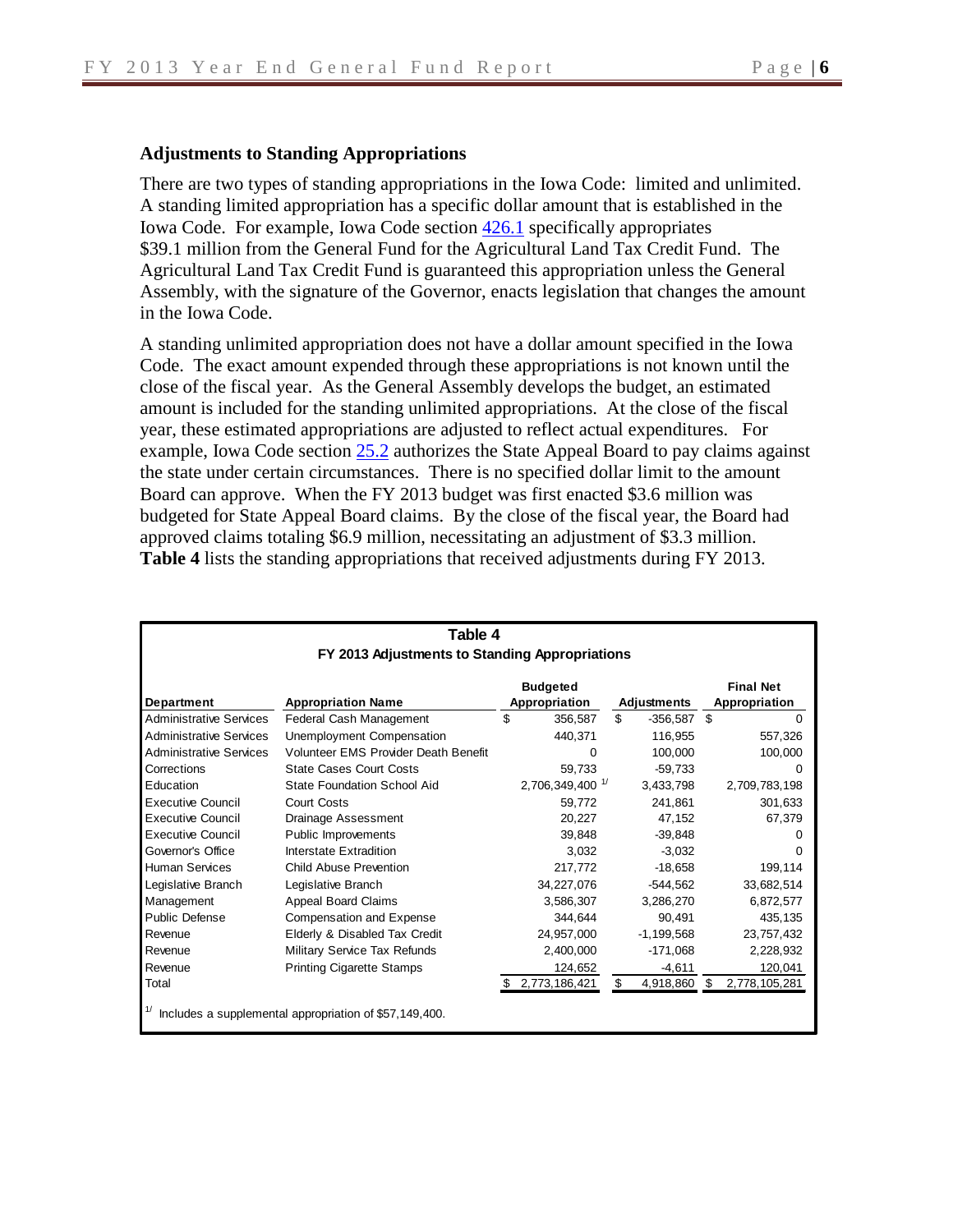### **Supplemental Appropriations**

Supplemental appropriations enacted for FY 2013 totaled \$204.1 million. The General Assembly enacted three bills during the 2013 Legislative Session that made supplemental appropriations to FY 2013 budgets. These are summarized on **Table 5**.

- [House File](http://coolice.legis.iowa.gov/Cool-ICE/default.asp?Category=billinfo&Service=Billbook&menu=false&hbill=HF648&ga=85) 648 (FY 2013 Bond Repayment and Supplemental Appropriations Act) included numerous General Fund supplemental appropriations totaling \$85.0 million. These appropriations were primarily for nonrecurring costs associated with State agencies' projects and state programs.
- [House File 215](http://coolice.legis.iowa.gov/Cool-ICE/default.asp?Category=billinfo&Service=Billbook&menu=false&ga=85&hbill=HF215) (FY 2013 Education Reform Act) provided a supplemental appropriation of \$57.1 million for State Aid to Schools. The Act included language to allow the funds to carry forward and be distributed to school districts in FY 2014.
- [Senate File 446](http://coolice.legis.iowa.gov/Cool-ICE/default.asp?Category=billinfo&Service=Billbook&menu=false&ga=85&hbill=SF446) (Health and Human Services Appropriations Act) appropriated a total of \$62.0 million to the Department of Human Services. This included a \$61.0 million appropriation for Medicaid and \$955,000 for the Adoption Subsidy Program.

|                                           | Table 5                             |                  |                |                 |  |  |  |  |  |  |  |  |  |  |  |
|-------------------------------------------|-------------------------------------|------------------|----------------|-----------------|--|--|--|--|--|--|--|--|--|--|--|
|                                           | FY 2013 Supplemental Appropriations |                  |                |                 |  |  |  |  |  |  |  |  |  |  |  |
| <b>Special Department Name</b>            | <b>HF 648</b>                       | <b>HF 215</b>    | <b>SF 446</b>  | Total           |  |  |  |  |  |  |  |  |  |  |  |
| <b>Administrative Services - Capitals</b> | \$<br>3,030,000                     | \$<br>$\Omega$   | \$<br>$\Omega$ | \$<br>3,030,000 |  |  |  |  |  |  |  |  |  |  |  |
| Agriculture and Land Stewardship          | 18,620,000                          | O)               | $\Omega$       | 18,620,000      |  |  |  |  |  |  |  |  |  |  |  |
| Commerce, Department of                   | 100,000                             | n                | $\Omega$       | 100,000         |  |  |  |  |  |  |  |  |  |  |  |
| <b>Corrections Capital</b>                | 11,200,000                          | 0                | 0              | 11,200,000      |  |  |  |  |  |  |  |  |  |  |  |
| Economic Development Authority            | 5,000,000                           |                  | $\Omega$       | 5,000,000       |  |  |  |  |  |  |  |  |  |  |  |
| Education, Department of                  | 1,669,000                           | 57,149,400       | $\Omega$       | 58,818,400      |  |  |  |  |  |  |  |  |  |  |  |
| Human Rights, Department of               | 100,000                             | $\Omega$         | 0              | 100,000         |  |  |  |  |  |  |  |  |  |  |  |
| Human Services, Department of             | 2,800,000                           | 0                | 61,954,853     | 64,754,853      |  |  |  |  |  |  |  |  |  |  |  |
| Judicial Branch                           | 3,000,000                           | 0                | 0              | 3,000,000       |  |  |  |  |  |  |  |  |  |  |  |
| Public Safety, Department of              | 1,000,000                           | 0                | $\Omega$       | 1,000,000       |  |  |  |  |  |  |  |  |  |  |  |
| <b>Regents Capital</b>                    | 15,000,000                          | 0                | $\Omega$       | 15,000,000      |  |  |  |  |  |  |  |  |  |  |  |
| Regents, Board of                         | 18,500,000                          | 0                | $\Omega$       | 18,500,000      |  |  |  |  |  |  |  |  |  |  |  |
| <b>State Fair Authority Capital</b>       | 1,250,000                           |                  | $\Omega$       | 1,250,000       |  |  |  |  |  |  |  |  |  |  |  |
| <b>Treasurer of State</b>                 | 3,000,000                           |                  | 0              | 3,000,000       |  |  |  |  |  |  |  |  |  |  |  |
| Veterans Affairs, Department of           | 737,940                             | 0                | $\Omega$       | 737,940         |  |  |  |  |  |  |  |  |  |  |  |
| Total                                     | 85,006,940                          | \$<br>57,149,400 | \$61,954,853   | \$204,111,193   |  |  |  |  |  |  |  |  |  |  |  |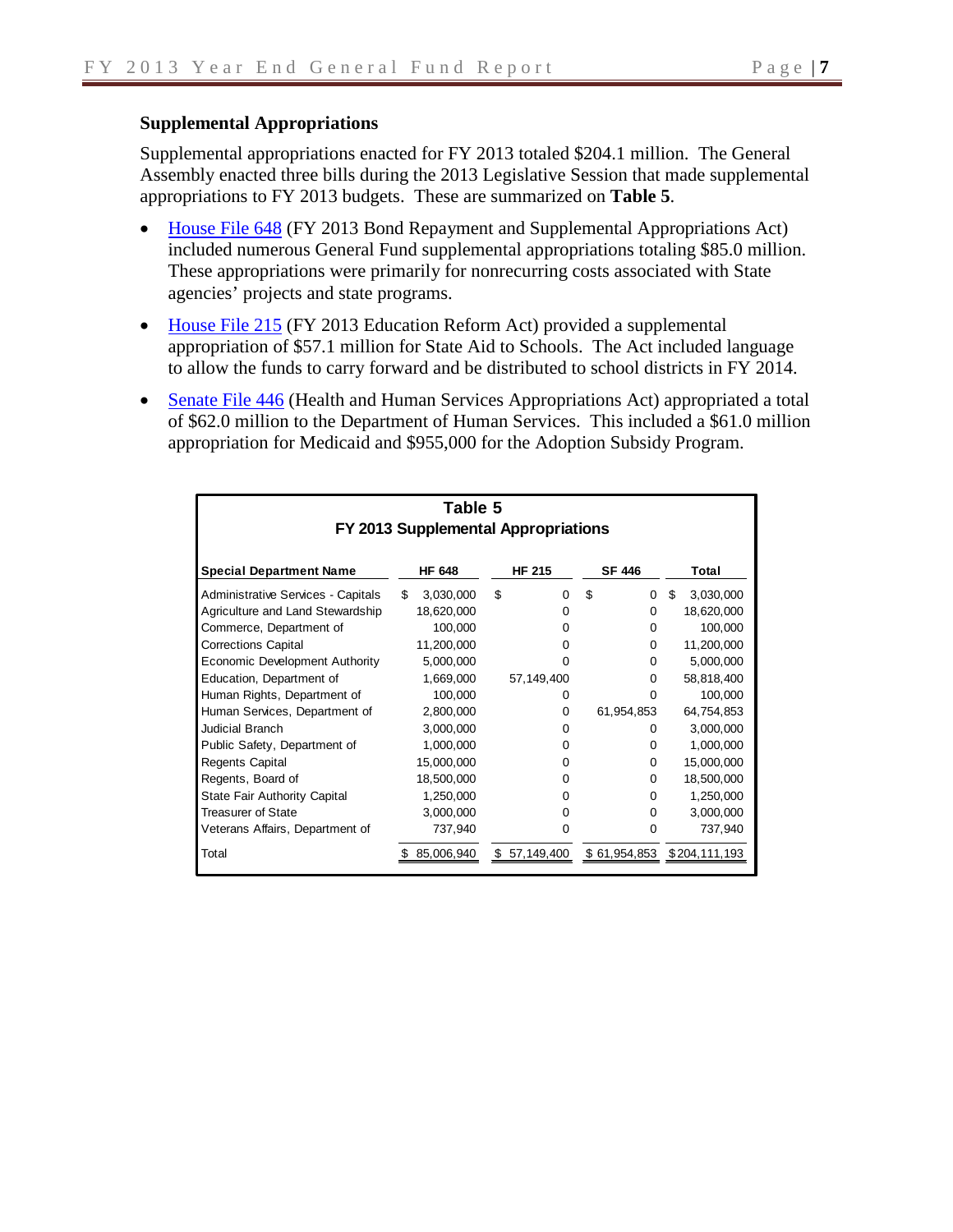### **Balances Brought Forward**

State agencies carried forward a total of \$64.8 million from FY 2012 appropriations to FY 2013 and \$178.9 million from FY 2013 appropriations to FY 2014. There are several circumstances that result in appropriated funds being carried forward to the next fiscal year.

- Iowa Code section  $8.62$  allows State agencies to use 50.0% of unspent appropriated funds for employee training, technology enhancement, or purchases of goods and services from Iowa prison industries. Of the total \$64.8 million carried forward from FY 2012 to FY 2013, agencies were allowed to use \$1.7 million for purposes designated in Iowa Code section [8.62.](https://www.legis.iowa.gov/docs/ico/section/2013/8.62.pdf)
- Some agencies are provided authorization through legislation to carry forward unspent appropriated funds for program expenses in the next fiscal year.
- Some appropriated funds become obligated during the fiscal year they were made. However, a portion of the payments against those obligations may not be paid until the following fiscal year. The funds approved by the Executive Council under the Performance of Duty account fall into this category. The majority of these funds have been approved for disaster relief by the Council.

| Table 6                                |                                      |              |  |  |  |  |  |  |  |  |
|----------------------------------------|--------------------------------------|--------------|--|--|--|--|--|--|--|--|
|                                        | <b>Balances Brought Forward from</b> |              |  |  |  |  |  |  |  |  |
| FY 2012 to FY 2013                     |                                      |              |  |  |  |  |  |  |  |  |
| <b>Balance</b>                         |                                      |              |  |  |  |  |  |  |  |  |
|                                        |                                      | Carryforward |  |  |  |  |  |  |  |  |
| Human Services, Department of          | \$                                   | 29,565,596   |  |  |  |  |  |  |  |  |
| <b>Executive Council</b>               |                                      | 22,833,581   |  |  |  |  |  |  |  |  |
| Veterans Affairs, Department of        |                                      | 4,933,156    |  |  |  |  |  |  |  |  |
| Administrative Services, Department of |                                      | 2,229,813    |  |  |  |  |  |  |  |  |
| Education, Department of               |                                      | 1,179,812    |  |  |  |  |  |  |  |  |
| Economic Development Authority         |                                      | 825,048      |  |  |  |  |  |  |  |  |
| Iowa Workforce Development             |                                      | 649,791      |  |  |  |  |  |  |  |  |
| Inspections & Appeals, Department of   |                                      | 511,717      |  |  |  |  |  |  |  |  |
| Corrections, Department of             |                                      | 453,108      |  |  |  |  |  |  |  |  |
| Cultural Affairs, Department of        |                                      | 438,364      |  |  |  |  |  |  |  |  |
| <b>College Student Aid Commission</b>  |                                      | 264,004      |  |  |  |  |  |  |  |  |
| Transportation, Department of          |                                      | 207,478      |  |  |  |  |  |  |  |  |
| Agriculture and Land Stewardship       |                                      | 140,546      |  |  |  |  |  |  |  |  |
| Regents, Board of                      |                                      | 126,501      |  |  |  |  |  |  |  |  |
| All Other Agencies                     |                                      | 432,049      |  |  |  |  |  |  |  |  |
| Total                                  | \$                                   | 64,790,564   |  |  |  |  |  |  |  |  |

The carryforward balances are summarized by department in **Tables 6** and **7** below.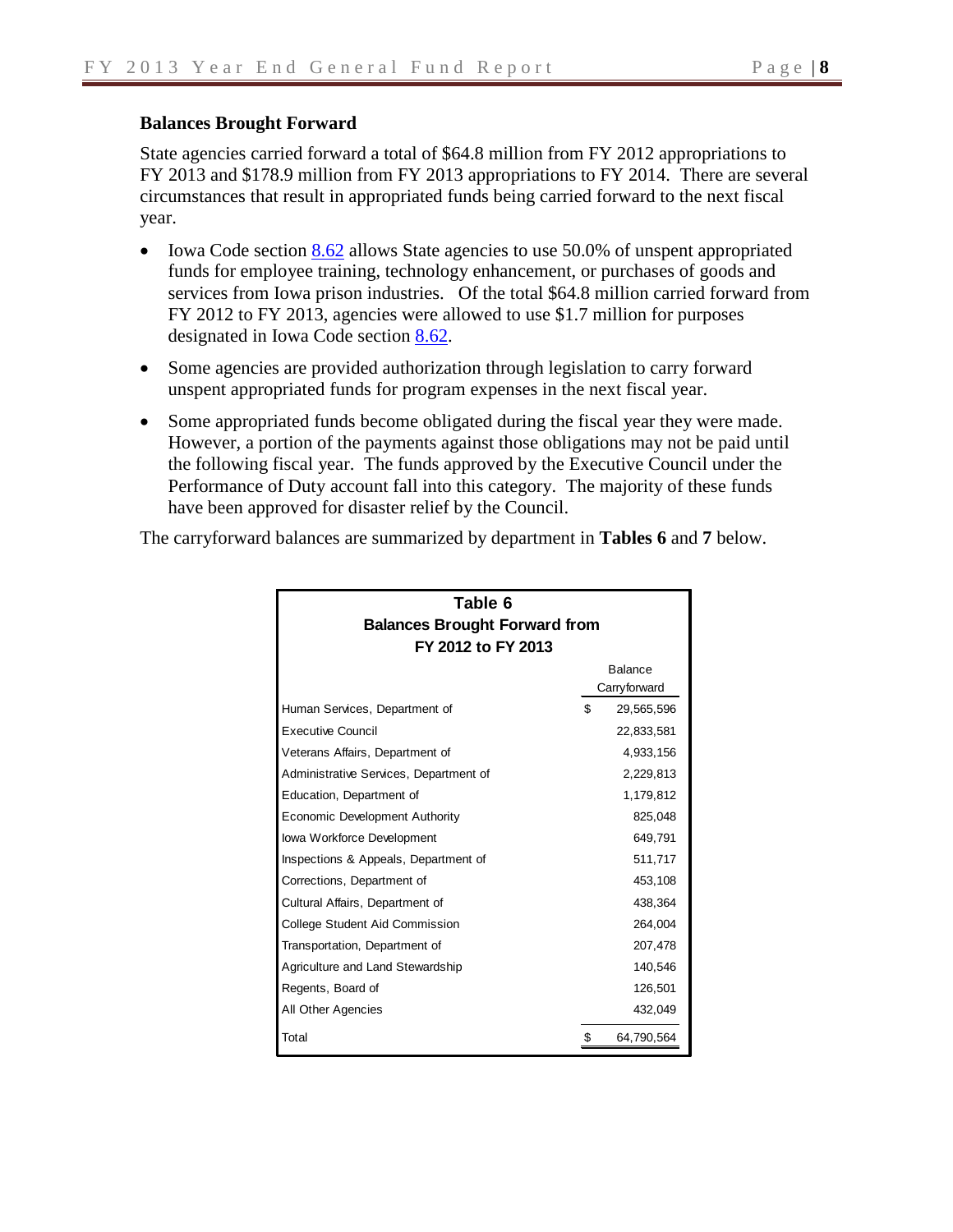| Table 7                                                    |    |             |  |  |  |  |  |  |  |
|------------------------------------------------------------|----|-------------|--|--|--|--|--|--|--|
| <b>Balances Carried Forward from</b><br>FY 2013 to FY 2014 |    |             |  |  |  |  |  |  |  |
| <b>Balance</b>                                             |    |             |  |  |  |  |  |  |  |
| Carryforward                                               |    |             |  |  |  |  |  |  |  |
| Education, Department of                                   | \$ | 59,318,084  |  |  |  |  |  |  |  |
| Human Services, Department of                              |    | 19,005,659  |  |  |  |  |  |  |  |
| Agriculture and Land Stewardship                           |    | 18,798,490  |  |  |  |  |  |  |  |
| Regents, Board of                                          |    | 18,507,660  |  |  |  |  |  |  |  |
| <b>Regents Capitals</b>                                    |    | 15,000,000  |  |  |  |  |  |  |  |
| <b>Executive Council</b>                                   |    | 11,889,274  |  |  |  |  |  |  |  |
| <b>Corrections Capitals</b>                                |    | 11,200,000  |  |  |  |  |  |  |  |
| Economic Development Authority                             |    | 5,550,727   |  |  |  |  |  |  |  |
| Veterans Affairs, Department of                            |    | 4,063,729   |  |  |  |  |  |  |  |
| <b>Administrative Services - Capitals</b>                  |    | 3,030,000   |  |  |  |  |  |  |  |
| Treasurer of State                                         |    | 3,011,670   |  |  |  |  |  |  |  |
| <b>Judicial Branch</b>                                     |    | 3,000,000   |  |  |  |  |  |  |  |
| <b>State Fair Authority Capitals</b>                       |    | 1,250,000   |  |  |  |  |  |  |  |
| Public Safety, Department of                               |    | 1,046,638   |  |  |  |  |  |  |  |
| College Student Aid Commission                             |    | 920,861     |  |  |  |  |  |  |  |
| All Other Agencies                                         |    | 3,302,014   |  |  |  |  |  |  |  |
| Total                                                      | \$ | 178,894,806 |  |  |  |  |  |  |  |

### **Appropriation Transfers**

Iowa Code section [8.39](https://www.legis.iowa.gov/DOCS/ACO/IC/LINC/Section.8.39.pdf) authorizes a state agency, with the approval of the Governor and the director of the Department of Management (DOM), to transfer a portion of unexpended appropriated funds to another appropriation. The primary purpose of the transfer authority is to assist Executive Branch agencies in meeting financial obligations when unforeseen circumstances, not known at the time the budget was enacted, could disrupt day-to-day operations. The transfers made under Iowa Code section [8.39,](https://www.legis.iowa.gov/docs/ico/section/2013/8.39.pdf) also requires the legislature be notified at least two weeks prior to the funds being transferred. During FY 2013, the transfer authority under Iowa Code section [8.39](https://www.legis.iowa.gov/docs/ico/section/2013/8.39.pdf) was used to transfer \$579,000 between appropriations.

Other sections of the Iowa Code provide transfer authority to specific departments. Iowa Code sections [904.116](https://www.legis.iowa.gov/docs/ico/section/2013/904.I.116.pdf) and [905.8](https://www.legis.iowa.gov/docs/ico/section/2013/905.8.pdf) allow the Department of Corrections to reallocate funds between line item appropriations assuming certain reporting requirements are fulfilled. This authority has also been reiterated through annual session law. Iowa Code section [218.6](https://www.legis.iowa.gov/docs/ico/section/2013/218.6.pdf) allows the Director of the Department of Human Services to transfer appropriations between the same types of institutions. This authority does not contain any notification requirements.

**Table 8** summarizes the appropriation transfers made during FY 2013 and identifies those transfers made under Iowa Code section [8.39,](https://www.legis.iowa.gov/DOCS/ACO/IC/LINC/Section.8.39.pdf) as well as all other transfers.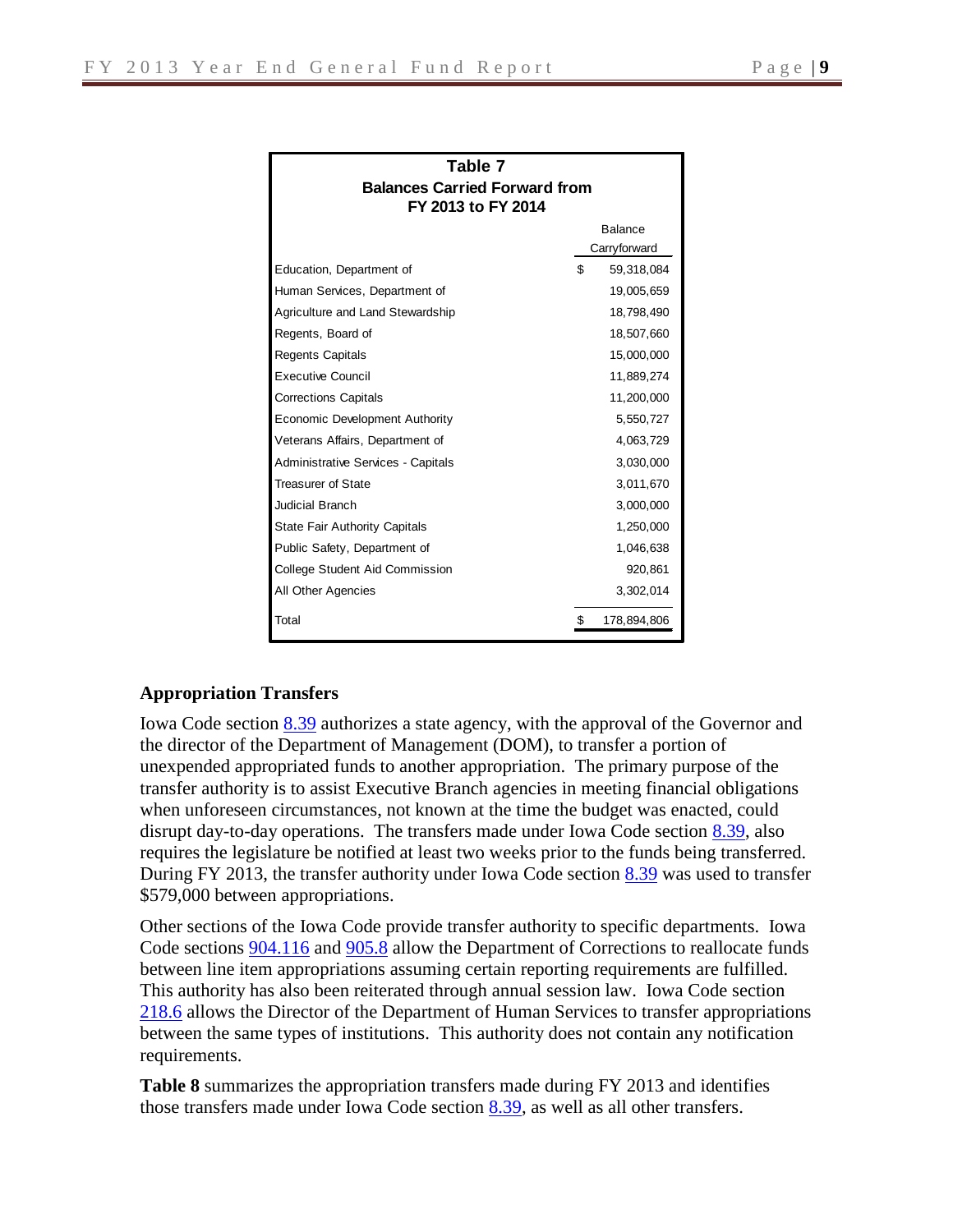|                                 | Table 8                                 |                              |           |                                      |                |      |             |
|---------------------------------|-----------------------------------------|------------------------------|-----------|--------------------------------------|----------------|------|-------------|
|                                 | FY 2013 Appropriation Transfers         |                              |           |                                      |                |      |             |
|                                 |                                         | Appropriation<br>Transfer In |           | Appropriation<br><b>Transfer Out</b> |                |      | Net Change  |
| <b>Section 8.39 Transfers</b>   |                                         |                              |           |                                      |                |      |             |
| <b>Human Services</b>           | Cherokee MHI                            | \$                           | 0         | S                                    | $-251,251$     | \$   | $-251,251$  |
|                                 | Civil Commitment Unit for Sex Offenders |                              | 394,542   |                                      |                |      | 394,542     |
|                                 | Clarinda MHI                            |                              |           |                                      | $-62, 123$     |      | $-62,123$   |
|                                 | Eldora Training School                  |                              | 163,149   |                                      |                |      | 163,149     |
|                                 | Independence MHI                        |                              |           |                                      | $-81,168$      |      | $-81,168$   |
|                                 | Mt Pleasant MHI                         |                              |           |                                      | $-163, 149$    |      | $-163, 149$ |
| Governor's Office               | Governor/Lt. Governor's Office          |                              |           |                                      | $-21,378$      |      | $-21,378$   |
|                                 | <b>Terrace Hill Quarters</b>            |                              | 21,378    |                                      |                |      | 21,378      |
| Subtotal Section 8.39 Transfers |                                         |                              | 579,069   | \$                                   | -579,069       | - \$ | 0           |
| <b>Other Transfers</b>          |                                         |                              |           |                                      |                |      |             |
| Corrections                     | Anamosa Institution                     | \$                           | 169,414   | S                                    | 0              | \$   | 169,414     |
|                                 | Clarinda Institution                    |                              |           |                                      | $-264,000$     |      | $-264,000$  |
|                                 | <b>Corrections Administration</b>       |                              | 260,000   |                                      |                |      | 260,000     |
|                                 | <b>County Confinement</b>               |                              | 15,000    |                                      |                |      | 15,000      |
|                                 | <b>Federal Prisoners/ Contractual</b>   |                              |           |                                      | $-15,000$      |      | $-15,000$   |
|                                 | Mitchellville Institution               |                              | 150,000   |                                      |                |      | 150,000     |
|                                 | Oakdale Institution                     |                              |           |                                      | $-369,414$     |      | $-369,414$  |
|                                 | Rockwell City Institution               |                              | 54,000    |                                      |                |      | 54,000      |
| <b>Human Services</b>           | <b>Eldora Training School</b>           |                              | 122,145   |                                      |                |      | 122,145     |
|                                 | Glenwood Resource Center                |                              | 209,000   |                                      |                |      | 209,000     |
|                                 | Toledo Juvenile Home                    |                              |           |                                      | $-122, 145$    |      | $-122, 145$ |
|                                 | <b>Woodward Resource Center</b>         |                              |           |                                      | $-209,000$     |      | $-209,000$  |
| Regents                         | Quad Cities Graduate Study Center       |                              |           |                                      | $-95,263$      |      | $-95,263$   |
|                                 | Southwest Iowa Resource Center          |                              | 95,263    |                                      |                |      | 95,263      |
| <b>Subtotal Other Transfers</b> |                                         |                              | 1,074,822 |                                      | $$ -1,074,822$ | \$   | 0           |
| <b>Total All Transfers</b>      |                                         |                              | 1,653,891 |                                      | $$-1,653,891$  | \$   | 0           |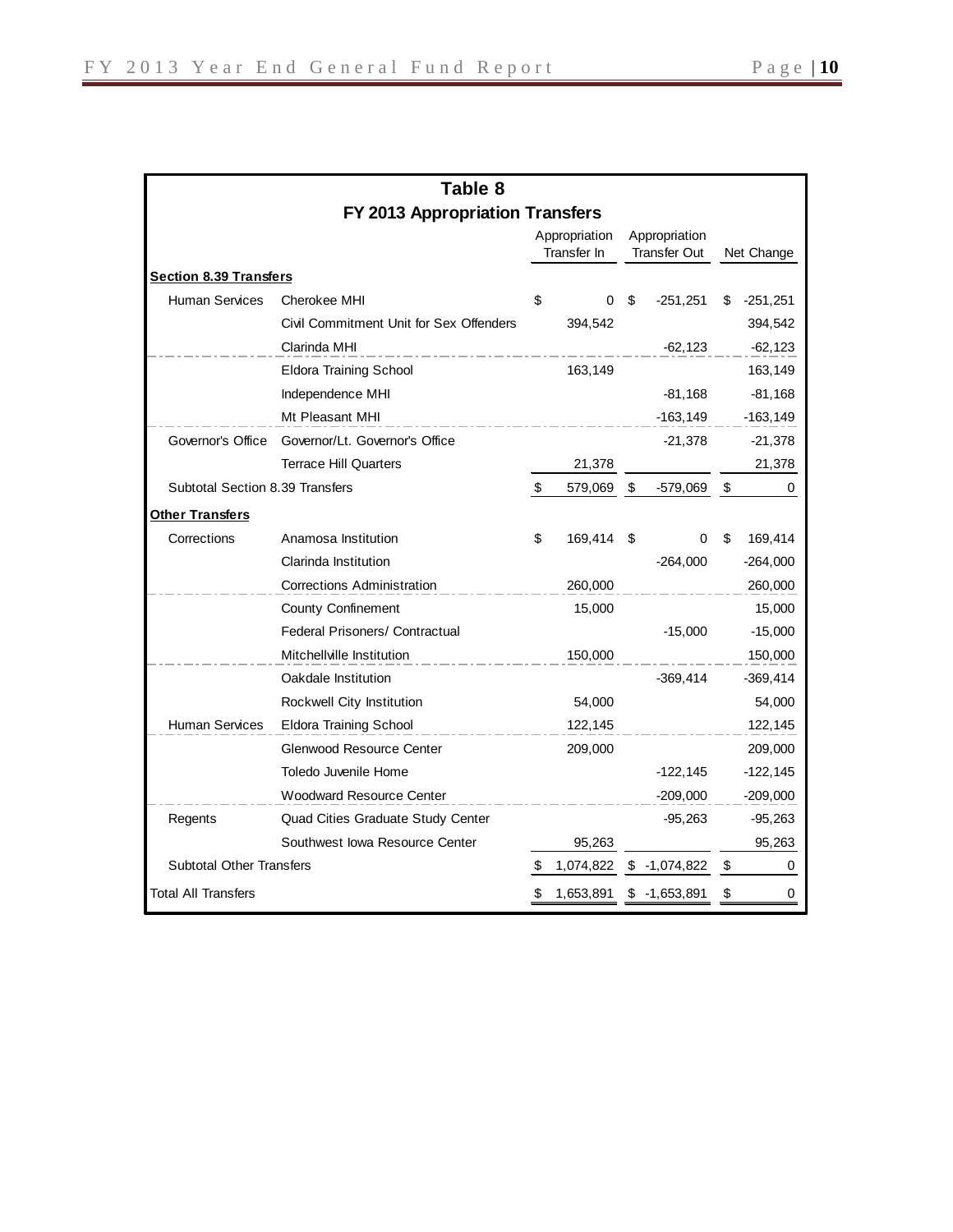### **Reversions**

Unless an agency is allowed to carry forward unspent funds from an appropriation, the unspent funds will revert to the fund from which appropriated. State agencies reverted a total of \$18.6 million from FY 2013 General Fund appropriations **(Table 9)**. Nearly 68.0% of all reversions were from appropriations to the Department of Human Services (DHS).

There were two appropriations within DHS that accounted for \$9.0 million (71.4%) of the Department's reversions. These include Field Operations and State Supplementary Assistance. Field Operations was appropriated \$61.6 million and reverted \$4.2 million (6.8%) and carried forward an additional \$4.2 million to FY 2014 to be used for training and technology costs. State Supplementary Assistance was appropriated \$15.5 million and reverted \$4.8 million (31.0%).

| Table 9<br>FY 2013 General Fund Reversions |    |                     |                     |  |  |  |  |  |  |  |  |
|--------------------------------------------|----|---------------------|---------------------|--|--|--|--|--|--|--|--|
|                                            |    | Reversion<br>Amount | Percent<br>of Total |  |  |  |  |  |  |  |  |
| Human Services, Department of              | \$ | 12,571,539          | 67.7%               |  |  |  |  |  |  |  |  |
| Revenue, Department of                     |    | 1,857,111           | $10.0\%$            |  |  |  |  |  |  |  |  |
| Inspections & Appeals, Department of       |    | 1,394,588           | 7.5%                |  |  |  |  |  |  |  |  |
| Public Health, Department of               |    | 790,126             | 4.3%                |  |  |  |  |  |  |  |  |
| College Student Aid Commission             |    | 387,429             | 2.1%                |  |  |  |  |  |  |  |  |
| Administrative Services, Department of     |    | 384,027             | 2.1%                |  |  |  |  |  |  |  |  |
| Corrections, Department of                 |    | 323,768             | 1.7%                |  |  |  |  |  |  |  |  |
| lowa Workforce Development                 |    | 153,000             | 0.8%                |  |  |  |  |  |  |  |  |
| All Other Agencies                         |    | 695,140             | $3.7\%$             |  |  |  |  |  |  |  |  |
| Total                                      |    | 18,556,728          | 100.0%              |  |  |  |  |  |  |  |  |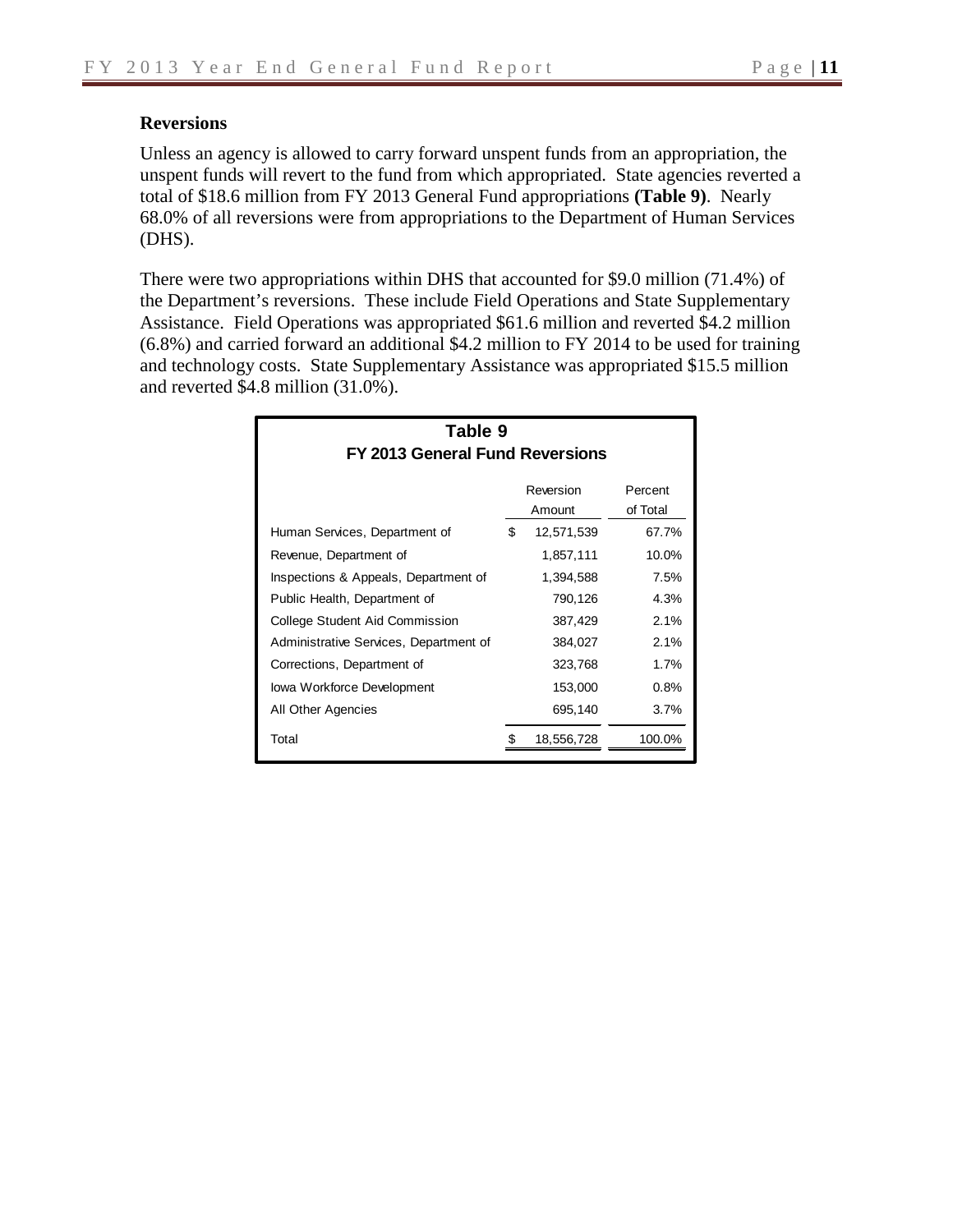# **Reserve Funds**

The Cash Reserve Fund and Economic Emergency Fund had combined ending balances totaling \$611.1 million in FY 2013 (**Table 10**). This is an increase of \$9.8 million (1.6%) compared to the combined balances in FY 2012. Due to timing issues related to reconciling the year-end state finances, the FY 2013 ending reserve fund balances were \$11.3 million less than the statutory maximum. This was due to an adjustment made at the close of FY 2013 to the Performance of Duty appropriation. The adjustment was due to additional expenditures applied to the FY 2013 appropriation during the 60-day accrual period. The Performance of Duty appropriation, under the authority of the Executive Council, receives a standing unlimited appropriation from the Economic Emergency Fund.

| Table 10<br><b>State of lowa Reserve Funds</b><br>(Dollars in Millions) |     |         |     |         |     |        |                   |  |  |  |  |
|-------------------------------------------------------------------------|-----|---------|-----|---------|-----|--------|-------------------|--|--|--|--|
| <b>Reserve Fund Balances</b>                                            |     | FY 2012 |     | FY 2013 |     | Change | Percent<br>Change |  |  |  |  |
| Cash Reserve Fund                                                       | \$  | 450.3   | \$  | 466.8   | \$  | 16.5   | 3.7%              |  |  |  |  |
| Economic Emergency Fund                                                 |     | 151.0   |     | 144.3   |     | $-6.7$ | $-4.4%$           |  |  |  |  |
| Total                                                                   |     | 601.3   | \$. | 611.1   | \$. | 9.8    | 1.6%              |  |  |  |  |
| FY 2012<br>FY 2013<br><b>Reserve Fund Statutory Maximums</b><br>Change  |     |         |     |         |     |        |                   |  |  |  |  |
| Cash Reserve Fund                                                       | \$. | 446.6   | \$. | 466.8   | \$  | 20.2   | 4.5%              |  |  |  |  |
| Economic Emergency Fund                                                 |     | 148.9   |     | 155.6   |     | 6.7    | 4.5%              |  |  |  |  |
| Total                                                                   |     | 595.5   | S   | 622.4   | \$  | 26.9   | 4.5%              |  |  |  |  |

The balances in the reserve funds have fluctuated over the last 10 years. During budget years that have been negatively affected by economic recessions, the reserve funds have been used to offset General Fund appropriation reductions. This is illustrated in **Chart 4**, which compares the combined reserve fund balances to their statutory goals for the last 10 years.

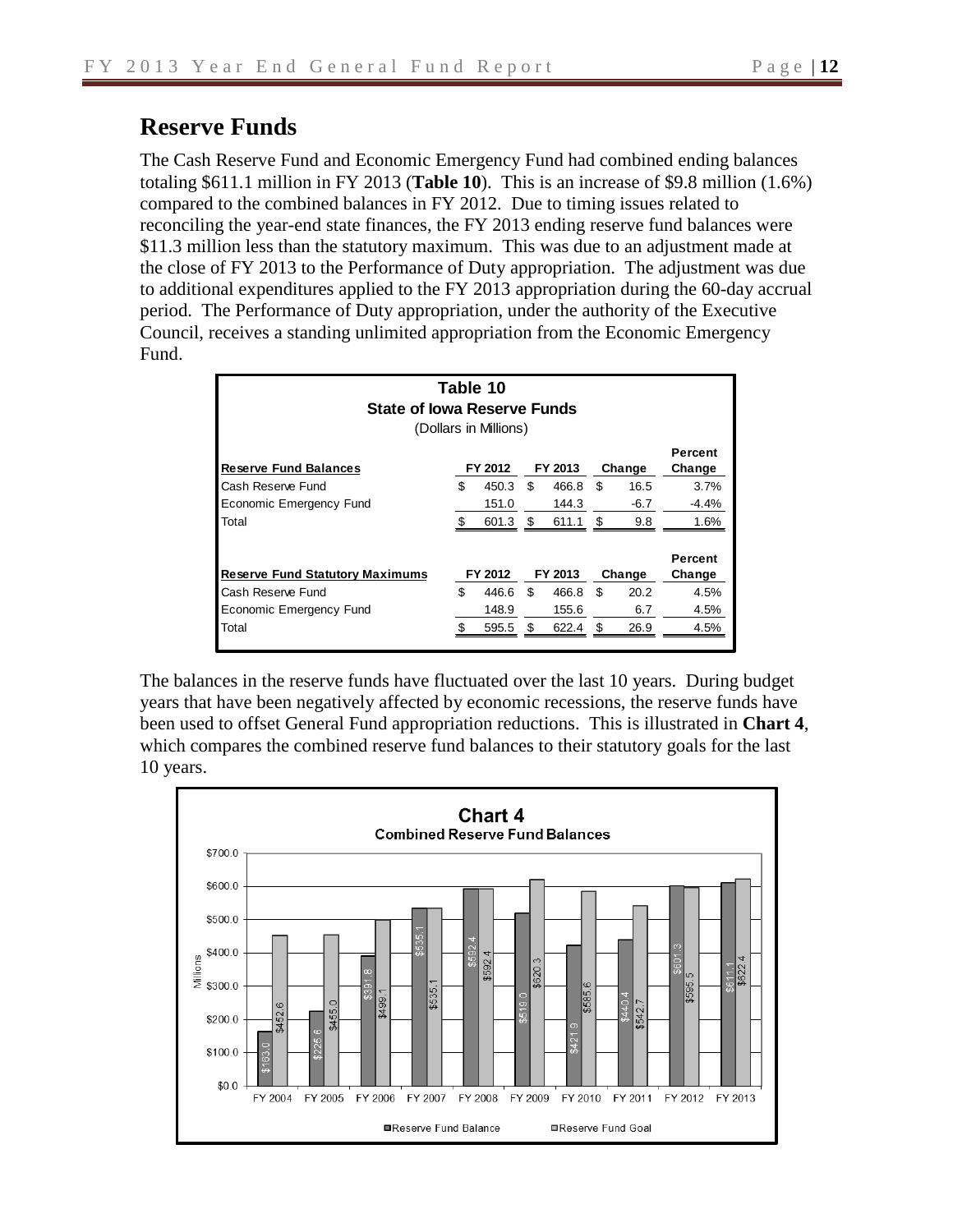# **Taxpayer Trust Fund**

The Taxpayer Trust Fund is established in Iowa Code section [8.57E](https://www.legis.iowa.gov/docs/ico/section/2013/8.57E.pdf) and became effective in FY 2013. The Trust Fund was created for the purpose of providing tax relief to Iowans from the General Fund surplus that exceeds the amount necessary to "fill up" the state's Cash Reserve and Economic Emergency Funds. The statute requires the moneys in the Trust Fund to be used solely for tax relief through an appropriation made by the General Assembly.

The amount that the Taxpayer Trust Fund can receive in a given fiscal year is limited to \$60.0 million or the difference between the actual net General Fund revenue for the preceding fiscal year and the adjusted revenue estimate used in establishing the budget for that fiscal year, whichever is less. The funds are transferred from the Economic Emergency Fund after both reserve funds have met the combined 10.0% balance requirement. The first \$60.0 million was deposited in the Taxpayer Trust Fund at the beginning of FY 2013; however, none of the funds were appropriated during FY 2013, and as a result, the \$60.0 million balance carried forward to FY 2014.

For FY 2014, the balance in the Taxpayer Trust Fund totals \$120.0 million. This includes the \$60.0 million balance that carried forward from FY 2013 and the additional \$60.0 million credited in FY 2014. During the 2013 Legislative Session, legislation was enacted that created the Taxpayer Trust Fund Tax Credit. Beginning in FY 2014, moneys in the Trust Fund will be used to provide a nonrefundable tax credit to qualified individuals for income tax returns filed for tax year 2013 (spring of 2014). The maximum amount of the credit is determined by dividing the funds available in the Taxpayer Trust Fund by the number of taxpayers of the previous tax year. Each taxpayer will be allowed the credit, up to either the tax credit maximum for that year, or the amount of income tax liability, whichever is less. The maximum tax credit for tax year 2013 is estimated to be approximately \$54 per taxpayer.

| Table 11<br><b>Taxpayer Trust Fund</b><br>(Dollars in Millions) |                        |      |           |
|-----------------------------------------------------------------|------------------------|------|-----------|
|                                                                 | Actual                 |      | Estimated |
| Funds Available                                                 | FY 2013                |      | FY 2014   |
| <b>Balance Brought Forward</b>                                  | \$<br>0.0              | - \$ | 60.0      |
| Economic Emergency Transfer                                     | 60.0                   |      | 60.0      |
| <b>Total Funds Available</b>                                    | \$<br>60.0             | - \$ | 120.0     |
| Expenditures                                                    |                        |      |           |
| Transfer to General Fund (For payment of tax credits)           | \$<br>$0.0 \,$ \$      |      | 88.1      |
| <b>Total Expenditures</b>                                       | \$<br>0.0 <sup>5</sup> |      | 88.1      |
| <b>Balance Carried Forward</b>                                  | 60.0                   | S    | 31.9      |

### **STAFF CONTACTS**:

David Reynolds (515-281-6934) [david.reynolds@legis.iowa.gov](mailto:david.reynolds@legis.iowa.gov) Holly Lyons (515-281-7845) [holly.lyons@legis.iowa.gov](mailto:holly.lyons@legis.iowa.gov)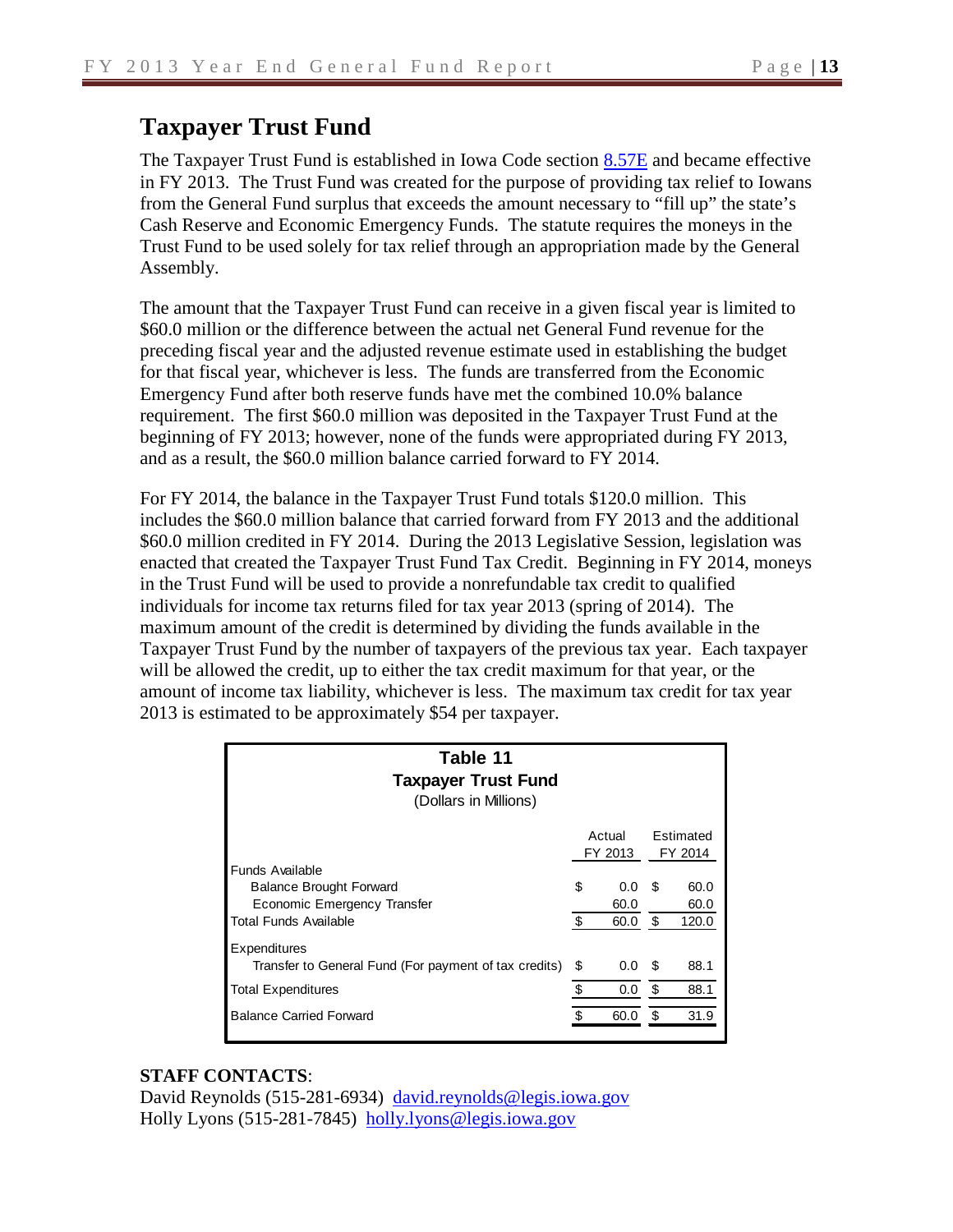**STATE OF IOWA FY 2013 YEAR END REPORT ON GENERAL FUND REVENUES AND APPROPRIATIONS**

**Appendix A FISCAL SERVICES DIVISION DECEMBER 2013**



**LEGISLATIVE** SERVICES AGENCY

Serving the Iowa Legislature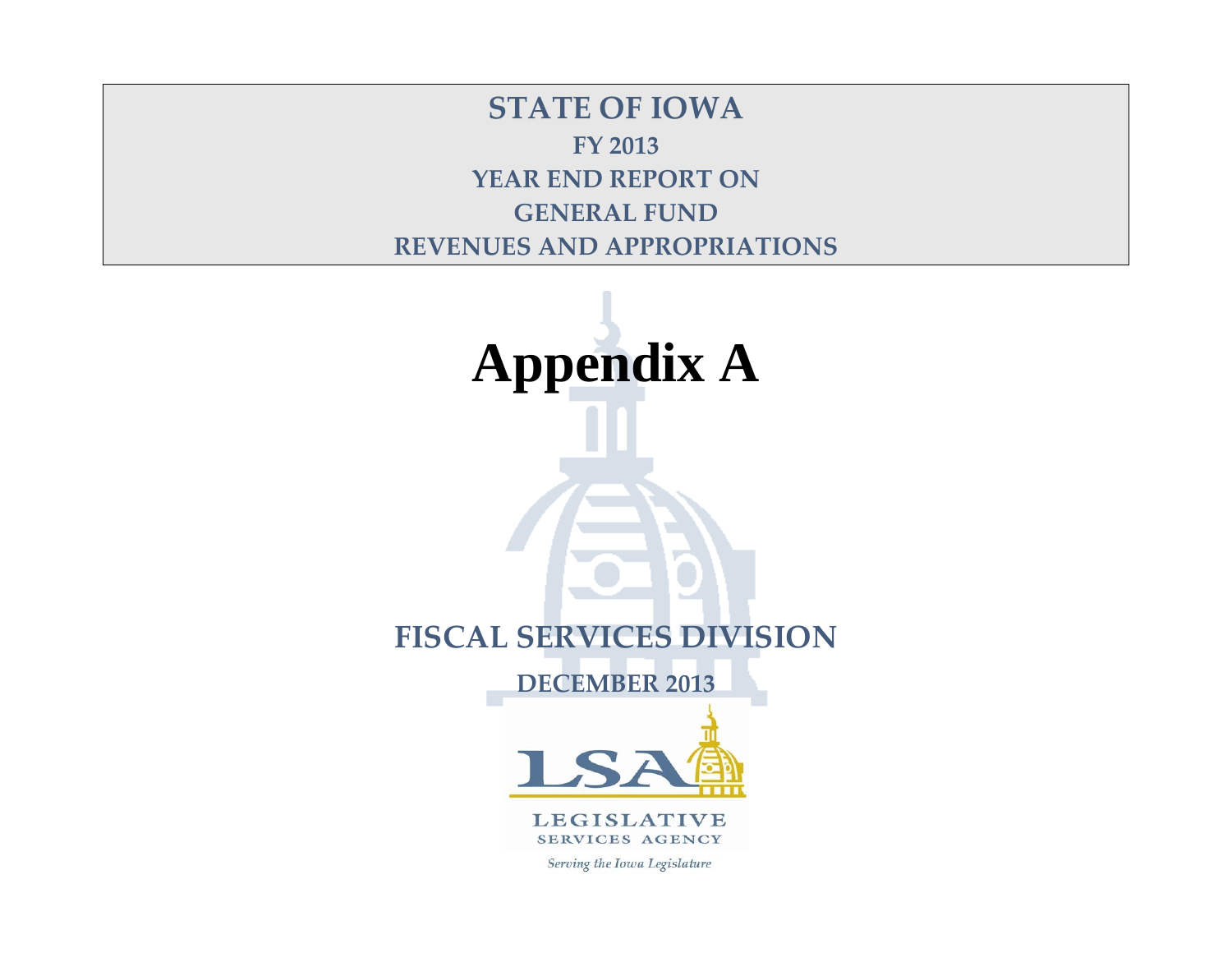# **FY 2013 General Fund Appropriation Activity**

|                                                       |                        |                             |                             |                            | <b>Balance</b>            |                                    |                            |                                 |                   |                                 |
|-------------------------------------------------------|------------------------|-----------------------------|-----------------------------|----------------------------|---------------------------|------------------------------------|----------------------------|---------------------------------|-------------------|---------------------------------|
| <b>Special Department Name</b>                        | Appropriation          | Adj. to<br><b>Standings</b> | Suppl. &<br>Deapprop.       | <b>Total Net</b><br>Approp | <b>Brought</b><br>Forward | Approp<br>Transfer In Transfer Out | Approp                     | <b>Balance Carry</b><br>Forward | <b>Reversions</b> | <b>Total Approp</b><br>Expended |
| <b>Administrative Services, Department of Total</b>   | \$<br>12,173,157 \$    | $-139,632$ \$               | 0 <sup>5</sup>              | 12,033,525 \$              | 2,229,813 \$              | 0 <sup>5</sup>                     | 0 <sup>5</sup>             | $-546,212$ \$                   | $-384,027$ \$     | 13,333,100                      |
| <b>Auditor of State Total</b>                         | 905,468                | $\mathbf 0$                 | $\mathbf 0$                 | 905,468                    | $\mathbf 0$               | $\mathbf 0$                        | $\mathbf 0$                | $-305$                          | $-305$            | 904,859                         |
| Iowa Ethics & Campaign Disclosure Board Total         | 490.000                | $\mathbf 0$                 | $\Omega$                    | 490,000                    | 22.846                    | $\mathbf 0$                        | $\Omega$                   | $-268$                          | $-1,008$          | 511,569                         |
| <b>Commerce, Department of Total</b>                  | 1,820,744              | $\mathbf 0$                 | 100,000                     | 1,920,744                  | 72,457                    | $\mathbf 0$                        | $^{\circ}$                 | $-100, 120$                     | $-3,401$          | 1,889,680                       |
| <b>Executive Council Total</b>                        | 119,847                | 249,165                     | $\mathbf 0$                 | 369,012                    | 22,833,581                | $\Omega$                           | $\Omega$                   | $-11,889,274$                   | 0                 | 11,313,319                      |
| Iowa Telecommunications & Technology Commission Total | 992,913                | $\mathbf 0$                 | $\mathbf 0$                 | 992,913                    | $\mathbf 0$               | $\mathbf 0$                        | $\mathbf 0$                | $\mathbf 0$                     | $-15,291$         | 977,622                         |
| Governor/Lt. Governor's Office Total                  | 2,291,057              | $-3,032$                    | $\mathbf 0$                 | 2,288,025                  | 54,958                    | 21,378                             | $-21,378$                  | $-39,888$                       | $-49,615$         | 2,253,480                       |
| Governor's Office of Drug Control Policy Total        | 240,000                | $\mathbf 0$                 | $\mathbf 0$                 | 240,000                    | $\Omega$                  | $\mathbf 0$                        | $\Omega$                   | $\mathbf 0$                     | $\mathbf 0$       | 240,000                         |
| Human Rights, Department of Total                     | 2,334,285              | $\Omega$                    | 100,000                     | 2,434,285                  | 98,051                    | $\Omega$                           | $\Omega$                   | $-119,635$                      | $-94,336$         | 2,318,365                       |
| Inspections & Appeals, Department of Total            | 65,629,414             | $\Omega$                    | $\mathbf 0$                 | 65,629,414                 | 511,717                   | $\mathbf 0$                        | $\Omega$                   | $-456,601$                      | $-1,394,588$      | 64,289,941                      |
| <b>Management, Department of Total</b>                | 6,030,305              | 3,286,270                   | $\mathbf 0$                 | 9,316,575                  | 31,612                    | $\mathbf 0$                        | $\Omega$                   | $-12,171$                       | $-12,171$         | 9,323,846                       |
| <b>Revenue, Department of Total</b>                   | 191,243,070            | $-1,375,247$                | $\mathbf 0$                 | 189,867,823                | 88,323                    | $\mathbf 0$                        | $\Omega$                   | $-130,561$                      | $-1,857,111$      | 187,968,474                     |
| <b>Secretary of State Total</b>                       | 2,895,585              | $\mathbf 0$                 | $\mathbf 0$                 | 2,895,585                  | 2,573                     | $\mathbf 0$                        | $\mathbf 0$                | $\mathbf 0$                     | $-273$            | 2,897,884                       |
| <b>Treasurer of State Total</b>                       | 854,289                | $\mathbf 0$                 | 3,000,000                   | 3,854,289                  | 807                       | $\Omega$                           | $\overline{0}$             | $-3,011,670$                    | $-11,670$         | 831,755                         |
| <b>Agriculture and Land Stewardship Total</b>         | 17,500,524             | $\mathbf 0$                 | 18,620,000                  | 36,120,524                 | 140,546                   | $\Omega$                           | $\Omega$                   | $-18,798,490$                   | $-6,399$          | 17,456,181                      |
| Natural Resources, Department of Total                | 14,616,700             | $\mathbf 0$                 | $\mathbf 0$                 | 14,616,700                 | $\Omega$                  | $\mathbf 0$                        | $\mathbf 0$                | $-280,428$                      | $\mathbf 0$       | 14,336,272                      |
| <b>Cultural Affairs, Department of Total</b>          | 5,591,644              | $\mathbf 0$                 | $\mathbf 0$                 | 5,591,644                  | 438,364                   | $\pmb{0}$                          | 0                          | $-358,199$                      | -49,159           | 5,622,650                       |
| <b>Economic Development Authority Total</b>           | 11,521,863             | 0                           | 5,000,000                   | 16,521,863                 | 825,048                   | $\mathbf 0$                        | $\mathbf 0$                | $-5,550,727$                    | $-7,867$          | 11,788,317                      |
| <b>Iowa Finance Authority Total</b>                   | 658,000                | $\mathbf 0$                 | $\mathbf 0$                 | 658,000                    | $\Omega$                  | $\mathbf 0$                        | $\Omega$                   | $\mathbf 0$                     | $-49,641$         | 608,359                         |
| <b>Iowa Workforce Development Total</b>               | 16,672,819             | 0                           | $\mathbf 0$                 | 16,672,819                 | 649,791                   | 0                                  | $\Omega$                   | $-697,073$                      | $-153,000$        | 16,472,537                      |
| <b>Public Employment Relations Board Total</b>        | 1,278,426              | $\mathbf 0$                 | $\mathbf 0$                 | 1,278,426                  | 16,328                    | $\pmb{0}$                          | $\mathsf 0$                | $-42,188$                       | $-42,188$         | 1,210,377                       |
| Blind, Iowa Commission for the Total                  | 1,741,815              | $\mathbf 0$                 | $\Omega$                    | 1,741,815                  | $\Omega$                  | $\mathbf 0$                        | $\mathbf 0$                | $\Omega$                        | $-131$            | 1,741,684                       |
| <b>College Student Aid Commission Total</b>           | 64,719,112             | $\Omega$                    | $\mathbf 0$                 | 64,719,112                 | 264,004                   | $\Omega$                           | $\Omega$                   | $-920,861$                      | $-387,429$        | 63,674,826                      |
| <b>Education, Department of Total</b>                 | 2,916,615,884          | 3,433,798                   | 58,818,400                  | 2,978,868,082              | 1,179,812                 | $\mathbf 0$                        | $\overline{0}$             | $-59,318,084$                   | $-69,709$         | 2,920,660,101                   |
| <b>Regents, Board of Total</b>                        | 551,481,139            | $\mathbf 0$                 | 18,500,000                  | 569,981,139                | 126,501                   | 95,263                             | $-95,263$                  | $-18,507,660$                   | $-68,006$         | 551,531,973                     |
| Aging, Iowa Department of Total                       | 10,342,086             | $\mathbf 0$                 | $\mathbf 0$                 | 10,342,086                 | $\mathbf 0$               | $\Omega$                           | $\mathbf 0$                | $-18,965$                       | $-18,965$         | 10,304,156                      |
| Public Health, Department of Total                    | 48,544,506             | $\Omega$                    | $\mathbf 0$                 | 48,544,506                 | $\Omega$                  | $\mathbf 0$                        | $\Omega$                   | $\mathbf 0$                     | $-790, 126$       | 47,754,380                      |
| Human Services, Department of Total                   | 1,597,841,278          | $-18,658$                   | 64,754,853                  | 1,662,577,473              | 29,565,596                | 888,836                            | -888,836                   | -19,005,659                     | $-12,571,538$     | 1,660,565,871                   |
| Veterans Affairs, Department of Total                 | 11,653,949             | $\mathbf 0$                 | 737,940                     | 12,391,889                 | 4,933,156                 | $\mathbf 0$                        | $\Omega$                   | $-4,063,729$                    | $-6,103$          | 13,255,213                      |
| <b>Attorney General Total</b>                         | 12,484,161             | $\mathbf 0$                 | $\mathbf 0$                 | 12,484,161                 | $\mathbf 0$               | $\mathbf 0$                        | $\mathbf 0$                | $\mathbf 0$                     | $-19,667$         | 12,464,494                      |
| <b>Civil Rights Commission Total</b>                  | 1,297,069              | $\mathbf 0$                 | $\mathbf 0$                 | 1,297,069                  | $\mathbf 0$               | $\Omega$                           | $\Omega$                   | -49,676                         | $-49,676$         | 1,197,718                       |
| <b>Corrections, Department of Total</b>               | 361,678,598            | $-59.733$                   | $\mathbf 0$                 | 361,618,865                | 453,108                   | 648.414                            | $-648.414$                 | $-403.649$                      | $-323,768$        | 361,344,556                     |
| <b>Law Enforcement Academy Total</b>                  | 968,698                | $\Omega$                    | 0                           | 968,698                    | 7,179                     | $\mathbf 0$                        | $\mathbf 0$                | $-6,200$                        | $-6,940$          | 962,738                         |
| Parole, Board of Total                                | 1,203,835              | $\Omega$                    | $\mathbf 0$                 | 1,203,835                  | 1,330                     | $\Omega$                           | $\overline{0}$             | $-27,134$                       | $-27,134$         | 1,150,897                       |
| <b>Public Defense, Department of Total</b>            | 5,871,686              | 90.491                      | $\mathbf 0$                 | 5,962,177                  | $\Omega$                  | $\Omega$                           | $\mathbf 0$                | $\mathbf 0$                     | $-1,506$          | 5,960,671                       |
| Homeland Security and Emergency Management Total      | 1,836,877              | $\mathbf 0$                 | $\mathbf 0$                 | 1,836,877                  | $\Omega$                  | $\mathbf 0$                        | $\mathbf 0$                | $\mathbf 0$                     | 0                 | 1,836,877                       |
| <b>Public Safety, Department of Total</b>             | 82,227,511             | $\mathbf 0$                 | 1,000,000                   | 83,227,511                 | 35,586                    | $\mathbf 0$                        | $\mathbf 0$                | $-1,046,638$                    | $-46,248$         | 82,170,211                      |
| <b>Transportation, Department of Total</b>            | $\Omega$               | $\mathbf 0$                 | $\Omega$                    | $\Omega$                   | 207,478                   | $\mathbf 0$                        | $\Omega$                   | $-12,743$                       | $\Omega$          | 194,735                         |
| <b>Judicial Branch Total</b>                          | 162,011,822            | $\mathbf 0$                 | 3,000,000                   | 165,011,822                | $\Omega$                  | $\mathbf 0$                        | $\Omega$                   | $-3,000,000$                    | $-37,732$         | 161,974,090                     |
| <b>Legislative Branch Total</b>                       | 34,227,076             | $-544,562$                  | $\mathbf 0$                 | 33,682,514                 | $\mathbf 0$               | $\mathbf 0$                        | $\Omega$                   | $\mathbf 0$                     | 0                 | 33,682,514                      |
| <b>Corrections Capital Total</b>                      | $\Omega$               | $\mathbf 0$                 | 11,200,000                  | 11,200,000                 | $\Omega$                  | $\pmb{0}$                          | $\Omega$                   | $-11,200,000$                   | $\Omega$          | $\sqrt{ }$                      |
| <b>State Fair Authority Capital Total</b>             | $\Omega$               | $\mathbf 0$                 | 1,250,000                   | 1,250,000                  | $\mathbf 0$               | $\mathbf 0$                        | $\Omega$                   | $-1,250,000$                    | 0                 | C                               |
| <b>Administrative Services - Capitals Total</b>       | $\Omega$               | $\mathbf 0$                 | 3,030,000                   | 3,030,000                  | $\mathbf 0$               | $\Omega$                           | $\Omega$                   | $-3,030,000$                    | $\Omega$          |                                 |
| <b>Regents Capital Total</b>                          | $\Omega$               | $\mathbf 0$                 | 15,000,000                  | 15,000,000                 | $\mathbf 0$               | $\Omega$                           | $\Omega$                   | $-15,000,000$                   | $\mathbf 0$       | $\Omega$                        |
| <b>Grand Total</b>                                    | 6,222,607,212 \$<br>\$ |                             | 4,918,859 \$ 204,111,193 \$ | 6,431,637,264              | 64,790,564 \$<br>\$       |                                    | 1,653,891 \$ -1,653,891 \$ | $-178,894,806$ \$               | $-18,556,728$ \$  | 6,298,976,294                   |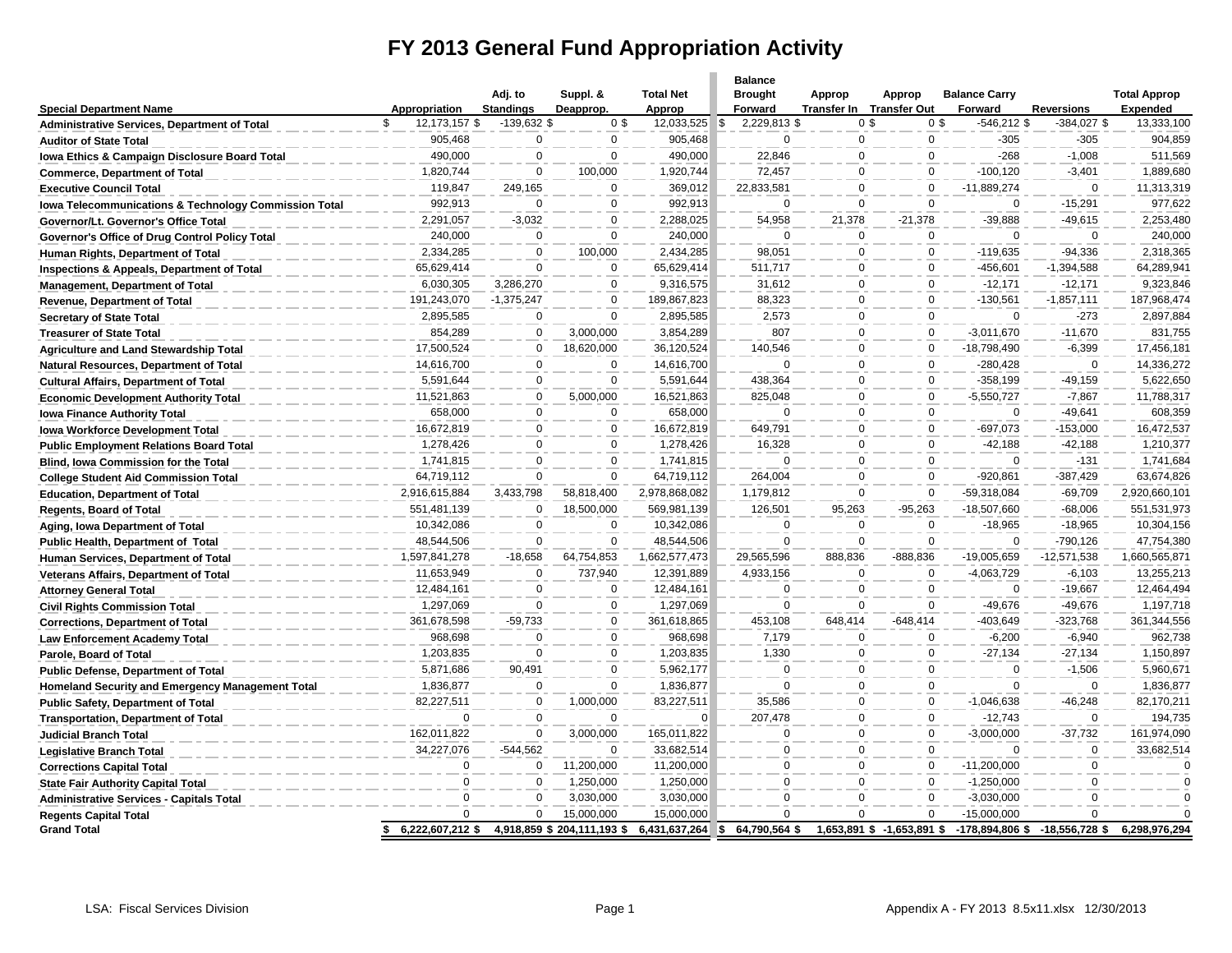### **FY 2013 General Fund Appropriation Activity Administration and Regulation**

| <b>Special Department Name</b>                        | Appr#           | <b>Appropriation Name</b>                           | Appropriation        | Adj. to<br>Standings | Suppl. &<br>Deapprop. | <b>Total Net</b><br>Approp | <b>Balance</b><br><b>Brought</b><br>Forward | Approp<br><b>Transfer In</b> | Approp<br>Out | <b>Transfer</b> Balance Carry<br>Forward | <b>Reversions</b>                | <b>Total Approp</b><br>Expended |
|-------------------------------------------------------|-----------------|-----------------------------------------------------|----------------------|----------------------|-----------------------|----------------------------|---------------------------------------------|------------------------------|---------------|------------------------------------------|----------------------------------|---------------------------------|
| Administrative Services, Department of                | C <sub>14</sub> | <b>Technology Procurement</b>                       | \$<br>0 <sup>5</sup> | 0 <sup>5</sup>       | 0 <sup>3</sup>        | $\overline{0}$             | 1,297,485 \$<br>$\mathsf{s}$                | 0 <sup>3</sup>               |               | 0 <sup>3</sup>                           | 0 <sup>5</sup><br>0 <sup>3</sup> | 1,297,485                       |
| Administrative Services, Department of                | C31             | 13 Distribution                                     | 3,277,946            | $\Omega$             | $\mathbf 0$           | 3,277,946                  | $\mathbf 0$                                 | $\Omega$                     | $\Omega$      | $\mathbf 0$                              | $\mathbf 0$                      | 3,277,946                       |
| Administrative Services, Department of                | C32             | Iowa Building Operations                            | 995,535              | $\Omega$             | $\mathbf 0$           | 995,535                    | 400,535                                     | $\mathbf 0$                  | $\Omega$      | $-191,003$                               | $-364, 148$                      | 840,920                         |
| Administrative Services, Department of                | C85             | Administrative Services, Dept.                      | 4,020,344            | $\Omega$             | $\mathbf 0$           | 4,020,344                  | 69,818                                      | $\mathbf 0$                  | $\Omega$      | $-19,123$                                | $-19,123$                        | 4,051,916                       |
| Administrative Services, Department of                | C86             | <b>Utilities</b>                                    | 2,676,460            | $\Omega$             | $\mathbf 0$           | 2,676,460                  | 450,832                                     | $\mathbf 0$                  | $\mathbf 0$   | $-335,330$                               | $\mathbf 0$                      | 2,791,962                       |
| Administrative Services, Department of                | C87             | <b>Terrace Hill Operations</b>                      | 405,914              | $\Omega$             | $\Omega$              | 405,914                    | 11,143                                      | $\Omega$                     | $\Omega$      | $-756$                                   | $-756$                           | 415.546                         |
| Administrative Services, Department of                | 824             | Federal Cash Management Standing                    | 356,587              | $-356,587$           | $\Omega$              | $\Omega$                   | $\Omega$                                    | $\Omega$                     | $\Omega$      | $\Omega$                                 | $\Omega$                         |                                 |
| Administrative Services, Department of                | 825             | Unemployment Compensation-State Standing            | 440,371              | 116,955              | $\mathbf 0$           | 557,326                    | $\mathbf 0$                                 | $\mathbf 0$                  | $\mathbf 0$   | $\mathsf 0$                              | $\mathbf 0$                      | 557,326                         |
| Administrative Services, Department of                | 853             | Volunteer Emergency Services Provider Death Benefit | $\Omega$             | 100,000              | $\Omega$              | 100,000                    | $\Omega$                                    | $\Omega$                     | $\Omega$      | $\mathbf 0$                              | $\mathbf 0$                      | 100.000                         |
| Administrative Services, Department of Total          |                 |                                                     | 12,173,157           | $-139,632$           | $\bf{0}$              | 12,033,525                 | 2,229,813                                   | $\bf{0}$                     | 0             | $-546,212$                               | $-384,027$                       | 13,333,100                      |
| Auditor of State                                      | P01             | Auditor of State - General Office                   | 905,468              | $\Omega$             | $\mathbf 0$           | 905,468                    | $\mathbf 0$                                 | $\Omega$                     | $\mathbf 0$   | $-305$                                   | $-305$                           | 904,859                         |
| <b>Auditor of State Total</b>                         |                 |                                                     | 905,468              | $\Omega$             | $\bf{0}$              | 905,468                    | $\pmb{0}$                                   | $\pmb{0}$                    | $\bf{0}$      | $-305$                                   | $-305$                           | 904,859                         |
| Iowa Ethics & Campaign Disclosure Board               | P21             | Iowa Ethics & Campaign Disclosure Board             | 490,000              | $\Omega$             | $\Omega$              | 490,000                    | 22,846                                      | $\Omega$                     | $\Omega$      | $-268$                                   | $-1,008$                         | 511,569                         |
| Iowa Ethics & Campaign Disclosure Board Total         |                 |                                                     | 490,000              | $\bf{0}$             | $\bf{0}$              | 490,000                    | 22,846                                      | $\bf{0}$                     | $\bf{0}$      | $-268$                                   | $-1.008$                         | 511,569                         |
| Commerce, Department of                               | P42             | Alcoholic Beverages Operations                      | 1,220,391            | $\Omega$             | $\mathbf 0$           | 1,220,391                  | 67,655                                      | $\mathbf 0$                  | $\Omega$      | $\mathbf 0$                              | $-3,281$                         | 1,284,765                       |
| Commerce, Department of                               | P <sub>50</sub> | <b>Financial Literacy</b>                           | $\Omega$             | $\Omega$             | 100,000               | 100,000                    | $\mathbf 0$                                 | $\mathbf 0$                  | $\Omega$      | $-100,000$                               | $\mathbf 0$                      |                                 |
| Commerce, Department of                               | P48             | Professional Licensing Bureau                       | 600,353              | $\Omega$             | $\Omega$              | 600,353                    | 4,803                                       | $\Omega$                     | $\Omega$      | $-120$                                   | $-120$                           | 604,915                         |
| <b>Commerce, Department of Total</b>                  |                 |                                                     | 1,820,744            | $\bf{0}$             | 100,000               | 1,920,744                  | 72,457                                      | $\bf{0}$                     | $\bf{0}$      | $-100, 120$                              | $-3,401$                         | 1,889,680                       |
| <b>Executive Council</b>                              | 6D <sub>6</sub> | Performance of Duty FY 06                           | $\Omega$             | $\Omega$             | $\mathbf 0$           | $\Omega$                   | 1,969                                       | $\mathbf 0$                  | $\Omega$      | $\Omega$                                 | $\mathbf 0$                      | 1,969                           |
| <b>Executive Council</b>                              | 7D7             | Performance of Duty FY 07                           | $\Omega$             | $\Omega$             | $\mathbf 0$           | $\Omega$                   | 1,003,225                                   | $\mathbf 0$                  | $\Omega$      | $-1,053,718$                             | $\mathbf 0$                      | $-50,493$                       |
| <b>Executive Council</b>                              | 867             | <b>Court Costs</b>                                  | 59,772               | 241,861              | $\mathbf 0$           | 301,633                    | $\mathbf 0$                                 | $\mathbf 0$                  | $\Omega$      | $\Omega$                                 | 0                                | 301,633                         |
| <b>Executive Council</b>                              | 868             | Public Improvements                                 | 39,848               | $-39,848$            | $\Omega$              | $\Omega$                   | $\Omega$                                    | $\Omega$                     | $\Omega$      | $\Omega$                                 | $\Omega$                         |                                 |
| <b>Executive Council</b>                              | 870             | Performance Of Duty                                 | $\Omega$             | $\Omega$             | $\Omega$              | $\Omega$                   | $\Omega$                                    | $\Omega$                     | $\Omega$      | $-6,278$                                 | $\Omega$                         | $-6,278$                        |
| <b>Executive Council</b>                              | 871             | Drainage Assessment                                 | 20,227               | 47,152               | $\mathbf 0$           | 67,379                     | $\mathbf 0$                                 | $\mathbf 0$                  | $\mathbf 0$   | 0                                        | 0                                | 67,379                          |
| <b>Executive Council</b>                              | 8D <sub>8</sub> | Performance of Duty FY 08                           | $\Omega$             | $\Omega$             | $\Omega$              | $\Omega$                   | 8,972,524                                   | $\Omega$                     | $\Omega$      | $-1,013,157$                             | $\Omega$                         | 7,959,367                       |
| <b>Executive Council</b>                              | 9D <sub>9</sub> | Performance of Duty FY 09                           | $\Omega$             | $\Omega$             | $\Omega$              | $\Omega$                   | 124,332                                     | $\Omega$                     | $\Omega$      | $\Omega$                                 | $\Omega$                         | 124,332                         |
| <b>Executive Council</b>                              | DT <sub>3</sub> | Performance of Duty FY10                            | $\Omega$             | $\Omega$             | $\Omega$              | $\overline{0}$             | 137,693                                     | $\mathbf 0$                  | $\Omega$      | $-29,141$                                | $\mathbf 0$                      | 108,552                         |
| <b>Executive Council</b>                              | DT <sub>5</sub> | Performance of Duty FY11                            | $\Omega$             | $\Omega$             | $\mathbf 0$           | $\overline{0}$             | 11,230,031                                  | $\mathbf 0$                  | $\Omega$      | $-7,253,616$                             | 0                                | 3,976,415                       |
| <b>Executive Council</b>                              | DT6             | Performance of Duty FY12                            | $\Omega$             | $\Omega$             | $\Omega$              | $\Omega$                   | 1,363,807                                   | $\Omega$                     | $\Omega$      | $-540,021$                               | $\mathbf 0$                      | 823,786                         |
| <b>Executive Council</b>                              | DT7             | Performance of Duty FY13                            | $\Omega$             | $\Omega$             | $\Omega$              | $\Omega$                   | $\Omega$                                    | $\Omega$                     | $\Omega$      | $-1.993.343$                             | $\Omega$                         | $-1.993.343$                    |
| <b>Executive Council Total</b>                        |                 |                                                     | 119,847              | 249,165              | $\bf{0}$              | 369,012                    | 22,833,581                                  | $\bf{0}$                     | O             | $-11,889,274$                            | $\bf{0}$                         | 11,313,319                      |
| Iowa Telecommunications & Technology Commission       | C49             | Regional Telecommunications Councils                | 992,913              | $\Omega$             | $\Omega$              | 992,913                    | $\mathbf{0}$                                | $\Omega$                     | $\Omega$      | 0                                        | $-15,291$                        | 977,622                         |
| Iowa Telecommunications & Technology Commission Total |                 |                                                     | 992,913              | $\bf{0}$             | $\bf{0}$              | 992,913                    | $\bf{0}$                                    | $\bf{0}$                     | 0             | $\bf{0}$                                 | $-15,291$                        | 977,622                         |
| Governor/Lt. Governor's Office                        | 856             | Interstate Extradition                              | 3,032                | $-3,032$             | $\mathbf 0$           | $\Omega$                   | 0                                           | $\mathbf 0$                  | $\Omega$      | $\mathbf 0$                              | $\mathbf 0$                      |                                 |
| Governor/Lt. Governor's Office                        | C71             | Governor/Lt. Governor's Office                      | 2,194,914            | $\Omega$             | $\mathbf 0$           | 2,194,914                  | 54,958                                      | $\mathbf 0$                  | $-21,378$     | $-39,888$                                | $-49,615$                        | 2,138,991                       |
| Governor/Lt. Governor's Office                        | C73             | <b>Terrace Hill Quarters</b>                        | 93,111               | $\Omega$             | $\Omega$              | 93,111                     | $\mathbf 0$                                 | 21,378                       | $\Omega$      | $\mathbf 0$                              | $\Omega$                         | 114,489                         |
| Governor/Lt. Governor's Office Total                  |                 |                                                     | 2,291,057            | $-3,032$             | $\bf{0}$              | 2,288,025                  | 54,958                                      | 21,378                       | $-21,378$     | $-39,888$                                | $-49,615$                        | 2,253,480                       |
| Governor's Office of Drug Control Policy              | C <sub>05</sub> | Drug Policy Coordinator                             | 240,000              | 0                    | $\Omega$              | 240,000                    | $\Omega$                                    | $\Omega$                     | $\Omega$      | $\Omega$                                 | 0                                | 240,000                         |
| Governor's Office of Drug Control Policy Total        |                 |                                                     | 240,000              | $\bf{0}$             | $\bf{0}$              | 240,000                    | $\bf{0}$                                    | $\bf{0}$                     | 0             | $\bf{0}$                                 | $\mathbf{0}$                     | 240,000                         |
| Human Rights, Department of                           | J70             | Individual Development Accounts                     | $\Omega$             | 0                    | 100,000               | 100,000                    | $\mathbf 0$                                 | 0                            | 0             | $-100,000$                               | 0                                | $\Omega$                        |
| Human Rights, Department of                           | J71             | Human Rights Administration                         | 206,103              | $\mathbf 0$          | $\mathbf 0$           | 206,103                    | 2,507                                       | $\mathbf 0$                  | $\mathbf 0$   | 0                                        | 0                                | 208,610                         |
| Human Rights, Department of                           | <b>J72</b>      | Community Advocacy and Services                     | 1,028,077            | $\Omega$             | $\Omega$              | 1,028,077                  | 94,918                                      | $\Omega$                     | $\Omega$      | $-19,160$                                | $-93,861$                        | 1,009,974                       |
| Human Rights, Department of                           | J79             | Criminal & Juvenile Justice                         | 1,100,105            | $\Omega$             | $\mathbf 0$           | 1,100,105                  | 626                                         | $\Omega$                     | $\Omega$      | $-475$                                   | $-475$                           | 1,099,781                       |
| Human Rights, Department of Total                     |                 |                                                     | 2,334,285            | $\bf{0}$             | 100,000               | 2,434,285                  | 98,051                                      | $\bf{0}$                     | $\bf{0}$      | $-119,635$                               | $-94,336$                        | 2,318,365                       |
| Inspections & Appeals, Department of                  | Q50             | Child Advocacy Board                                | 2,680,290            | $\Omega$             | $\Omega$              | 2,680,290                  | 63,950                                      | $\Omega$                     | $\Omega$      | $-24,098$                                | $-24,098$                        | 2,696,044                       |
| Inspections & Appeals, Department of                  | Q51             | <b>Employment Appeal Board</b>                      | 42,215               | $\Omega$             | $\Omega$              | 42.215                     | 108                                         | $\Omega$                     | $\Omega$      | $\Omega$                                 | $-108$                           | 42,215                          |
| Inspections & Appeals, Department of                  | Q61             | <b>Administration Division</b>                      | 248,409              | $\Omega$             | $\Omega$              | 248,409                    | 23,987                                      | $\mathbf 0$                  | $\Omega$      | $-10,664$                                | $-10,978$                        | 250,753                         |
| Inspections & Appeals, Department of                  | Q63             | Administrative Hearings Div.                        | 528,753              | $\Omega$             | $\pmb{0}$             | 528,753                    | 75,078                                      | $\pmb{0}$                    | $\Omega$      | $-111,477$                               | $-172,375$                       | 319,980                         |
| Inspections & Appeals, Department of                  | Q64             | <b>Investigations Division</b>                      | 1,168,639            | $\Omega$             | $\Omega$              | 1,168,639                  | 65,747                                      | $\Omega$                     | $\Omega$      | $-11,749$                                | $-60,095$                        | 1,162,543                       |
| Inspections & Appeals, Department of                  | Q65             | <b>Health Facilities Division</b>                   | 3,917,666            | $\Omega$             | $\Omega$              | 3,917,666                  | 224,178                                     | $\mathbf 0$                  | $\Omega$      | $-177,117$                               | $-347,068$                       | 3,617,658                       |
| Inspections & Appeals, Department of                  | Q75             | Food and Consumer Safety                            | 1,279,331            | $\Omega$             | $\mathbf 0$           | 1,279,331                  | $\mathbf 0$                                 | $\mathbf 0$                  | $\Omega$      | $-47,693$                                | $-47,693$                        | 1,183,945                       |
| Inspections & Appeals, Department of                  | Q44             | Indigent Defense Appropriation                      | 29,901,929           | $\Omega$             | $\Omega$              | 29,901,929                 | $\Omega$                                    | $\Omega$                     | $\Omega$      | $\Omega$                                 | $-658,326$                       | 29,243,603                      |
| Inspections & Appeals, Department of                  | Q60             | <b>Public Defender</b>                              | 25,862,182           | $\Omega$             | $\Omega$              | 25,862,182                 | 58,670                                      | $\Omega$                     | $\Omega$      | $-73,803$                                | $-73,847$                        | 25,773,202                      |
| <b>Inspections &amp; Appeals, Department of Total</b> |                 |                                                     | 65,629,414           |                      | $\mathbf{0}$          | 65,629,414                 | 511,717                                     | $\Omega$                     |               | $-456,601$                               | $-1,394,588$                     | 64,289,941                      |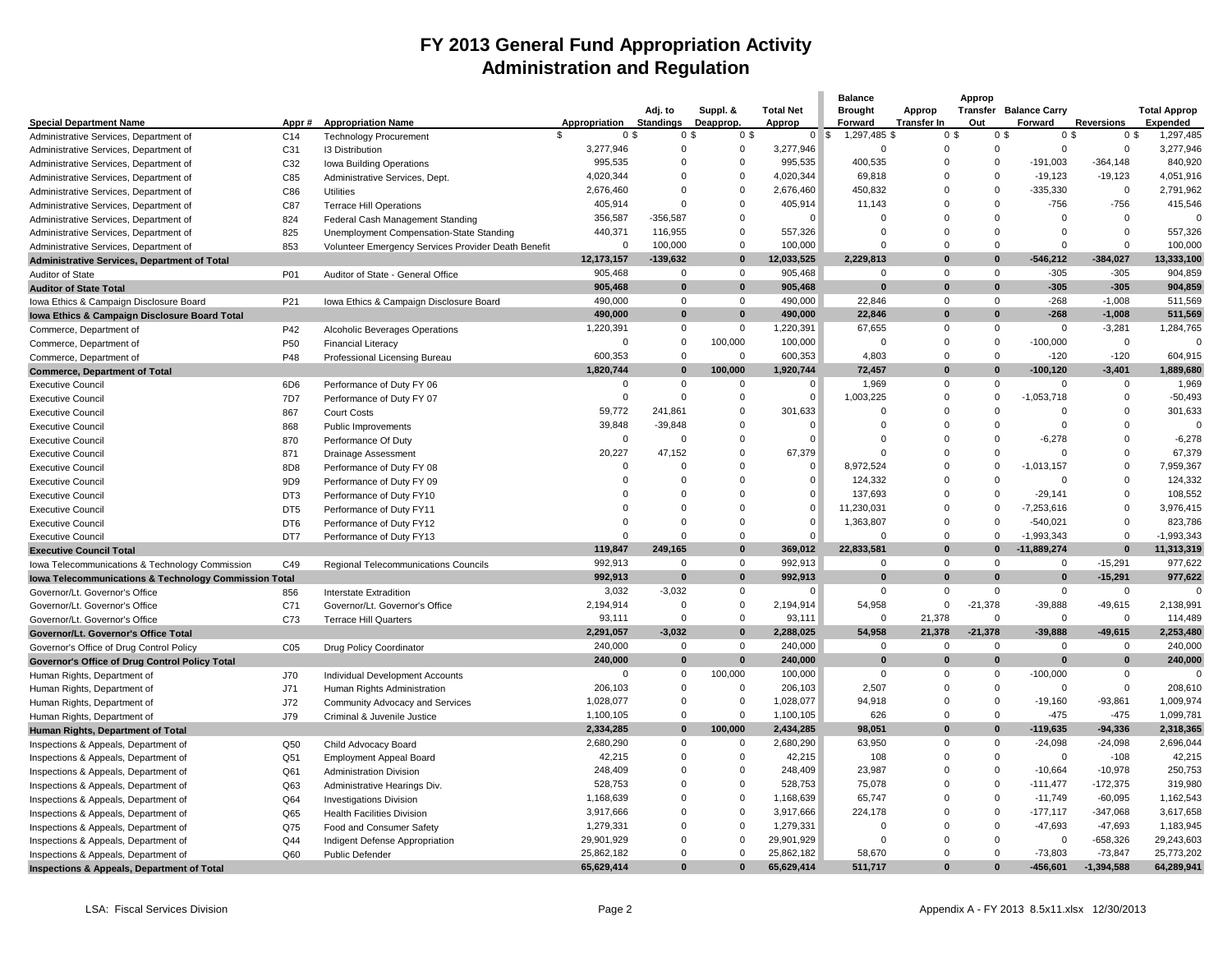## **FY 2013 General Fund Appropriation Activity Administration and Regulation**

|                                        |                 |                                        |                             | Adj. to          | Suppl. &     | <b>Total Net</b> | <b>Balance</b><br><b>Brought</b> | Approp             | Approp<br>Transfer | <b>Balance Carry</b> |                   | <b>Total Approp</b> |
|----------------------------------------|-----------------|----------------------------------------|-----------------------------|------------------|--------------|------------------|----------------------------------|--------------------|--------------------|----------------------|-------------------|---------------------|
| <b>Special Department Name</b>         | Appr#           | <b>Appropriation Name</b>              | Appropriation               | <b>Standings</b> | Deapprop.    | Approp           | Forward                          | <b>Transfer In</b> | Out                | Forward              | <b>Reversions</b> | Expended            |
| Management, Department of              | 809             | Special Olympics Fund                  | 50,000                      |                  |              | 50,000           |                                  |                    |                    |                      |                   | 50,000              |
| Management, Department of              | 890             | Appeal Board Claims                    | 3,586,307                   | 3,286,270        |              | 6,872,577        |                                  |                    |                    |                      |                   | 6,872,577           |
| Management, Department of              | D <sub>01</sub> | Management Departmental Oper.          | 2,393,998                   |                  | $\Omega$     | 2,393,998        | 31,612                           |                    |                    | $-12,171$            | $-12,171$         | 2,401,269           |
| <b>Management, Department of Total</b> |                 |                                        | 6,030,305                   | 3,286,270        | $\bf{0}$     | 9,316,575        | 31,612                           | $\mathbf{0}$       | $\Omega$           | $-12,171$            | $-12,171$         | 9,323,846           |
| Revenue, Department of                 | 818             | Ag Land Tax Credit                     | 39,100,000                  |                  | $\Omega$     | 39,100,000       |                                  |                    |                    |                      | $-1,429$          | 39,098,571          |
| Revenue, Department of                 | 872             | <b>Printing Cigarette Stamps</b>       | 124,652                     | $-4,611$         |              | 120,041          |                                  |                    |                    |                      |                   | 120,041             |
| Revenue, Department of                 | 877             | Homestead Tax Credit Aid               | 106,983,518                 |                  | $\Omega$     | 106,983,518      |                                  |                    |                    |                      | $-1,725,121$      | 105,258,397         |
| Revenue, Department of                 | 880             | Elderly & Disabled Property Tax Credit | 24,957,000                  | $-1,199,568$     |              | 23,757,432       |                                  |                    |                    |                      |                   | 23,757,432          |
| Revenue, Department of                 | 881             | School Infrastructure Transfer         |                             |                  |              |                  |                                  |                    |                    |                      |                   |                     |
| Revenue, Department of                 | 929             | Military Service Tax Refunds           | 2,400,000                   | $-171,068$       | $\Omega$     | 2,228,932        |                                  |                    |                    |                      |                   | 2,228,932           |
| Revenue, Department of                 | T01             | Revenue, Department of                 | 17,659,484                  |                  | $\Omega$     | 17,659,484       | 88,323                           |                    |                    | $-130,561$           | $-130,561$        | 17,486,686          |
| Revenue, Department of                 | T04             | <b>Tobacco Reporting Requirements</b>  | 18,416                      |                  |              | 18,416           |                                  |                    |                    |                      |                   | 18,416              |
| Revenue, Department of Total           |                 |                                        | 191,243,070                 | $-1,375,247$     | $\mathbf{0}$ | 189,867,823      | 88,323                           | $\bf{0}$           | n                  | $-130,561$           | $-1,857,111$      | 187,968,475         |
| Secretary of State                     | D73             | Secretary of State-Business Services   | 2,895,585                   |                  | $\Omega$     | 2,895,585        | 2,573                            | $\mathbf 0$        |                    |                      | $-273$            | 2,897,884           |
| <b>Secretary of State Total</b>        |                 |                                        | 2,895,585                   |                  | $\bf{0}$     | 2,895,585        | 2,573                            | $\mathbf{0}$       |                    | $\Omega$             | $-273$            | 2,897,884           |
| <b>Treasurer of State</b>              | D70             | Watershed Improvement Fund             |                             |                  | 3,000,000    | 3,000,000        |                                  | $\Omega$           |                    | $-3,000,000$         |                   |                     |
| <b>Treasurer of State</b>              | D86             | Treasurer - General Office             | 854,289                     |                  | $\Omega$     | 854,289          | 807                              |                    |                    | $-11,670$            | $-11,670$         | 831,755             |
| <b>Treasurer of State Total</b>        |                 |                                        | 854,289                     |                  | 3,000,000    | 3,854,289        | 807                              | $\Omega$           |                    | $-3,011,670$         | $-11,670$         | 831,755             |
| <b>Grand Total</b>                     |                 |                                        | 288.020.134 \$ 2.017.524 \$ |                  | 3.200.000 \$ | 293.237.658      | 25.946.737 \$                    | 21,378 \$          | $-21.378$ \$       | $-16.306.704$ \$     | $-3.823.796$ \$   | 299.053.895         |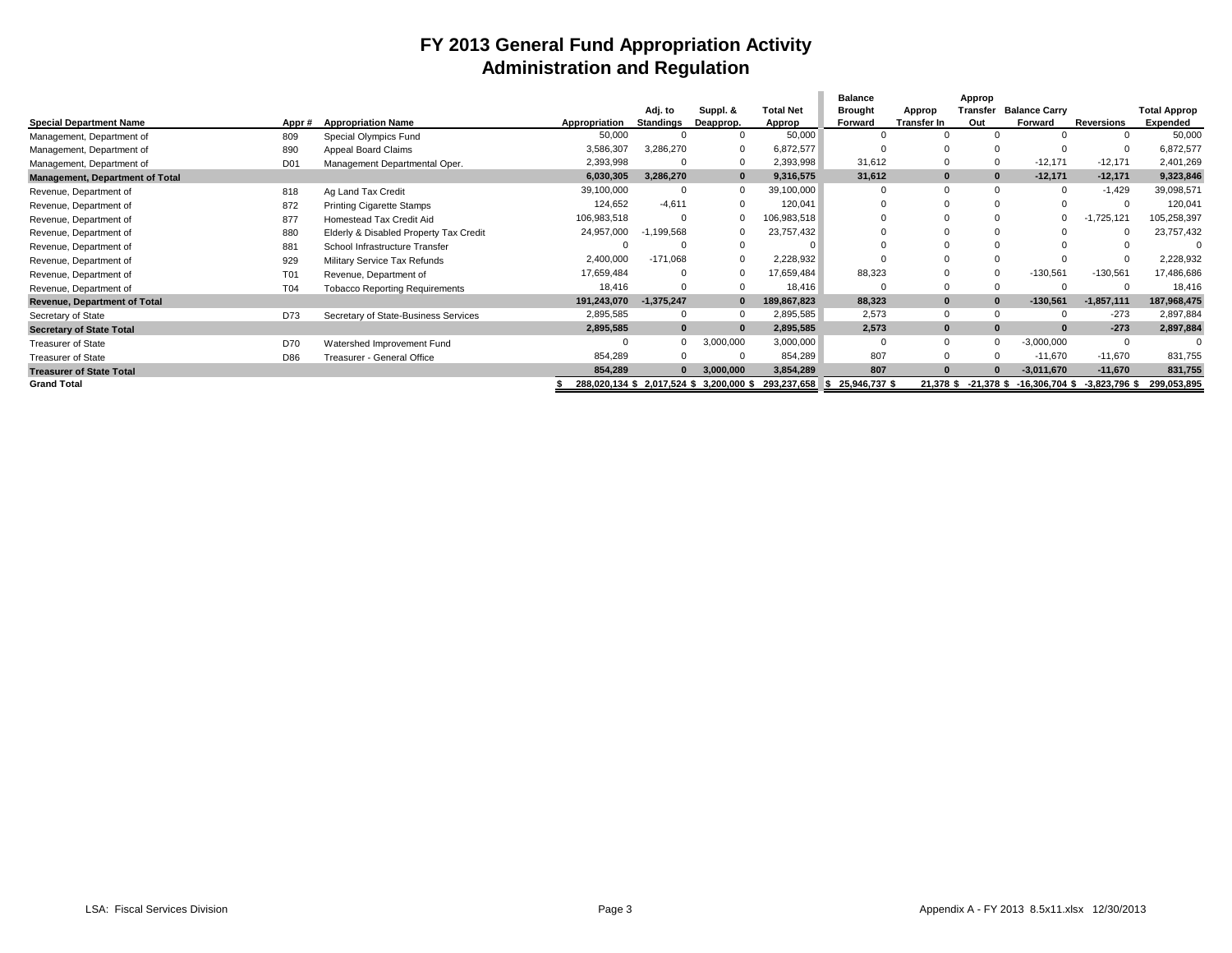## **FY 2013 General Fund Appropriation Activity Agriculture and Natural Resources**

|                                               |                 |                                        |               |                  |     |            |                                             | <b>Balance</b> |             |                | Approp      | <b>Balance</b>        |             |                     |
|-----------------------------------------------|-----------------|----------------------------------------|---------------|------------------|-----|------------|---------------------------------------------|----------------|-------------|----------------|-------------|-----------------------|-------------|---------------------|
|                                               |                 |                                        |               | Adj. to          |     | Suppl. &   | Total Net                                   | Brought        | Approp      |                | Transfer    | Carry                 |             | <b>Total Approp</b> |
| <b>Special Department Name</b>                | Appr#           | <b>Appropriation Name</b>              | Appropriation | <b>Standings</b> |     | Deapprop.  | Approp                                      | Forward        | Transfer In |                | Out         | Forward               | Reversions  | Expended            |
| Agriculture and Land Stewardship              | G41             | <b>GF-Administrative Division</b>      | 17,081,328 \$ |                  | 0\$ | 0S         | 17,081,328                                  | $3,095$ \$     |             | 0 <sup>5</sup> | 0S          | $-6.399$ \$           | $-6,399$    | 17,071,625          |
| Agriculture and Land Stewardship              | G42             | Avian Influenza                        |               |                  |     |            |                                             | 137,451        |             |                | $\Omega$    | $-137.370$            |             | 81                  |
| Agriculture and Land Stewardship              | G60             | <b>GF-Soil Conservation Division</b>   |               |                  |     | 7,000,000  | 7,000,000                                   |                |             |                | $\mathbf 0$ | $-7.000.000$          |             |                     |
| Agriculture and Land Stewardship              | G69             | Local Food and Farm                    | 75,000        |                  |     |            | 75.000                                      |                |             |                |             | $-34.721$             |             | 40.279              |
| Agriculture and Land Stewardship              | G70             | <b>Agricultural Education</b>          | 25,000        | $\Omega$         |     |            | 25,000                                      |                |             |                |             |                       |             | 25,000              |
| Agriculture and Land Stewardship              | GA4             | Milk Inspections                       | 189,196       |                  |     | $\Omega$   | 189.196                                     |                |             |                |             |                       |             | 189,196             |
| Agriculture and Land Stewardship              | GA <sub>5</sub> | <b>Farmers with Disabilities</b>       | 130,000       |                  |     | $\Omega$   | 130.000                                     |                |             |                |             |                       |             | 130,000             |
| Agriculture and Land Stewardship              | GA <sub>6</sub> | <b>Water Quality Initiative</b>        | $\Omega$      |                  |     | 10.000.000 | 10.000.000                                  |                |             |                |             | $-10.000.000$         |             | 0                   |
| Agriculture and Land Stewardship              | GA <sub>8</sub> | GF-Ag Drainage Wells                   |               | - 0              |     | .620,000   | 1,620,000                                   |                |             |                | $\Omega$    | $-1,620,000$          |             |                     |
| <b>Agriculture and Land Stewardship Total</b> |                 |                                        | 17,500,524    | $\bf{0}$         |     | 18.620.000 | 36,120,524                                  | 140,546        | $\bf{0}$    |                | 0           | $-18.798.490$         | $-6,399$    | 17,456,181          |
| Natural Resources, Department of              | G72             | <b>GF-Natural Resources Operations</b> | 12,516,700    | $\Omega$         |     | $\Omega$   | 12,516,700                                  |                |             |                | $\mathbf 0$ |                       |             | 12,516,700          |
| Natural Resources, Department of              | G82             | Floodplain Management Program          | 2,000,000     | $\Omega$         |     | $\Omega$   | 2.000.000                                   |                |             |                |             | $-231.402$            |             | 1,768,598           |
| Natural Resources, Department of              | G83             | Forestry Health Management             | 100.000       | $\Omega$         |     | $\Omega$   | 100.000                                     |                |             |                | $\Omega$    | $-49.026$             |             | 50,974              |
| <b>Natural Resources, Department of Total</b> |                 |                                        | 14,616,700    |                  |     |            | 14,616,700                                  |                |             |                | $\Omega$    | $-280.428$            |             | 14,336,272          |
| <b>Grand Total</b>                            |                 |                                        | 32,117,224 \$ |                  |     |            | 0 \$ 18,620,000 \$ 50,737,224 \$ 140,546 \$ |                |             | 0\$            |             | $0$ \$ -19,078,918 \$ | $-6,399$ \$ | 31,792,452          |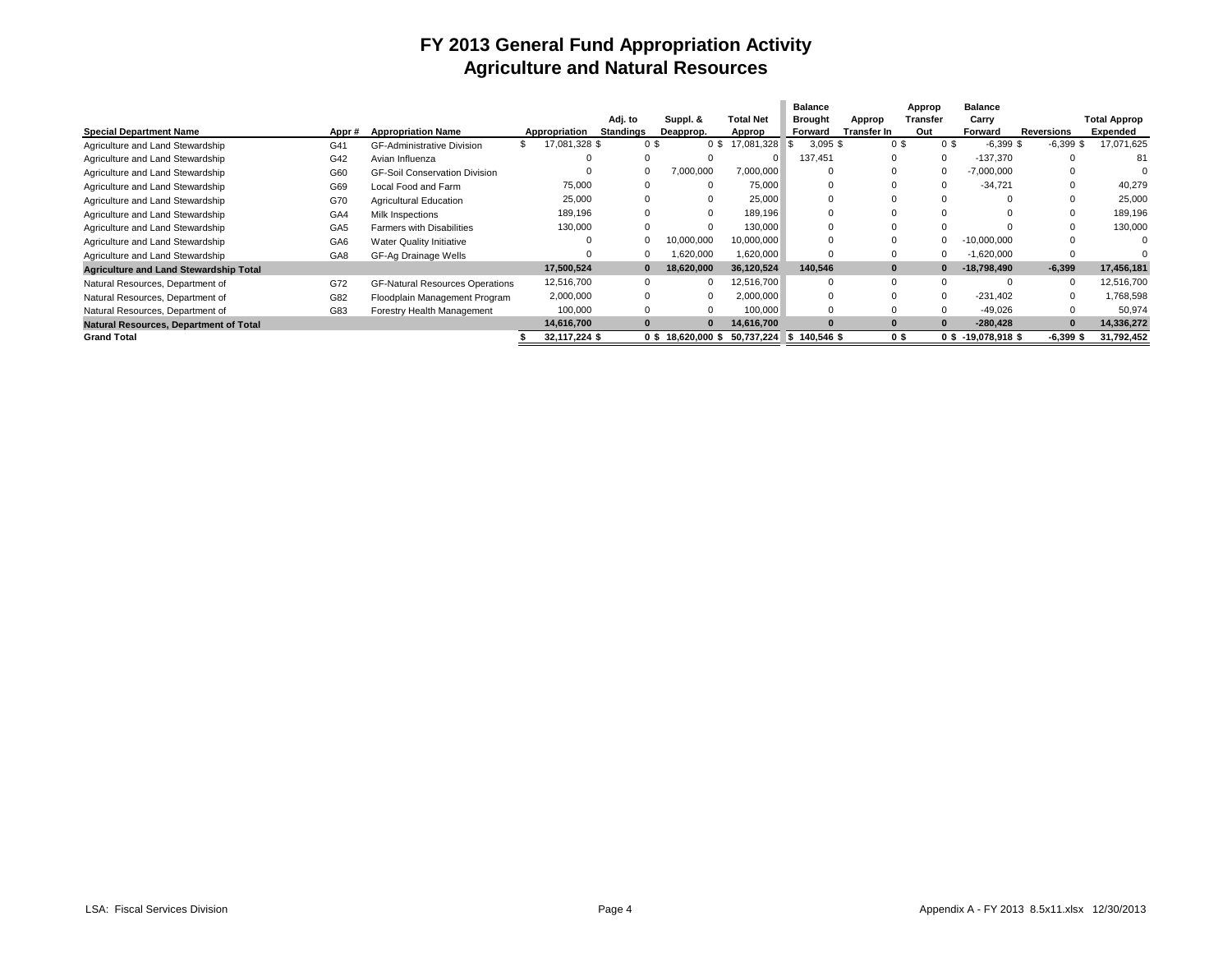## **FY 2013 General Fund Appropriation Activity Economic Development**

|                                                |                 |                                                       |                  |                             |                |                       |                            | <b>Balance</b>            |                              | Approp                 | <b>Balance</b>       |                   |                                 |
|------------------------------------------------|-----------------|-------------------------------------------------------|------------------|-----------------------------|----------------|-----------------------|----------------------------|---------------------------|------------------------------|------------------------|----------------------|-------------------|---------------------------------|
| <b>Special Department Name</b>                 | Appr#           | <b>Appropriation Name</b>                             | Appropriation    | Adj. to<br><b>Standings</b> |                | Suppl. &<br>Deapprop. | <b>Total Net</b><br>Approp | <b>Brought</b><br>Forward | Approp<br><b>Transfer In</b> | <b>Transfer</b><br>Out | Carry<br>Forward     | <b>Reversions</b> | <b>Total Approp</b><br>Expended |
|                                                |                 |                                                       | \$<br>416,702 \$ |                             | 0 <sup>3</sup> | 0 <sup>5</sup>        | 416,702 \$                 | 0 <sup>3</sup>            | 0 <sup>3</sup>               | 0 <sup>3</sup>         | 0 <sup>5</sup>       | 0 <sup>3</sup>    | 416,702                         |
| Cultural Affairs, Department of                | 812             | County Endowment Funding - DCA Grants                 |                  |                             |                |                       |                            |                           |                              |                        |                      |                   |                                 |
| Cultural Affairs, Department of                | 121             | <b>Arts Council</b>                                   | 1,133,764        |                             | 0              | $\mathbf 0$           | 1,133,764                  | $\Omega$                  | $\Omega$                     | $\Omega$               | $-46.393$            | $-46,393$         | 1,040,977                       |
| Cultural Affairs, Department of                | 122             | <b>Cultural Grants</b>                                | 172.090          |                             | $\Omega$       | $\Omega$              | 172,090                    | 79.368                    | $\Omega$                     | $\Omega$               | $-31.874$            | $\Omega$          | 219,584                         |
| Cultural Affairs, Department of                | 124             | <b>Historical Society</b>                             | 2,767,701        |                             | $\Omega$       | $\mathbf 0$           | 2,767,701                  |                           |                              |                        | $\Omega$             | $\Omega$          | 2,767,701                       |
| Cultural Affairs, Department of                | 125             | Archiving Former Governor's Papers                    | 65.933           |                             | $\Omega$       | $\Omega$              | 65,933                     | $\Omega$                  | $\Omega$                     |                        | $\Omega$             | $-261$            | 65,672                          |
| Cultural Affairs, Department of                | 126             | <b>Great Places</b>                                   | 150,000          |                             | 0              | $\Omega$              | 150,000                    | 38.996                    | <sup>0</sup>                 | $\Omega$               | $-1.891$             | $\Omega$          | 187,105                         |
| Cultural Affairs, Department of                | 137             | Administrative Division - Cultural Affairs            | 171.813          |                             | $\Omega$       | $\mathbf 0$           | 171,813                    |                           | $\Omega$                     |                        | $\Omega$             | $-2.134$          | 169,679                         |
| Cultural Affairs, Department of                | 140             | <b>Historic Sites</b>                                 | 426,398          |                             | $\Omega$       | $\Omega$              | 426,398                    | $\Omega$                  | $\Omega$                     |                        | $\Omega$             | $-49$             | 426,349                         |
| Cultural Affairs, Department of                | 141             | <b>Battle Flag Stabilization</b>                      | 60,000           |                             |                | $\Omega$              | 60,000                     |                           |                              |                        |                      | -321              | 59,679                          |
| Cultural Affairs, Department of                | 142             | Records Center Rent - GF                              | 227.243          |                             | $\Omega$       | $\Omega$              | 227.243                    | $\Omega$                  | $\Omega$                     | $\Omega$               | $\Omega$             | $\Omega$          | 227,243                         |
| Cultural Affairs, Department of                | IH <sub>1</sub> | Vicksburg National Military Park                      |                  |                             | $\Omega$       | $\mathbf 0$           |                            | 320,000                   | $\Omega$                     | $\Omega$               | $-278.040$           | $\Omega$          | 41,960                          |
| <b>Cultural Affairs, Department of Total</b>   |                 |                                                       | 5.591.644        |                             | $\Omega$       | $\bf{0}$              | 5.591.644                  | 438.364                   | $\bf{0}$                     | $\bf{0}$               | $-358.199$           | $-49.159$         | 5,622,650                       |
| Economic Development Authority                 | 822             | Tourism marketing - Adjusted Gross Receipts           | 810,306          |                             | $\Omega$       | $\mathbf 0$           | 810,306                    | 85,679                    | $\Omega$                     | $\Omega$               | $\Omega$             | $-7,867$          | 888,117                         |
| Economic Development Authority                 | E02             | World Food Prize                                      | 750,000          |                             | $\Omega$       | $\Omega$              | 750,000                    | $\Omega$                  | $\Omega$                     |                        | $\Omega$             | $\Omega$          | 750,000                         |
| <b>Economic Development Authority</b>          | E47             | Economic Development Approp                           | 9,783,424        |                             | 0              | $\Omega$              | 9,783,424                  | 739,370                   |                              | $\Omega$               | $-842,393$           | $\Omega$          | 9,680,400                       |
| <b>Economic Development Authority</b>          | F01             | <b>ICVS-Promise</b>                                   | 178,133          |                             | 0              | $\Omega$              | 178,133                    | $\Omega$                  | $\Omega$                     | $\Omega$               | $\Omega$             | $\Omega$          | 178,133                         |
| Economic Development Authority                 | F21             | Infrastructure Building proposed manufacturing center |                  |                             | $\Omega$       | 3,500,000             | 3,500,000                  | $\Omega$                  | $\Omega$                     | $\Omega$               | $-3,500,000$         | $\Omega$          |                                 |
| <b>Economic Development Authority</b>          | F <sub>22</sub> | Regional Hub National Network for Manufacturing       |                  |                             | $\Omega$       | 500,000               | 500,000                    | $\Omega$                  | $\Omega$                     | $\Omega$               | $-208,333$           | $\Omega$          | 291,667                         |
| <b>Economic Development Authority</b>          | F <sub>23</sub> | Camp Sunnyside                                        |                  |                             | $\Omega$       | 250,000               | 250,000                    | $\Omega$                  | $\Omega$                     | $\Omega$               | $-250,000$           | $\Omega$          |                                 |
| Economic Development Authority                 | F <sub>24</sub> | National Junior Olympics                              |                  |                             | $\Omega$       | 250,000               | 250,000                    | $\Omega$                  | $\Omega$                     | $\Omega$               | $-250,000$           | $\Omega$          |                                 |
| Economic Development Authority                 | F <sub>25</sub> | <b>ESOP</b>                                           |                  |                             | $\Omega$       | 500,000               | 500,000                    | $\Omega$                  | $\Omega$                     | $\Omega$               | $-500,000$           | $\Omega$          |                                 |
| <b>Economic Development Authority Total</b>    |                 |                                                       | 11,521,863       |                             | $\bf{0}$       | 5,000,000             | 16,521,863                 | 825.048                   | $\bf{0}$                     | $\Omega$               | $-5,550,727$         | $-7,867$          | 11,788,317                      |
| Iowa Finance Authority                         | F92             | Rent Subsidy Program                                  | 658,000          |                             | $\Omega$       | $\mathbf 0$           | 658,000                    | $\Omega$                  | $\Omega$                     | $\Omega$               | $\mathbf 0$          | $-49,641$         | 608,359                         |
| <b>Iowa Finance Authority Total</b>            |                 |                                                       | 658,000          |                             | $\bf{0}$       | $\bf{0}$              | 658,000                    | $\Omega$                  | $\bf{0}$                     | $\Omega$               | $\bf{0}$             | $-49,641$         | 608,359                         |
| Iowa Workforce Development                     | Q <sub>01</sub> | <b>IWD Workers Comp Operations (GF)</b>               | 3,262,044        |                             | $\Omega$       | $\mathbf 0$           | 3,262,044                  | 117,162                   | $\Omega$                     | $\Omega$               | $\mathbf 0$          | $-153,000$        | 3,226,206                       |
| Iowa Workforce Development                     | Q <sub>02</sub> | <b>IWD General Fund - Operations</b>                  | 3,495,440        |                             | 0              | $\Omega$              | 3,495,440                  | 471.556                   | $\Omega$                     | $\Omega$               | $-659,020$           | $\Omega$          | 3,307,976                       |
| Iowa Workforce Development                     | Q30             | Workforce Development Field Offices                   | 9,179,413        |                             | $\Omega$       | $\Omega$              | 9,179,413                  | $\Omega$                  | $\Omega$                     | $\Omega$               | $\Omega$             | $\Omega$          | 9,179,413                       |
| Iowa Workforce Development                     | Q <sub>37</sub> | Offender Reentry Program                              | 284,464          |                             | $\Omega$       | $\Omega$              | 284,464                    | 61,072                    | $\Omega$                     | $\Omega$               | $-38,052$            | $\Omega$          | 307,484                         |
| Iowa Workforce Development                     | Q38             | Employee Misclassification                            | 451,458          |                             | $\Omega$       | $\Omega$              | 451,458                    | $\Omega$                  | $\Omega$                     | $\Omega$               | $\Omega$             | $\Omega$          | 451,458                         |
| <b>Iowa Workforce Development Total</b>        |                 |                                                       | 16,672,819       |                             | $\Omega$       | $\Omega$              | 16,672,819                 | 649,791                   | $\bf{0}$                     | $\mathbf{0}$           | $-697,073$           | $-153,000$        | 16,472,537                      |
| Public Employment Relations Board              | Q81             | PER Board - General Office                            | 1.278.426        |                             | $\Omega$       | $\Omega$              | 1,278,426                  | 16,328                    | $\Omega$                     | $\Omega$               | $-42.188$            | $-42,188$         | 1,210,377                       |
| <b>Public Employment Relations Board Total</b> |                 |                                                       | 1,278,426        |                             | n              | $\Omega$              | 1,278,426                  | 16,328                    | $\Omega$                     |                        | $-42,188$            | $-42,188$         | 1,210,377                       |
| <b>Grand Total</b>                             |                 |                                                       | 35,722,752 \$    |                             |                | $0$ \$ 5,000,000 \$   | 40,722,752                 | $$1,929,530$ \$           | 0 <sup>5</sup>               |                        | $0$ \$ -6,648,186 \$ | $-301,856$ \$     | 35,702,241                      |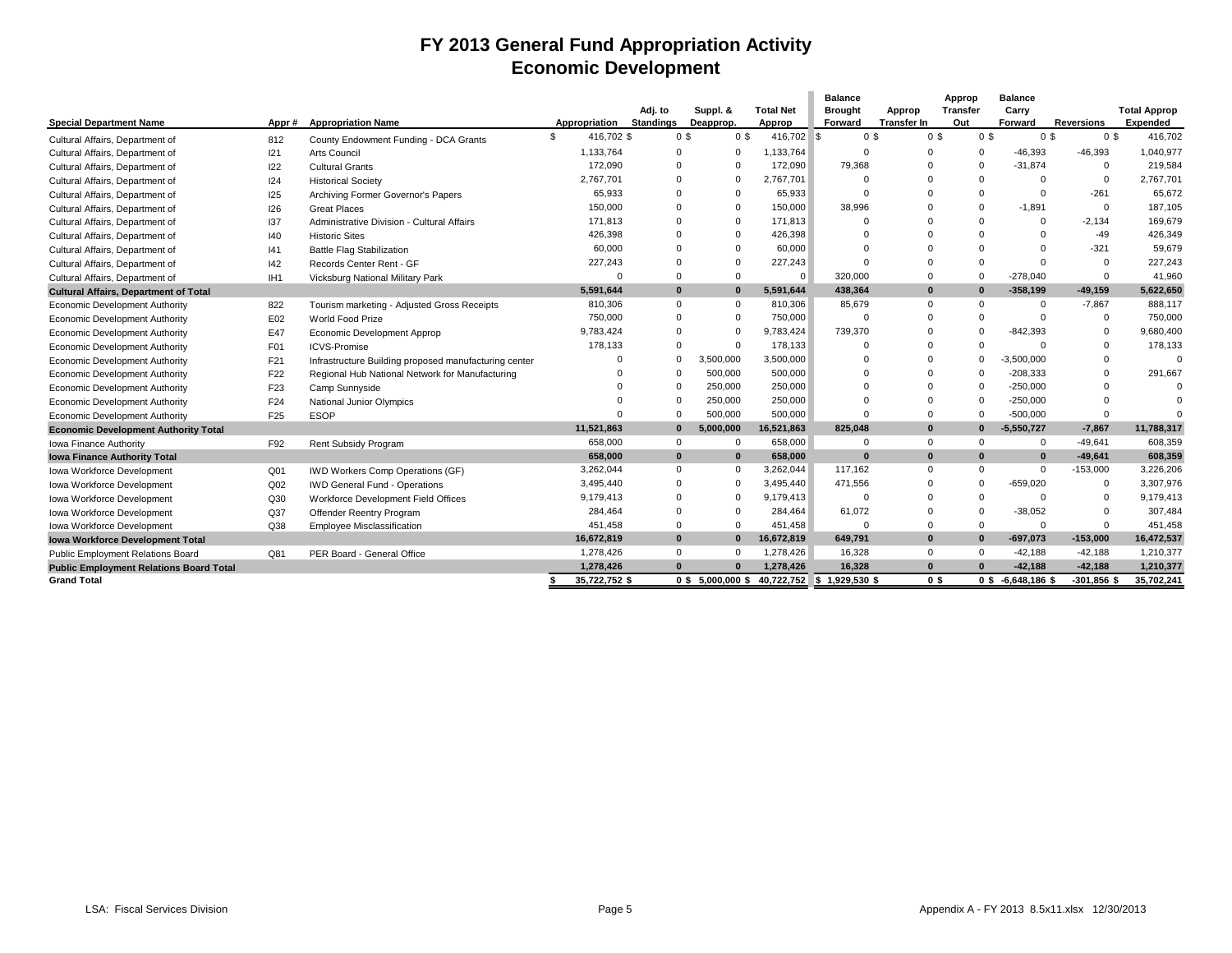## **FY 2013 General Fund Appropriation Activity Education**

|                                             |                 |                                                              |                    | Adj. to          | Suppl. &    | <b>Total Net</b> | Dalance<br><b>Brought</b> | Approp      | Approp                   | <b>Balance Carry</b>             |                   | <b>Total Approp</b> |
|---------------------------------------------|-----------------|--------------------------------------------------------------|--------------------|------------------|-------------|------------------|---------------------------|-------------|--------------------------|----------------------------------|-------------------|---------------------|
| <b>Special Department Name</b>              | Appr#           | <b>Appropriation Name</b>                                    | Appropriation      | <b>Standings</b> | Deapprop.   | Approp           | Forward                   |             | Transfer In Transfer Out | Forward                          | <b>Reversions</b> | <b>Expended</b>     |
| Blind, Iowa Commission for the              | J <sub>01</sub> | Department for the Blind                                     | 1,691,815 \$<br>\$ | 0 <sup>5</sup>   | 0\$         | $1,691,815$ \$   | 0\$                       |             | 0 <sup>3</sup>           | 0 <sup>5</sup><br>0 <sup>3</sup> | $-131$ \$         | 1,691,684           |
| Blind, Iowa Commission for the              | J03             | Audio Information Services                                   | 50,000             | $\mathbf 0$      | $\Omega$    | 50,000           | $\Omega$                  | $\Omega$    |                          | $\mathbf 0$<br>$\mathbf 0$       | $\Omega$          | 50,000              |
| <b>Blind, Iowa Commission for the Total</b> |                 |                                                              | 1,741,815          | $\bf{0}$         | $\bf{0}$    | 1,741,815        | $\bf{0}$                  | 0           |                          | $\bf{0}$<br>$\bf{0}$             | $-131$            | 1,741,684           |
| College Student Aid Commission              | 804             | Tuition Grant Program-Standing                               | 45,513,448         | $\Omega$         | $\Omega$    | 45,513,448       | $\Omega$                  | $\Omega$    |                          | $\Omega$<br>$\Omega$             | $-233,771$        | 45,279,677          |
| College Student Aid Commission              | 806             | Vocational Technical Tuition Grant                           | 2,250,185          | $\Omega$         | $\mathbf 0$ | 2,250,185        | $\Omega$                  | $\Omega$    |                          | $\Omega$<br>$\mathbf 0$          | $-37,936$         | 2,212,249           |
| College Student Aid Commission              | 815             | Tuition Grant - For-Profit                                   | 2,500,000          | $\Omega$         | $\Omega$    | 2,500,000        | $\Omega$                  | $\Omega$    |                          | $\Omega$<br>$\Omega$             | $-19,613$         | 2,480,387           |
| College Student Aid Commission              | 101             | College Aid Commission                                       | 232,943            | $\Omega$         | $\mathbf 0$ | 232,943          | $\Omega$                  | $\Omega$    |                          | $\Omega$<br>$\Omega$             | $\Omega$          | 232,943             |
| College Student Aid Commission              | 102             | National Guard Benefits Program                              | 4,800,233          | $\Omega$         | $\Omega$    | 4,800,233        | 264,004                   | $\Omega$    |                          | $\Omega$<br>$-331,777$           | $\Omega$          | 4,732,460           |
| College Student Aid Commission              | 107             | Registered Nurse and Nurse Educator Loan Forgiveness Program | 80,852             | $\Omega$         | $\Omega$    | 80,852           | $\Omega$                  | $\Omega$    |                          | 0<br>$\Omega$                    | $\mathsf{O}$      | 80,852              |
| College Student Aid Commission              | 108             | <b>Iowa Grants</b>                                           | 791,177            | 0                | $\mathbf 0$ | 791,177          | $\Omega$                  | $\Omega$    |                          | 0<br>$\Omega$                    | $-29,042$         | 762,135             |
| College Student Aid Commission              | 109             | All Iowa Opportunity Scholarships                            | 2,240,854          | $\Omega$         | $\Omega$    | 2,240,854        | $\Omega$                  | $\Omega$    |                          | $\Omega$<br>$\Omega$             | $\Omega$          | 2,240,854           |
| College Student Aid Commission              | 110             | Barber and Cosmetology Arts & Sciences Tuition Grant Program | 36,938             | $\Omega$         | $\Omega$    | 36,938           | $\Omega$                  | $\Omega$    |                          | $\Omega$<br>$\Omega$             | $\Omega$          | 36.938              |
| College Student Aid Commission              | 113             | All Iowa Opportunity Foster Care Grant Program               | 554,057            | $\Omega$         | $\Omega$    | 554,057          | $\Omega$                  | $\Omega$    |                          | $\Omega$<br>$\Omega$             | $-67,067$         | 486,990             |
| College Student Aid Commission              | 114             | Des Moines University Programs                               | 325,973            | $\Omega$         | $\Omega$    | 325,973          | $\Omega$                  | $\Omega$    |                          | $\Omega$<br>$\Omega$             | $\Omega$          | 325,973             |
| College Student Aid Commission              | 115             | Teacher Shortage Loan Forgiveness Program                    | 392,452            | $\Omega$         | $\Omega$    | 392,452          | $\Omega$                  | $\Omega$    |                          | $\Omega$<br>$\Omega$             | $\Omega$          | 392,452             |
| College Student Aid Commission              | IZ1             | Skilled Workforce Shortage Tuition Grant Program             | 5,000,000          | $\Omega$         | $\Omega$    | 5,000,000        | $\Omega$                  | $\mathbf 0$ |                          | $\mathbf 0$<br>$-589,084$        | $\Omega$          | 4,410,916           |
| <b>College Student Aid Commission Total</b> |                 |                                                              | 64,719,112         | $\Omega$         | $\bf{0}$    | 64,719,112       | 264,004                   | ŋ           |                          | $\bf{0}$<br>$-920,861$           | $-387,429$        | 63,674,826          |
| Education, Department of                    | 811             | Child Development                                            | 10,728,891         | $\mathbf 0$      | 0           | 10,728,891       | $\mathbf 0$               | $\mathbf 0$ |                          | 0<br>$\mathbf 0$                 | $-219$            | 10,728,672          |
| Education, Department of                    | 898             | Sac and Fox Indian Settlement Education                      | 100,000            | $\Omega$         | 0           | 100,000          | $\Omega$                  | $\Omega$    |                          | 0<br>$\Omega$                    | $\mathbf 0$       | 100,000             |
| Education, Department of                    | 905             | State Foundation School Aid                                  | 2,649,200,000      | 3,433,798        | 57,149,400  | 2,709,783,198    | $\Omega$                  | $\Omega$    |                          | $\Omega$<br>$-57,149,400$        | $\Omega$          | 2,652,633,798       |
| Education, Department of                    | 916             | <b>Transportation Nonpublic Students</b>                     | 7,060,931          | $\Omega$         | $\Omega$    | 7,060,931        | $\Omega$                  | $\Omega$    |                          | $\Omega$<br>$\Omega$             | $\Omega$          | 7,060,931           |
| Education, Department of                    | 150             | Comm College Salaries                                        | 500,000            | $\mathbf 0$      | 0           | 500,000          | $\Omega$                  | $\Omega$    |                          | 0<br>$\Omega$                    | 0                 | 500,000             |
| Education, Department of                    | 151             | Administration                                               | 5,913,812          | $\Omega$         | $\Omega$    | 5,913,812        | $\Omega$                  | $\Omega$    |                          | $\Omega$<br>$\Omega$             | $\Omega$          | 5,913,812           |
| Education, Department of                    | 152             | Vocational Education Administration                          | 598,197            | $\Omega$         | $\Omega$    | 598,197          | $\Omega$                  | $\Omega$    |                          | $\Omega$<br>$\Omega$             | $\Omega$          | 598,197             |
| Education, Department of                    | 156             | School Food Service                                          | 2,176,797          | $\Omega$         | $\Omega$    | 2,176,797        | $\Omega$                  | $\Omega$    |                          | $\Omega$<br>$\Omega$             | $-216$            | 2,176,581           |
| Education, Department of                    | 157             | <b>Textbook Services For Nonpublic</b>                       | 560,214            | $\Omega$         | $\mathbf 0$ | 560,214          | $\Omega$                  | $\Omega$    |                          | $\Omega$<br>$\Omega$             | $\Omega$          | 560,214             |
| Education, Department of                    | 158             | Vocational Education Secondary                               | 2,630,134          | 0                | $\mathbf 0$ | 2,630,134        | $\Omega$                  | $\Omega$    |                          | 0<br>$\Omega$                    | $\mathbf 0$       | 2,630,134           |
| Education, Department of                    | 159             | Merged Area Schools-Gen Aid                                  | 177,274,647        | $\Omega$         | $\mathbf 0$ | 177,274,647      | $\Omega$                  | $\Omega$    |                          | 0<br>$\Omega$                    | $\mathbf 0$       | 177,274,647         |
| Education, Department of                    | 160             | Early Childhood Iowa Family Support and Parent Education     | 12,364,434         | $\Omega$         | $\mathbf 0$ | 12,364,434       | $\Omega$                  | $\Omega$    |                          | $\Omega$<br>$\Omega$             | $\Omega$          | 12,364,434          |
| Education, Department of                    | 169             | Teacher Quality/Student Achievement                          | 4,785,000          | 0                | $\mathbf 0$ | 4,785,000        | 1,179,812                 | $\Omega$    |                          | 0<br>-499,684                    | $-64,273$         | 5,400,855           |
| Education, Department of                    | 183             | Model Core Curriculum                                        | 1,000,000          | $\mathbf 0$      | 1,000,000   | 2,000,000        | $\Omega$                  | $\Omega$    |                          | 0<br>$-1,000,000$                | 0                 | 1,000,000           |
| Education, Department of                    | 189             | Jobs For America's Grads                                     | 540,000            | $\Omega$         | $\Omega$    | 540,000          | $\Omega$                  | $\Omega$    |                          | $\Omega$<br>$\Omega$             | $\Omega$          | 540,000             |
| Education, Department of                    | 193             | State Library                                                | 2,215,063          | $\Omega$         | $\Omega$    | 2,215,063        | $\Omega$                  | $\Omega$    |                          | $\Omega$<br>$\Omega$             | $\Omega$          | 2,215,063           |
| Education, Department of                    | 198             | Enrich Iowa Libraries                                        | 2,174,228          | $\Omega$         | 0           | 2,174,228        | $\Omega$                  | $\Omega$    |                          | $\Omega$<br>$\Omega$             | $\Omega$          | 2,174,228           |
| Education, Department of                    | IA <sub>3</sub> | Special Education Services Birth to 3                        | 1,721,400          | $\Omega$         | $\mathbf 0$ | 1,721,400        | $\Omega$                  | $\Omega$    |                          | $\Omega$<br>$\Omega$             | $\Omega$          | 1,721,400           |
| Education, Department of                    | IC <sub>2</sub> | Early Childhood Iowa Preschool Tuition Assistance            | 5,428,877          | $\Omega$         | $\mathbf 0$ | 5,428,877        | $\Omega$                  | $\Omega$    |                          | 0<br>$\Omega$                    | $\mathbf 0$       | 5,428,877           |
| Education, Department of                    | IE <sub>2</sub> | Midwestern Higher Education Compact                          | 100,000            | $\Omega$         | $\Omega$    | 100,000          | $\Omega$                  | $\Omega$    |                          | $\Omega$<br>$\Omega$             | $-5,000$          | 95,000              |
| Education, Department of                    | IE <sub>3</sub> | Workforce Training and Economic Development Funds            | 8,000,000          | $\Omega$         | $\Omega$    | 8,000,000        | $\Omega$                  | $\Omega$    |                          | $\Omega$<br>$\Omega$             | $\Omega$          | 8,000,000           |
| Education, Department of                    | IE <sub>5</sub> | Gap Tuition Assistance Fund                                  | 2,000,000          | 0                | $\mathbf 0$ | 2,000,000        | $\Omega$                  | $\Omega$    |                          | 0<br>$\Omega$                    | 0                 | 2,000,000           |
| Education, Department of                    | IE <sub>6</sub> | Iowa Reading Research Center                                 | 2,000,000          | $\Omega$         | 669,000     | 2,669,000        | $\Omega$                  | $\Omega$    |                          | $\Omega$<br>-669.000             | $\Omega$          | 2,000,000           |
| Education, Department of                    | II9             | Early Childhood Iowa - School Ready                          | 5,386,113          | $\Omega$         | $\Omega$    | 5,386,113        | $\Omega$                  | $\Omega$    |                          | $\Omega$<br>$\Omega$             | $\Omega$          | 5,386,113           |
| Education, Department of                    | 167             | Vocational Rehabilitation DOE                                | 4,963,168          | $\Omega$         | $\Omega$    | 4,963,168        | $\Omega$                  | $\Omega$    |                          | $\Omega$<br>$\Omega$             | $\Omega$          | 4,963,168           |
| Education, Department of                    | 168             | Independent Living                                           | 39,128             | $\Omega$         | $\mathbf 0$ | 39,128           | $\Omega$                  | $\Omega$    |                          | 0<br>$\Omega$                    | $\Omega$          | 39,128              |
| Education, Department of                    | 180             | Entrepreneurs with Disabilities Program                      | 145,535            | $\Omega$         | $\mathbf 0$ | 145,535          | $\Omega$                  | $\Omega$    |                          | $\Omega$<br>$\Omega$             | $\Omega$          | 145,535             |
| Education, Department of                    | 192             | Independent Living Center Grant                              | 40,294             | $\Omega$         | $\Omega$    | 40,294           | $\Omega$                  | $\Omega$    |                          | $\mathbf 0$<br>$\Omega$          | $\Omega$          | 40,294              |
| Education, Department of                    | 178             | Iowa Public Television                                       | 6,969,021          | $\Omega$         | $\mathbf 0$ | 6,969,021        | $\Omega$                  | $\Omega$    |                          | $\Omega$<br>$\Omega$             | $\Omega$          | 6.969.021           |
| <b>Education, Department of Total</b>       |                 |                                                              | 2,916,615,884      | 3,433,798        | 58,818,400  | 2,978,868,082    | 1,179,812                 | $\Omega$    |                          | $-59,318,084$<br>$\bf{0}$        | $-69,709$         | 2,920,660,101       |
| Regents, Board of                           | L01             | <b>SUI - General University</b>                              | 216,414,572        | $\mathbf 0$      | $\mathbf 0$ | 216,414,572      | 0                         | $\Omega$    |                          | 0<br>$\mathbf 0$                 | $\mathbf 0$       | 216,414,572         |
| Regents, Board of                           | L07             | SUI - State of Iowa Cancer Registry                          | 149,051            | $\Omega$         | $\Omega$    | 149,051          | $\Omega$                  | $\Omega$    |                          | $\Omega$<br>$\Omega$             | $\Omega$          | 149,051             |
| Regents, Board of                           | L08             | SUI - Iowa Birth Defects Registry                            | 38,288             | $\Omega$         | $\Omega$    | 38,288           | $\Omega$                  | $\Omega$    |                          | $\Omega$<br>$\Omega$             | $\Omega$          | 38,288              |
| Regents, Board of                           | L09             | SUI - Iowa Nonprofit Resource Center                         | 162,539            | $\Omega$         | $\Omega$    | 162,539          | $\Omega$                  | $\Omega$    |                          | $\Omega$<br>$\Omega$             | $\Omega$          | 162,539             |
| Regents, Board of                           | L <sub>13</sub> | SUI - Oakdale Campus                                         | 2,186,558          | $\Omega$         | $\mathbf 0$ | 2,186,558        | $\Omega$                  | $\Omega$    |                          | $\Omega$<br>$\Omega$             | $\Omega$          | 2,186,558           |
| Regents, Board of                           | L14             | SUI - Hygienic Laboratory                                    | 3,536,716          | $\Omega$         | $\mathbf 0$ | 3,536,716        | $\Omega$                  | $\Omega$    |                          | $\Omega$<br>$\Omega$             | $\Omega$          | 3,536,716           |
| Regents, Board of                           | L15             | SUI - Family Practice Program                                | 1,788,265          | $\Omega$         | $\mathbf 0$ | 1,788,265        | $\Omega$                  | $\mathbf 0$ |                          | $\mathbf 0$<br>$\Omega$          | $\Omega$          | 1,788,265           |
| Regents, Board of                           | L16             | SUI - Specialized Children Health Services (SCHS)            | 659,456            | $\Omega$         | $\Omega$    | 659,456          | $\Omega$                  | $\Omega$    |                          | $\Omega$<br>$\Omega$             | $\Omega$          | 659,456             |
| Regents, Board of                           | L <sub>18</sub> | SUI - Iowa Flood Center                                      | 1,500,000          | $\Omega$         | $\mathbf 0$ | 1,500,000        | 0                         | $\Omega$    |                          | 0<br>$\Omega$                    | 0                 | 1,500,000           |
|                                             |                 |                                                              |                    |                  |             |                  |                           |             |                          |                                  |                   |                     |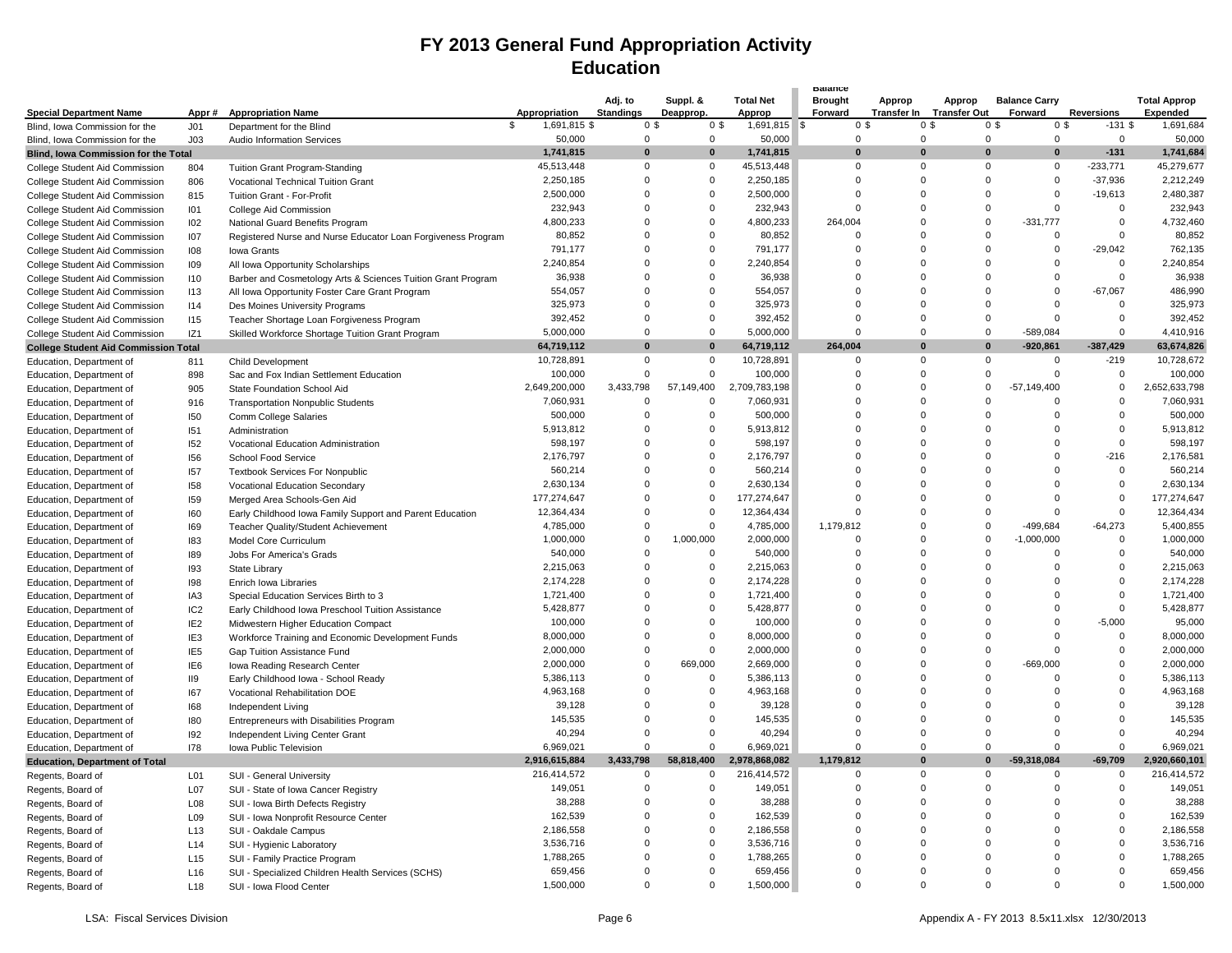## **FY 2013 General Fund Appropriation Activity Education**

| <b>Special Department Name</b> | Appr#           | <b>Appropriation Name</b>                                 | Appropriation    | Adj. to<br><b>Standings</b> | Suppl. &<br>Deapprop. | <b>Total Net</b><br>Approp  | Dalance<br><b>Brought</b><br>Forward | Approp<br><b>Transfer In</b> | Approp<br><b>Transfer Out</b> | <b>Balance Carry</b><br>Forward | <b>Reversions</b> | <b>Total Approp</b><br><b>Expended</b> |
|--------------------------------|-----------------|-----------------------------------------------------------|------------------|-----------------------------|-----------------------|-----------------------------|--------------------------------------|------------------------------|-------------------------------|---------------------------------|-------------------|----------------------------------------|
| Regents, Board of              | L <sub>19</sub> | SUI - Substance Abuse Consortium                          | 55,529           | $\mathbf 0$                 | $\Omega$              | 55,529                      | $\Omega$                             | $\Omega$                     | $\Omega$                      | $\Omega$                        | $\Omega$          | 55,529                                 |
| Regents, Board of              | L25             | SUI - Primary Health Care                                 | 648,930          |                             | $\Omega$              | 648,930                     | $\Omega$                             |                              | n                             |                                 |                   | 648,930                                |
| Regents, Board of              | L26             | SUI - Iowa Online Advanced Placement Academy              | 481,849          |                             |                       | 481.849                     | 49,289                               |                              |                               |                                 |                   | 531,138                                |
| Regents, Board of              | L30             | <b>ISU - General University</b>                           | 169,577,342      |                             | $\Omega$              | 169,577,342                 |                                      |                              |                               |                                 |                   | 169,577,342                            |
| Regents, Board of              | L33             | ISU - Veterinary Diagnostic Laboratory                    | 3,237,636        |                             | $\Omega$              | 3,237,636                   |                                      |                              |                               |                                 |                   | 3,237,636                              |
| Regents, Board of              | L40             | ISU - Agricultural Experiment Station                     | 28,111,877       |                             | $\Omega$              | 28,111,877                  |                                      |                              |                               |                                 |                   | 28,111,877                             |
| Regents, Board of              | L41             | <b>ISU - Cooperative Extension</b>                        | 17,936,722       |                             | $\Omega$              | 17,936,722                  |                                      |                              |                               |                                 |                   | 17,936,722                             |
| Regents, Board of              | L42             | ISU - Leading the BioEconomy                              | $\Omega$         | $\Omega$                    | 7,500,000             | 7,500,000                   |                                      |                              | $\Omega$                      | $-7,500,000$                    |                   |                                        |
| Regents, Board of              | L44             | <b>ISU - Leopold Center</b>                               | 397,417          | $\Omega$                    | $\Omega$              | 397,417                     |                                      |                              |                               |                                 |                   | 397,417                                |
| Regents, Board of              | L50             | UNI - University of Northern Iowa                         | 81,113,859       |                             | $\Omega$              | 81,113,859                  |                                      |                              |                               |                                 |                   | 81,113,859                             |
| Regents, Board of              | L <sub>51</sub> | UNI - Math and Science Collaborative                      | 4,700,000        |                             | $\Omega$              | 4,700,000                   |                                      |                              |                               |                                 |                   | 4,700,000                              |
| Regents, Board of              | L <sub>54</sub> | UNI - Real Estate Education Program                       | 125,302          |                             |                       | 125,302                     |                                      |                              |                               |                                 |                   | 125,302                                |
| Regents, Board of              | L56             | UNI - Recycling and Reuse Center                          | 175,256          |                             | $\Omega$              | 175,256                     |                                      |                              |                               |                                 |                   | 175,256                                |
| Regents, Board of              | L60             | ISD - Iowa School for the Deaf                            | 8,853,563        |                             | $\Omega$              | 8,853,563                   |                                      |                              |                               |                                 |                   | 8,853,563                              |
| Regents, Board of              | L61             | ISD/IBS - Licensed Classroom Teachers                     | 82,049           |                             |                       | 82,049                      |                                      |                              |                               |                                 |                   | 82,049                                 |
| Regents, Board of              | L63             | SUI - Economic Development                                | 209,279          |                             |                       | 209,279                     |                                      |                              |                               |                                 |                   | 209,279                                |
| Regents, Board of              | L65             | IBS - Iowa Braille and Sight Saving School                | 3,691,310        |                             |                       | 3,691,310                   |                                      |                              |                               |                                 |                   | 3,691,310                              |
| Regents, Board of              | L70             | <b>BOR - Board Office</b>                                 | 1,065,005        |                             | $\Omega$              | 1,065,005                   | 203                                  |                              |                               | $-7.660$                        | $-7.660$          | 1,049,887                              |
| Regents, Board of              | L72             | BOR - Resource Center - NW Iowa Regents Resource Center   | 66,601           |                             | $\Omega$              | 66,601                      | $\Omega$                             |                              |                               | $\Omega$                        | $\Omega$          | 66,601                                 |
| Regents, Board of              | L73             | ISD/IBS - Tuition and Transportation                      | 11,763           |                             |                       | 11.763                      |                                      |                              |                               |                                 | $-11,763$         |                                        |
| Regents, Board of              | L74             | BOR - Iowa Public Radio                                   | 391,568          |                             |                       | 391,568                     | $\Omega$                             |                              |                               |                                 | $\Omega$          | 391,568                                |
| Regents, Board of              | L75             | BOR - Resource Center - Southwest Iowa Resource Center    | 87,471           |                             |                       | 87,471                      | $\Omega$                             | 95,263                       |                               |                                 | $-27,571$         | 155,163                                |
| Regents, Board of              | L76             | BOR - Resource Center - Quad Cities Graduate Study Center | 129,776          |                             |                       | 129,776                     |                                      |                              | $-95,263$                     |                                 |                   | 34,513                                 |
| Regents, Board of              | L79             | SUI - Biocatalysis                                        | 723,727          |                             |                       | 723,727                     |                                      |                              |                               |                                 |                   | 723,727                                |
| Regents, Board of              | L83             | ISU - Economic Development                                | 2,424,302        |                             | $\Omega$              | 2,424,302                   |                                      |                              |                               |                                 |                   | 2,424,302                              |
| Regents, Board of              | L84             | UNI - Economic Development                                | 574,716          |                             |                       | 574,716                     |                                      |                              |                               |                                 |                   | 574,716                                |
| Regents, Board of              | L85             | BOR - Higher Ed Commercialization - Grow Iowa Values Fund | $\Omega$         |                             |                       | $\Omega$                    | 77,009                               |                              |                               |                                 | $-21,011$         | 55,998                                 |
| Regents, Board of              | L88             | ISU - Livestock Disease Research                          | 172,845          |                             | $\Omega$              | 172,845                     |                                      |                              |                               |                                 |                   | 172,845                                |
| Regents, Board of              | LB1             | UNI - FY 13 Supplemental                                  |                  | $\Omega$                    | 10,000,000            | 10,000,000                  |                                      |                              | O                             | $-10,000,000$                   |                   |                                        |
| Regents, Board of              | LB <sub>5</sub> | ISU - Vet Surgical Off Site - FY 13 Supplemental          | $\Omega$         | $\Omega$                    | 1.000.000             | 1,000,000                   | $\Omega$                             | $\Omega$                     | $\Omega$                      | $-1.000.000$                    |                   |                                        |
| <b>Regents, Board of Total</b> |                 |                                                           | 551,481,139      |                             | 18,500,000            | 569,981,139                 | 126,501                              | 95,263                       | $-95,263$                     | $-18,507,660$                   | $-68,006$         | 551,531,973                            |
| <b>Grand Total</b>             |                 |                                                           | 3,534,557,950 \$ | 3,433,798 \$                |                       | 77,318,400 \$ 3,615,310,148 | 1,570,317 \$                         | 95.263 \$                    | $-95.263$                     | $-78,746,605$ \$                | $-525,275$ \$     | 3,537,608,584                          |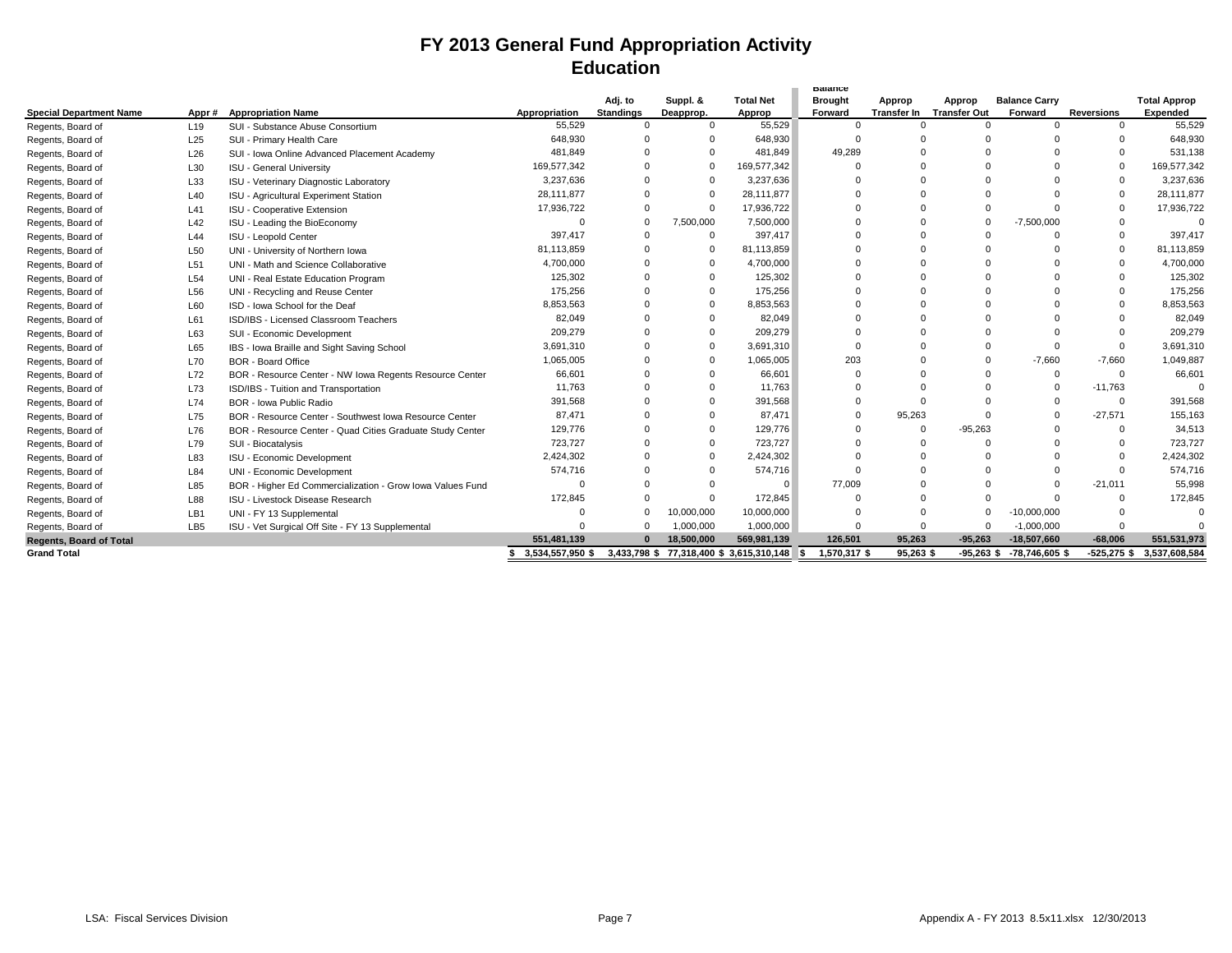### **FY 2013 General Fund Appropriation Activity Health and Human Services**

| <b>Special Department Name</b>      | Appr#            | <b>Appropriation Name</b>                                  | Appropriation       | Adj. to<br><b>Standings</b> | Suppl. &<br>Deapprop. | <b>Total Net</b><br>Approp | <b>Balance</b><br><b>Brought</b><br>Forward | Approp<br><b>Transfer In</b> | Approp<br>Out | <b>Transfer</b> Balance Carry<br>Forward | <b>Reversions</b> | <b>Total Approp</b><br><b>Expended</b> |
|-------------------------------------|------------------|------------------------------------------------------------|---------------------|-----------------------------|-----------------------|----------------------------|---------------------------------------------|------------------------------|---------------|------------------------------------------|-------------------|----------------------------------------|
| Aging, Iowa Department of           | J42              | Aging Programs                                             | 10,342,086 \$<br>\$ | 0 <sup>5</sup>              | 0 <sup>3</sup>        | 10,342,086 \$              | 0 <sup>5</sup>                              | 0 <sup>5</sup>               |               | $-18,965$ \$<br>0 <sup>3</sup>           | $-18,965$ \$      | 10,304,156                             |
| Aging, Iowa Department of Total     |                  |                                                            | 10,342,086          | $\bf{0}$                    | $\bf{0}$              | 10,342,086                 | $\bf{0}$                                    | $\bf{0}$                     | $\bf{0}$      | $-18,965$                                | $-18,965$         | 10,304,156                             |
| Public Health, Department of        | 830              | Iowa Registry for Congenital & Inherited Disorders         | 232,500             | $\mathbf{0}$                | $\Omega$              | 232,500                    | $\mathbf{0}$                                | $\Omega$                     | $\mathbf 0$   | $\mathbf 0$                              | $-27,948$         | 204,552                                |
| Public Health, Department of        | K01              | <b>Addictive Disorders</b>                                 | 23,863,690          | $\Omega$                    | $\Omega$              | 23,863,690                 | $\Omega$                                    | $\Omega$                     | $\Omega$      | $\mathbf 0$                              | $-289,018$        | 23,574,672                             |
| Public Health, Department of        | K05              | Healthy Children and Families                              | 2,603,559           | $\Omega$                    | $\Omega$              | 2,603,559                  | $\Omega$                                    | $\Omega$                     | $\Omega$      | $\Omega$                                 | $-22,493$         | 2,581,066                              |
| Public Health, Department of        | K07              | <b>Chronic Conditions</b>                                  | 3,905,429           | $\Omega$                    | $\Omega$              | 3,905,429                  | $\mathbf 0$                                 | $\Omega$                     | $\Omega$      | $\mathbf 0$                              | $-318,067$        | 3,587,362                              |
| Public Health, Department of        | K09              |                                                            | 4,869,980           | $\Omega$                    | $\Omega$              | 4,869,980                  | $\Omega$                                    | $\Omega$                     | $\Omega$      | $\Omega$                                 | $-75,571$         | 4,794,409                              |
|                                     | K11              | <b>Community Capacity</b>                                  | 7,297,142           | $\Omega$                    | $\Omega$              | 7,297,142                  | $\mathbf 0$                                 | $\Omega$                     | $\Omega$      | $\Omega$                                 | $-56,546$         | 7,240,596                              |
| Public Health, Department of        |                  | <b>Elderly Wellness</b>                                    | 803,870             | $\Omega$                    | $\Omega$              | 803,870                    | $\mathbf 0$                                 | $\mathbf 0$                  | $\Omega$      | $\Omega$                                 | $\mathbf 0$       | 803,870                                |
| Public Health, Department of        | K <sub>13</sub>  | <b>Environmental Hazards</b>                               | 1,335,155           | $\Omega$                    | $\Omega$              | 1,335,155                  | $\Omega$                                    | $\Omega$                     | $\Omega$      | $\Omega$                                 | $\mathbf{0}$      | 1,335,155                              |
| Public Health, Department of        | K <sub>15</sub>  | <b>Infectious Diseases</b>                                 |                     | $\Omega$                    | $\Omega$              |                            | $\Omega$                                    | $\Omega$                     | $\Omega$      | $\Omega$                                 | $\mathbf{0}$      |                                        |
| Public Health, Department of        | K19              | <b>Public Protection</b>                                   | 2,779,127           | $\Omega$                    | $\Omega$              | 2,779,127                  | $\Omega$                                    | $\Omega$                     | $\Omega$      | $\Omega$                                 |                   | 2,779,127                              |
| Public Health, Department of        | K21              | Resource Management                                        | 804,054             |                             |                       | 804,054                    |                                             |                              |               |                                          | $\mathbf 0$       | 804,054                                |
| Public Health, Department of        | K65              | Youth Suicide Prevention                                   | 50,000              | 0                           | $\mathbf 0$           | 50,000                     | $\overline{0}$                              | $\mathbf 0$                  | $\Omega$      | $\Omega$                                 | $-483$            | 49,517                                 |
| Public Health, Department of Total  |                  |                                                            | 48,544,506          | $\bf{0}$                    | $\mathbf{0}$          | 48,544,506                 | $\bf{0}$                                    | $\Omega$                     | $\Omega$      | $\bf{0}$                                 | $-790, 126$       | 47,754,380                             |
| Human Services, Department of       | 894              | Commission Of Inquiry                                      | 1,394               | $\mathbf 0$                 | $\mathbf 0$           | 1,394                      | $\mathbf 0$                                 | $\mathbf 0$                  | $\Omega$      | $\Omega$                                 | $-1,394$          | $\mathbf 0$                            |
| Human Services, Department of       | 895              | Non Residents Transfers                                    | 67                  | $\Omega$                    | $\Omega$              | 67                         | $\Omega$                                    | $\Omega$                     | $\Omega$      | $\Omega$                                 | $-67$             |                                        |
| Human Services, Department of       | 896              | Non Resident Commitment M.III                              | 142,802             | $\Omega$                    | $\Omega$              | 142,802                    | $\Omega$                                    | $\Omega$                     | $\Omega$      | $\Omega$                                 | $-137,329$        | 5,473                                  |
| Human Services, Department of       | M01              | <b>General Administration</b>                              | 16,100,684          | $\Omega$                    | $\Omega$              | 16,100,684                 | 948,706                                     | $\Omega$                     | $\Omega$      | $\Omega$                                 | $-463,041$        | 16,586,349                             |
| Human Services, Department of       | M10              | <b>Field Operations</b>                                    | 61,636,313          | $\mathbf 0$                 | $\mathbf 0$           | 61,636,313                 | 3,812,534                                   | $\mathbf 0$                  | $\mathbf 0$   | $-4,249,942$                             | $-4,249,942$      | 56,948,964                             |
| Human Services, Department of       | M12              | <b>Child Support Recoveries</b>                            | 13,149,541          | $\Omega$                    | $\Omega$              | 13,149,541                 | $\overline{0}$                              | $\mathbf 0$                  | $\Omega$      | $\mathbf 0$                              | $-4,882$          | 13,144,659                             |
| Human Services, Department of       | M20              | Toledo Juvenile Home                                       | 8,297,765           | $\Omega$                    | $\Omega$              | 8,297,765                  | 576,752                                     | $\mathbf 0$                  | $-122,145$    | $-225,906$                               | $-225,906$        | 8,300,561                              |
| Human Services, Department of       | M22              | <b>Eldora Training School</b>                              | 10,680,143          | $\Omega$                    | $\Omega$              | 10,680,143                 | 316,114                                     | 285,294                      | $\Omega$      | $\mathbf 0$                              | $-7,920$          | 11,273,631                             |
| Human Services, Department of       | M28              | Civil Commitment Unit for Sexual Offenders                 | 8,899,686           | $\Omega$                    | $\Omega$              | 8,899,686                  | 23,020                                      | 394,542                      | $\Omega$      | $\mathbf 0$                              | $-36,002$         | 9,281,246                              |
| Human Services, Department of       | M30              | Cherokee MHI                                               | 5,535,738           | $\Omega$                    | $\Omega$              | 5,535,738                  | 408,628                                     | $\Omega$                     | $-251,251$    | $-48,587$                                | $-48,587$         | 5,595,941                              |
| Human Services, Department of       | M32              | Clarinda MHI                                               | 6,442,688           | $\Omega$                    | $\Omega$              | 6,442,688                  | 239,408                                     | $\Omega$                     | $-62, 123$    | $-21,641$                                | $-21,641$         | 6,576,692                              |
| Human Services, Department of       | M34              | Independence MHI                                           | 9,738,520           | $\mathbf 0$                 | $\Omega$              | 9,738,520                  | 1,828,397                                   | $\overline{0}$               | $-81,168$     | $-27,347$                                | $-27,347$         | 11,431,055                             |
| Human Services, Department of       | M36              | Mt Pleasant MHI                                            | 885,459             | $\Omega$                    | $\Omega$              | 885,459                    | 479,842                                     | $\mathbf 0$                  | $-163, 149$   | $-56,337$                                | $-56,337$         | 1,089,479                              |
| Human Services, Department of       | M40              | Glenwood Resource Center                                   | 18,866,116          | $\Omega$                    | $\Omega$              | 18,866,116                 | 184,597                                     | 209,000                      | $\mathbf 0$   | $-500,000$                               | $-34$             | 18,759,679                             |
| Human Services, Department of       | M42              | <b>Woodward Resource Center</b>                            | 13,033,115          | $\Omega$                    | $\Omega$              | 13,033,115                 | 2,805                                       | $\Omega$                     | $-209,000$    | $-580,927$                               | $-80,927$         | 12,165,065                             |
| Human Services, Department of       | 828              | MH Property Tax Relief                                     | 81,199,911          | $\Omega$                    | $\Omega$              | 81,199,911                 | $\Omega$                                    | $\Omega$                     | $\Omega$      | $\Omega$                                 | $\mathbf{0}$      | 81,199,911                             |
| Human Services, Department of       | 829              | Child Abuse Prevention                                     | 232,500             | $-18,658$                   | $\Omega$              | 213,842                    | 214,944                                     | $\overline{0}$               | $\Omega$      | $-213.842$                               | $\mathbf 0$       | 214,944                                |
| Human Services, Department of       | N <sub>0</sub> 1 | Family Investment Program/JOBS                             | 48,397,214          | $\Omega$                    | $\Omega$              | 48,397,214                 | $\Omega$                                    | $\Omega$                     | $\Omega$      | $\Omega$                                 | $-509.430$        | 47,887,784                             |
| Human Services, Department of       | N <sub>10</sub>  | State Supplementary Assistance                             | 15,450,747          | $\mathbf 0$                 | $\mathbf 0$           | 15,450,747                 | 4,105,986                                   | $\mathbf 0$                  | $\mathbf 0$   | $\mathbf 0$                              | -4,796,378        | 14,760,355                             |
| Human Services, Department of       | N20              | <b>Medical Assistance</b>                                  | 914,993,421         | 0                           | 61,000,000            | 975,993,421                | 15,337,099                                  | $\mathbf 0$                  | $\Omega$      | $-10,030,023$                            | $-37,000$         | 981,263,497                            |
| Human Services, Department of       | N22              | Children's Health Insurance                                | 36,806,102          | $\Omega$                    | $\mathbf 0$           | 36,806,102                 | $\mathbf 0$                                 | $\Omega$                     | $\Omega$      | $\Omega$                                 | $\mathbf 0$       | 36,806,102                             |
| Human Services, Department of       | N28              | <b>Medical Contracts</b>                                   | 5,791,994           | $\Omega$                    | $\Omega$              | 5,791,994                  | $\overline{0}$                              | $\mathbf 0$                  | $\Omega$      | $\mathbf 0$                              | $\mathbf 0$       | 5,791,994                              |
| Human Services, Department of       | N29              | MH/DD Growth Factor                                        | 74,697,893          | $\Omega$                    | $\Omega$              | 74,697,893                 | $\Omega$                                    | $\Omega$                     | $\Omega$      | $\Omega$                                 | $\Omega$          | 74,697,893                             |
| Human Services, Department of       | N30              | MH/DD Community Services                                   | 14,211,100          | $\Omega$                    | $\Omega$              | 14,211,100                 | $\Omega$                                    | $\Omega$                     | $\Omega$      | $\Omega$                                 | $\mathbf{0}$      | 14,211,100                             |
| Human Services, Department of       | N32              | <b>Family Support Subsidy</b>                              | 1,096,784           | $\Omega$                    | $\Omega$              | 1,096,784                  | 179,542                                     | $\Omega$                     | $\Omega$      | $-233,385$                               | $\Omega$          | 1,042,940                              |
|                                     | N36              |                                                            | 33,622              | $\Omega$                    | $\Omega$              | 33,622                     | $\Omega$                                    | $\Omega$                     | $\Omega$      | $\Omega$                                 | $-4$              | 33,618                                 |
| Human Services, Department of       |                  | <b>Conners Training</b>                                    | 84,660              | $\mathbf 0$                 | $\mathbf 0$           | 84,660                     | $\overline{0}$                              | $\mathbf 0$                  | $\Omega$      | $\mathbf 0$                              | $-15,290$         | 69,370                                 |
| Human Services, Department of       | N40              | Volunteers                                                 | 40,000,000          | $\Omega$                    | $\Omega$              | 40,000,000                 | $\Omega$                                    | $\Omega$                     | $\Omega$      | $\Omega$                                 | $\mathbf 0$       | 40,000,000                             |
| Human Services, Department of       | N <sub>53</sub>  | Mental Health Redesign                                     |                     | $\Omega$                    | $\Omega$              |                            | $\Omega$                                    | $\Omega$                     | $\Omega$      | $\Omega$                                 | $\Omega$          |                                        |
| Human Services, Department of       | N <sub>56</sub>  | <b>Child Care Assistance</b>                               | 62,264,342          | $\Omega$                    |                       | 62,264,342                 |                                             | $\Omega$                     | $\Omega$      | $\Omega$                                 |                   | 62,264,342                             |
| Human Services, Department of       | <b>N60</b>       | MI/MR/DD State Cases                                       | 11,150,820          |                             | $\mathbf 0$           | 11,150,820                 | 907,222                                     |                              |               |                                          | -756,599          | 11,301,443                             |
| Human Services, Department of       | N70              | <b>Adoption Subsidy</b>                                    | 36,788,576          | $\Omega$                    | 954,853               | 37,743,429                 | $\Omega$                                    | $\Omega$                     | $\Omega$      | $\Omega$                                 | $-98,758$         | 37,644,671                             |
| Human Services, Department of       | N71              | Child and Family Services                                  | 81,231,561          | $\Omega$                    | $\mathbf 0$           | 81,231,561                 | $\Omega$                                    | $\Omega$                     | $\mathbf 0$   | $-17,722$                                | $-996,724$        | 80,217,115                             |
| Human Services, Department of       | NB <sub>1</sub>  | PMIC Construction Grant FY13 Supplemental per HF648 (2013) | $\mathbf 0$         | $\mathbf 0$                 | 1,000,000             | 1,000,000                  | $\overline{0}$                              | $\mathbf 0$                  | $\mathbf 0$   | $-1,000,000$                             | $\mathbf 0$       | $\mathbf 0$                            |
| Human Services, Department of       | NB <sub>2</sub>  | Autism Grant FY13 Supplemental per HF648 (2013)            | $\mathbf 0$         | $\mathbf 0$                 | 800,000               | 800,000                    | $\Omega$                                    | $\mathbf 0$                  | $\mathbf 0$   | $-800,000$                               | $\overline{0}$    |                                        |
| Human Services, Department of       | NB <sub>3</sub>  | Food Bank Assoc FY13 Supplemental per HF648 (2013)         | $\Omega$            | $\Omega$                    | 1,000,000             | 1,000,000                  | $\Omega$                                    | $\Omega$                     | $\mathbf 0$   | $-1,000,000$                             | $\Omega$          | $\Omega$                               |
| Human Services, Department of Total |                  |                                                            | 1,597,841,278       | $-18,658$                   | 64,754,853            | 1,662,577,473              | 29,565,596                                  | 888,836                      | $-888,836$    | $-19,005,659$                            | $-12,571,538$     | 1,660,565,871                          |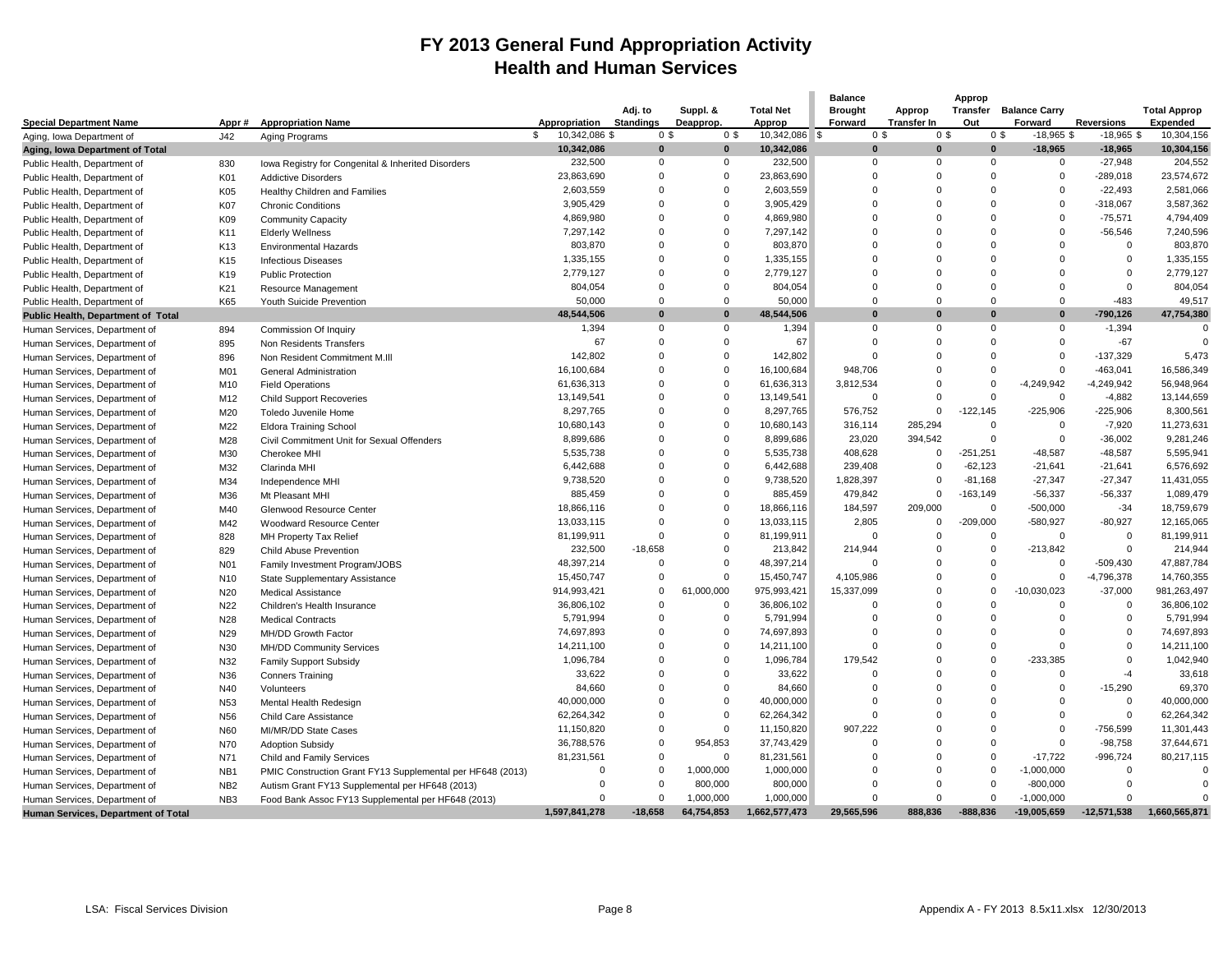### **FY 2013 General Fund Appropriation Activity Health and Human Services**

|                                              |                 |                                    |                  |                  |               |                  | <b>Balance</b> |             | Approp                 |                      |                   |                                             |
|----------------------------------------------|-----------------|------------------------------------|------------------|------------------|---------------|------------------|----------------|-------------|------------------------|----------------------|-------------------|---------------------------------------------|
|                                              |                 |                                    |                  | Adj. to          | Suppl. &      | <b>Total Net</b> | <b>Brought</b> | Approp      | Transfer               | <b>Balance Carry</b> |                   | <b>Total Approp</b>                         |
| <b>Special Department Name</b>               | Appr#           | <b>Appropriation Name</b>          | Appropriation    | <b>Standings</b> | Deapprop.     | Approp           | Forward        | Transfer In | Out                    | Forward              | <b>Reversions</b> | Expended                                    |
| Veterans Affairs, Department of              | V <sub>01</sub> | General Administration             | 1,025,819        |                  | $\Omega$      | 1,025,819        | 7.543          |             |                        | $-6,103$             | $-6.103$          | 1,021,156                                   |
| Veterans Affairs, Department of              | V <sub>02</sub> | War Orphans Educational Assistance | 12.416           | 0                | 0             | 12.416           | 116.748        | $\Omega$    |                        |                      |                   | 129,164                                     |
| Veterans Affairs, Department of              | V06             | Vets Home Ownership Program        | 1,600,000        |                  | 0             | 1,600,000        |                |             |                        |                      |                   | 1,600,000                                   |
| Veterans Affairs, Department of              | V <sub>11</sub> | Injured Veterans Grant Program     |                  |                  | 0             |                  | 586,350        | $\Omega$    |                        | $-546.397$           |                   | 39,953                                      |
| Veterans Affairs, Department of              | V14             | <b>Veterans County Grants</b>      | 990,000          |                  | $\Omega$      | 990,000          | 189.197        |             |                        | $-233,638$           |                   | 945,559                                     |
| Veterans Affairs, Department of              | V <sub>21</sub> | Remodeling/Upgrades at Camp Dodge  |                  |                  | 137.940       | 137.940          |                |             |                        |                      |                   | 137.940                                     |
| Veterans Affairs, Department of              | V <sub>22</sub> | American Legion Post Grant         |                  |                  | 600,000       | 600.000          |                | $\Omega$    |                        | $-600.000$           |                   |                                             |
| Veterans Affairs, Department of              | V <sub>03</sub> | <b>Iowa Veterans Home</b>          | 8.025.714        |                  | $\Omega$      | 8.025.714        | 4.033.318      |             |                        | $-2.677.590$         |                   | 9.381.442                                   |
| <b>Veterans Affairs, Department of Total</b> |                 |                                    | 11,653,949       |                  | 737.940       | 12,391,889       | 4,933,156      |             | $\Omega$               | $-4.063.729$         | $-6.103$          | 13.255.213                                  |
| <b>Grand Total</b>                           |                 |                                    | 1.668.381.819 \$ | -18.658 \$       | 65.492.793 \$ | 1.733.855.954    | 34.498.752 \$  |             | 888.836 \$ -888.836 \$ |                      |                   | -23.088.353 \$ -13.386.733 \$ 1.731.879.620 |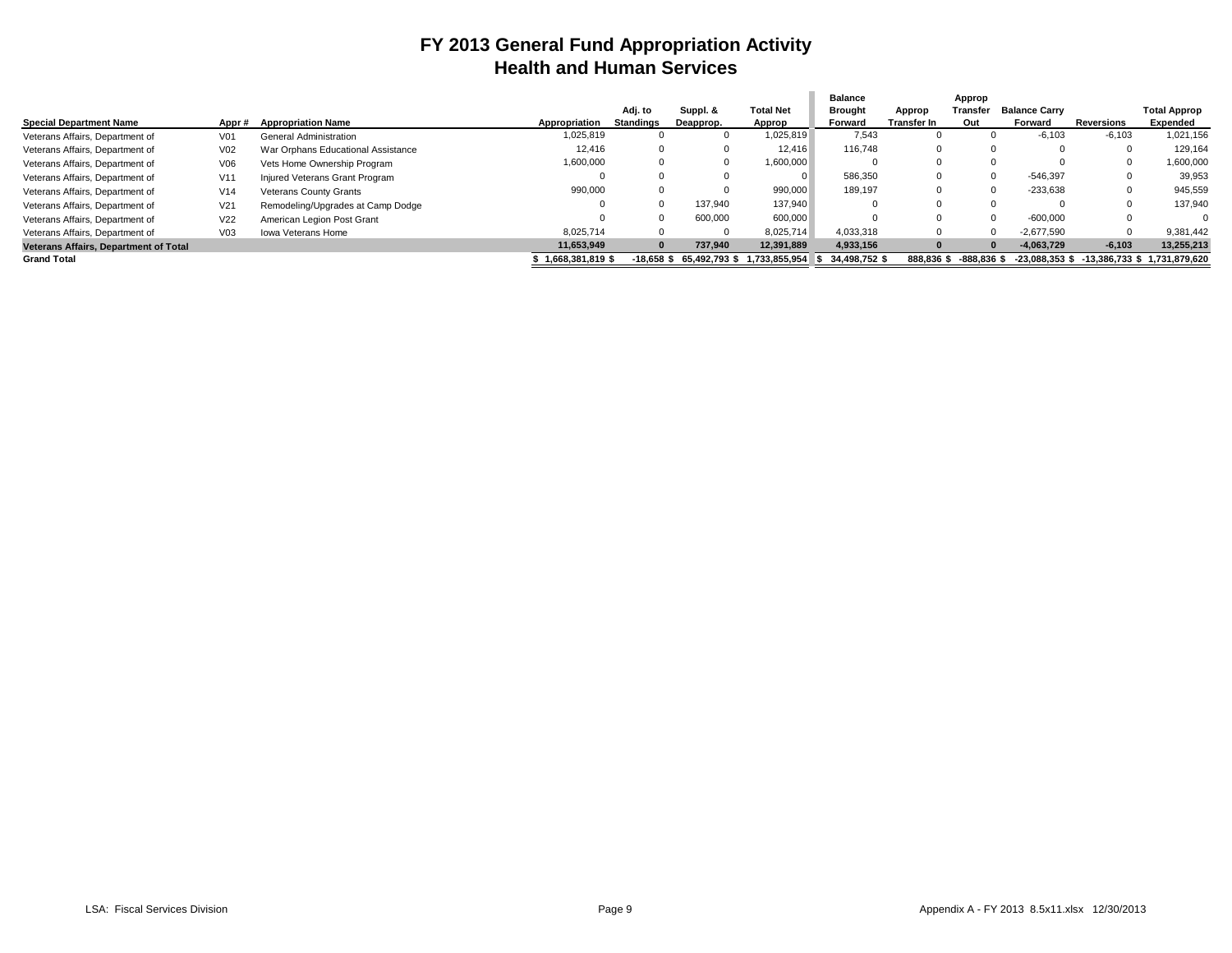### **FY 2013 General Fund Appropriation Activity Justice Systems**

|                                                                 |                          |                                                     | Appropriation      | Adj. to<br><b>Standings</b> | Suppl. &<br>Deapprop. | <b>Total Net</b>    | <b>Balance</b><br><b>Brought</b><br>Forward | Approp       | Approp<br>Transfer In Transfer Out | <b>Balance Carry</b><br>Forward  | <b>Reversions</b>       | <b>Total Approp</b><br>Expended |
|-----------------------------------------------------------------|--------------------------|-----------------------------------------------------|--------------------|-----------------------------|-----------------------|---------------------|---------------------------------------------|--------------|------------------------------------|----------------------------------|-------------------------|---------------------------------|
| <b>Special Department Name</b>                                  | Appr#                    | <b>Appropriation Name</b><br>General Office A.G.    | \$<br>7,792,930 \$ | 0 <sup>5</sup>              | 0 <sup>5</sup>        | Approp<br>7,792,930 | 0 <sup>5</sup>                              |              | 0\$                                | 0 <sup>3</sup><br>0 <sup>3</sup> | $-5,000$ \$             | 7,787,930                       |
| <b>Attorney General</b>                                         | <b>B01</b>               |                                                     | 2,876,400          | 0                           | 0                     | 2,876,400           | 0                                           | 0            | 0                                  | 0                                | $-14,667$               | 2,861,733                       |
| <b>Attorney General</b>                                         | <b>B10</b><br><b>B11</b> | Victim Assistance Grants                            | 1,814,831          | $\mathbf 0$                 | $\mathbf 0$           | 1,814,831           | $\mathbf 0$                                 | $\mathbf 0$  | $\Omega$                           | $\Omega$                         | $\overline{0}$          | 1,814,831                       |
| <b>Attorney General</b>                                         |                          | <b>Legal Services Poverty Grants</b>                | 12,484,161         | $\Omega$                    | $\bf{0}$              | 12,484,161          | $\Omega$                                    | $\Omega$     | $\Omega$                           | $\Omega$                         | $-19,667$               | 12,464,494                      |
| <b>Attorney General Total</b>                                   |                          |                                                     | 1,297,069          | $\mathbf 0$                 | $\Omega$              | 1,297,069           | $\mathbf 0$                                 | $\mathbf 0$  | $\mathbf{0}$                       | $-49,676$                        | $-49,676$               | 1,197,718                       |
| Civil Rights Commission<br><b>Civil Rights Commission Total</b> | J21                      | Civil Rights Commission                             | 1,297,069          | $\bf{0}$                    | $\bf{0}$              | 1,297,069           | $\bf{0}$                                    | $\bf{0}$     | $\bf{0}$                           | -49,676                          | $-49,676$               | 1,197,718                       |
| Corrections, Department of                                      | A01                      | <b>CBC District</b>                                 | 12,958,763         | $\mathbf 0$                 | $\mathbf 0$           | 12,958,763          | $\Omega$                                    | $\Omega$     | $\mathbf{0}$                       | $\mathbf 0$                      | $\overline{0}$          | 12,958,763                      |
|                                                                 | A02                      | <b>CBC District II</b>                              | 10,870,424         | 0                           | $\mathbf 0$           | 10,870,424          | $\Omega$                                    | $\mathbf{0}$ | $\Omega$                           | $\mathbf 0$                      | $\mathbf 0$             | 10,870,424                      |
| Corrections, Department of                                      |                          |                                                     | 6,238,455          | $\mathbf 0$                 | $\mathbf 0$           | 6,238,455           | $\Omega$                                    | $\Omega$     | $\Omega$                           | $\Omega$                         | $\mathbf 0$             | 6,238,455                       |
| Corrections, Department of                                      | A03                      | <b>CBC District III</b>                             | 5,495,309          | $\mathbf 0$                 | $\mathbf 0$           | 5,495,309           | $\mathbf 0$                                 | $\Omega$     | $\mathbf 0$                        | $\Omega$                         | $\mathbf 0$             | 5,495,309                       |
| Corrections, Department of                                      | A04                      | <b>CBC District IV</b>                              | 19,375,428         | $\mathbf 0$                 | $\mathbf 0$           | 19,375,428          | 150,000                                     | 0            | $\mathbf 0$                        | $-71,954$                        | $-71,954$               | 19,381,520                      |
| Corrections, Department of                                      | A05                      | <b>CBC District V</b>                               | 14,095,408         | $\Omega$                    | $\mathbf 0$           | 14,095,408          | $\mathbf 0$                                 | $\Omega$     | $\Omega$                           | $\mathbf 0$                      | $\overline{0}$          | 14,095,408                      |
| Corrections, Department of                                      | A06                      | <b>CBC District VI</b>                              | 6,895,634          | $\Omega$                    | $\Omega$              | 6,895,634           | 767                                         | $\Omega$     | $\Omega$                           | $-30,446$                        | $-30,446$               | 6,835,509                       |
| Corrections, Department of                                      | A07                      | <b>CBC District VII</b>                             | 7,518,935          | $\Omega$                    | $\Omega$              | 7,518,935           | $\mathbf 0$                                 | $\Omega$     | $\Omega$                           | $\Omega$                         | $\overline{0}$          | 7,518,935                       |
| Corrections, Department of                                      | A08                      | <b>CBC District VIII</b>                            | 59,733             | $-59,733$                   | $\Omega$              | $\Omega$            | $\Omega$                                    | $\Omega$     | $\Omega$                           | $\Omega$                         | $\overline{0}$          | $\Omega$                        |
| Corrections, Department of                                      | 897                      | State Cases Court Costs                             |                    | $\mathbf 0$                 | $\mathbf 0$           |                     | 265                                         | 260,000      | $\mathbf 0$                        |                                  | $-3,106$                |                                 |
| Corrections, Department of                                      | A20                      | <b>Corrections Administration</b>                   | 5,081,582          | $\Omega$                    | $\Omega$              | 5,081,582           |                                             |              | $\Omega$                           | $-3,106$                         |                         | 5,335,635                       |
| Corrections, Department of                                      | A21                      | Iowa Corrections Offender Network                   | 424,364            | $\Omega$                    |                       | 424,364             | $\mathbf 0$                                 | $\Omega$     | $\Omega$                           | $\Omega$<br>$\Omega$             | $\overline{0}$          | 424,364                         |
| Corrections, Department of                                      | A24                      | <b>County Confinement</b>                           | 1,075,092          |                             | $\mathbf 0$           | 1,075,092           | $\mathbf 0$                                 | 15,000       |                                    |                                  | $-3,403$                | 1,086,689                       |
| Corrections, Department of                                      | A25                      | Federal Prisoners/ Contractual                      | 484,411            | 0                           | $\mathbf 0$           | 484,411             | $\mathbf 0$                                 | $\mathbf 0$  | $-15,000$                          | $\mathbf 0$                      | $-43,076$               | 426,335                         |
| Corrections, Department of                                      | A26                      | <b>Corrections Education</b>                        | 2,358,109          | $\mathbf 0$                 | $\mathbf 0$           | 2,358,109           | 215,581                                     | $\Omega$     | $\mathbf 0$                        | $-126,361$                       | $\Omega$                | 2,447,328                       |
| Corrections, Department of                                      | A27                      | <b>Hepatitis Treatment and Education</b>            | 167,881            | $\Omega$                    | $\mathbf 0$           | 167,881             | 0                                           | $\Omega$     | $\Omega$                           | $\Omega$                         | $\mathbf 0$             | 167,881                         |
| Corrections, Department of                                      | A30                      | Mental Health/Substance Abuse - DOC wide            | 22,319             | $\Omega$                    | $\Omega$              | 22,319              | $\Omega$                                    | $\Omega$     | $\Omega$                           | $\Omega$                         | $\mathbf 0$             | 22,319                          |
| Corrections, Department of                                      | A40                      | Ft. Madison Institution                             | 42,686,899         | $\Omega$                    | $\Omega$              | 42,686,899          | 59                                          | $\Omega$     | $\Omega$                           | $-166$                           | $-166$                  | 42,686,625                      |
| Corrections, Department of                                      | A45                      | Anamosa Institution                                 | 32,920,521         | $\Omega$                    | $\Omega$              | 32,920,521          | 789                                         | 169,414      | $\Omega$                           | $-106$                           | $-106$                  | 33,090,513                      |
| Corrections, Department of                                      | A50                      | Oakdale Institution                                 | 57,950,613         | $\Omega$                    | $\Omega$              | 57,950,613          | 1,337                                       | $\mathbf 0$  | $-369,414$                         | $-47,007$                        | $-47,007$               | 57,488,52                       |
| Corrections, Department of                                      | A55                      | Newton Institution                                  | 27,127,290         | $\mathbf 0$                 | $\mathbf 0$           | 27,127,290          | $\mathbf 0$                                 | $\Omega$     | $\Omega$                           | $\overline{0}$                   | $-1$                    | 27,127,289                      |
| Corrections, Department of                                      | A60                      | Mt. Pleasant Inst.                                  | 26,751,707         | $\Omega$                    | $\mathbf 0$           | 26,751,707          | 1,586                                       | $\mathbf 0$  | $\Omega$                           | $-5,589$                         | $-5,589$                | 26,742,116                      |
| Corrections, Department of                                      | A65                      | Rockwell City Institution                           | 9,671,148          | $\Omega$                    | $\Omega$              | 9,671,148           | $\mathbf 0$                                 | 54,000       | $\Omega$                           | $-202$                           | $-202$                  | 9,724,744                       |
| Corrections, Department of                                      | A70                      | Clarinda Institution                                | 25,241,616         | $\mathbf 0$                 | $\mathbf 0$           | 25,241,616          | 82,069                                      | $\mathbf 0$  | $-264,000$                         | $-117,889$                       | $-117,889$              | 24,823,907                      |
| Corrections, Department of                                      | A75                      | Mitchellville Institution                           | 16,341,725         | $\Omega$                    | $\mathbf 0$           | 16,341,725          | $\mathbf 0$                                 | 150,000      | $\mathbf 0$                        | $\mathbf{0}$                     | $\overline{\mathbf{0}}$ | 16,491,725                      |
| Corrections, Department of                                      | A80                      | Ft. Dodge Institution                               | 29,865,232         | $\mathbf 0$                 | $\Omega$              | 29,865,232          | 655                                         | $\mathbf 0$  | $\Omega$                           | $-823$                           | $-823$                  | 29,864,24                       |
| <b>Corrections, Department of Total</b>                         |                          |                                                     | 361,678,598        | $-59,733$                   | $\bf{0}$              | 361,618,865         | 453,108                                     | 648,414      | $-648,414$                         | $-403,649$                       | $-323,768$              | 361,344,556                     |
| Law Enforcement Academy                                         | <b>R01</b>               | Iowa Law Enforcement Academy                        | 968,698            | $\mathbf 0$                 | $\mathbf 0$           | 968,698             | 7,179                                       | $\mathbf 0$  | $\mathbf{0}$                       | $-6.200$                         | $-6.940$                | 962,738                         |
| Law Enforcement Academy Total                                   |                          |                                                     | 968,698            | $\bf{0}$                    | $\bf{0}$              | 968,698             | 7,179                                       | $\bf{0}$     | $\bf{0}$                           | $-6.200$                         | $-6.940$                | 962,738                         |
| Parole, Board of                                                | <b>B40</b>               | Parole Board                                        | 1,203,835          | $\mathbf 0$                 | $\Omega$              | 1,203,835           | 1,330                                       | $\mathbf 0$  | $\mathbf 0$                        | $-27,134$                        | $-27,134$               | 1,150,897                       |
| Parole, Board of Total                                          |                          |                                                     | 1,203,835          | $\bf{0}$                    | $\bf{0}$              | 1,203,835           | 1,330                                       | $\bf{0}$     | $\bf{0}$                           | $-27,134$                        | $-27,134$               | 1,150,897                       |
| Public Defense, Department of                                   | 883                      | Compensation and Expense                            | 344,644            | 90,491                      | $\mathbf 0$           | 435,135             | $\mathbf 0$                                 | $\Omega$     | 0                                  | $\mathbf 0$                      | $\overline{0}$          | 435,135                         |
| Public Defense, Department of                                   | R31                      | Public Defense, Department of                       | 5,527,042          | $\Omega$                    | $\Omega$              | 5,527,042           | $\Omega$                                    | $\Omega$     | $\Omega$                           | $\Omega$                         | $-1,506$                | 5,525,536                       |
| <b>Public Defense, Department of Total</b>                      |                          |                                                     | 5,871,686          | 90,491                      | $\mathbf{0}$          | 5,962,177           | $\Omega$                                    | $\Omega$     | $\Omega$                           | $\Omega$                         | $-1,506$                | 5,960,671                       |
| Homeland Security and Emergency Management                      | R40                      | Homeland Security & Emergency Mgmt. Division        | 1,836,877          | $\mathbf 0$                 | $\Omega$              | 1,836,877           | 0                                           | $\Omega$     | $\Omega$                           | $\Omega$                         | $\mathbf 0$             | 1,836,877                       |
| <b>Homeland Security and Emergency Management Total</b>         |                          |                                                     | 1.836.877          | $\mathbf{0}$                | $\bf{0}$              | 1,836,877           | $\bf{0}$                                    | $\Omega$     | $\bf{0}$                           | $\mathbf{0}$                     | $\bf{0}$                | 1,836,877                       |
| Public Safety, Department of                                    | R61                      | <b>DPS Equipment</b>                                | $\Omega$           | $\mathbf 0$                 | 1,000,000             | 1,000,000           | $\mathbf 0$                                 | $\mathbf 0$  | $\Omega$                           | $-1,000,000$                     | $\overline{0}$          | $\mathbf{0}$                    |
| Public Safety, Department of                                    | <b>R64</b>               | Public Safety Administration                        | 4,007,075          | $\Omega$                    | $\mathbf 0$           | 4,007,075           | 13,918                                      | $\Omega$     | $\Omega$                           | $-402$                           | $-402$                  | 4,020,190                       |
| Public Safety, Department of                                    | R67                      | Public Safety DCI                                   | 12,533,931         | 0                           | $\mathbf 0$           | 12,533,931          | 6,185                                       | $\Omega$     | $\Omega$                           | $-20.079$                        | $-20,079$               | 12,499,959                      |
| Public Safety, Department of                                    | <b>R68</b>               | DCI - Crime Lab Equipment/Training                  | 302,345            | $\mathbf 0$                 | $\mathbf 0$           | 302,345             | $\mathbf 0$                                 | $\Omega$     | $\Omega$                           | $\Omega$                         | $\overline{0}$          | 302,345                         |
| Public Safety, Department of                                    | <b>R69</b>               | Public Safety Undercover Funds                      | 109,042            | $\mathbf 0$                 | $\mathbf 0$           | 109,042             | $\mathbf 0$                                 | $\Omega$     | 0                                  | $\mathbf 0$                      | $\mathbf 0$             | 109,042                         |
| Public Safety, Department of                                    | R70                      | Narcotics Enforcement                               | 6,429,884          | $\mathbf 0$                 | $\mathbf 0$           | 6,429,884           | 5,076                                       | $\Omega$     | $\mathbf 0$                        | $-887$                           | $-887$                  | 6,433,186                       |
| Public Safety, Department of                                    | R72                      | <b>DPS Fire Marshal</b>                             | 4,298,707          | $\Omega$                    | $\mathbf 0$           | 4,298,707           | 2,798                                       | $\Omega$     | $\mathbf 0$                        | $-97$                            | $-97$                   | 4,301,310                       |
| Public Safety, Department of                                    | <b>R75</b>               | Iowa State Patrol                                   | 53,493,490         | $\Omega$                    | $\Omega$              | 53,493,490          | 6,620                                       | $\Omega$     | $\Omega$                           | $-24,782$                        | $-24,782$               | 53,450,545                      |
| Public Safety, Department of                                    | <b>R76</b>               | DPS/SPOC Sick Leave Payout                          | 279,517            | $\Omega$                    | $\Omega$              | 279,517             | $\mathbf 0$                                 | $\Omega$     | $\Omega$                           | $\mathbf 0$                      | $\Omega$                | 279,517                         |
| Public Safety, Department of                                    | R82                      | Fire Fighter Training                               | 725,520            | $\Omega$                    | $\Omega$              | 725,520             | 988                                         | $\Omega$     | $\Omega$                           | $-391$                           | $\Omega$                | 726,117                         |
| Public Safety, Department of                                    | <b>R85</b>               | Statewide Interoperable Communications System Board | 48.000             | $\mathbf 0$                 | $\Omega$              | 48.000              | $\Omega$                                    | $\Omega$     | $\Omega$                           | $\Omega$                         | $\Omega$                | 48,000                          |
| <b>Public Safety, Department of Total</b>                       |                          |                                                     | 82.227.511         | $\Omega$                    | 1.000.000             | 83,227,511          | 35.586                                      | $\Omega$     | $\bf{0}$                           | $-1.046.638$                     | $-46.248$               | 82,170,211                      |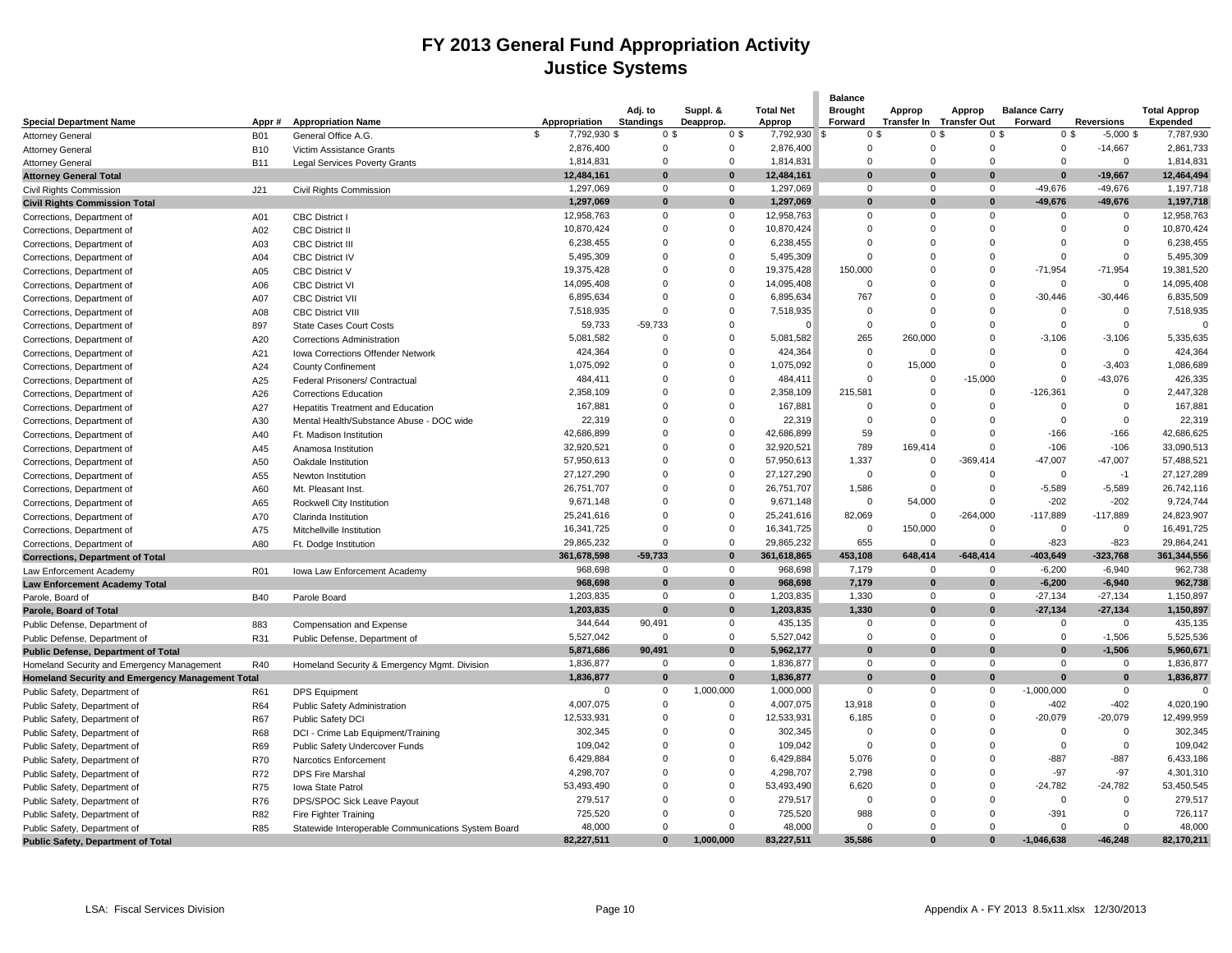### **FY 2013 General Fund Appropriation Activity Justice Systems**

|                                |            |                                               |               | Adj. to          | Suppl. &     | <b>Total Net</b> | <b>Balance</b><br><b>Brought</b> | Approp     | Approp                          | <b>Balance Carry</b> |            | <b>Total Approp</b> |
|--------------------------------|------------|-----------------------------------------------|---------------|------------------|--------------|------------------|----------------------------------|------------|---------------------------------|----------------------|------------|---------------------|
| <b>Special Department Name</b> | Appr#      | <b>Appropriation Name</b>                     | Appropriation | <b>Standings</b> | Deapprop.    | Approp           | Forward                          |            | <b>Transfer In Transfer Out</b> | Forward              | Reversions | Expended            |
| Judicial Branch                | <b>B20</b> | Judicial Branch                               | 158,911,822   |                  |              | 158,911,822      |                                  |            |                                 |                      | $-37,732$  | 158,874,090         |
| Judicial Branch                | <b>B21</b> | Jury & Witness (GF) to Revolving Fund (0043)  | 3,100,000     |                  |              | 3,100,000        |                                  |            |                                 |                      |            | 3,100,000           |
| Judicial Branch                | <b>B30</b> | Electronic Document Management System-0001-GF |               |                  | 3,000,000    | 3,000,000        |                                  |            |                                 | $-3,000,000$         |            |                     |
| <b>Judicial Branch Total</b>   |            |                                               | 162.011.822   |                  | 3.000.000    | 165.011.822      |                                  |            |                                 | $-3,000,000$         | $-37.732$  | 161,974,090         |
| <b>Grand Total</b>             |            |                                               | 629,580,257\$ | 30.758           | 4.000.000 \$ | 633,611,015      | 497.203 \$                       | 648.414 \$ | $-648.414$ \$                   | -4,533,297           | $-512.669$ | 629,062,252         |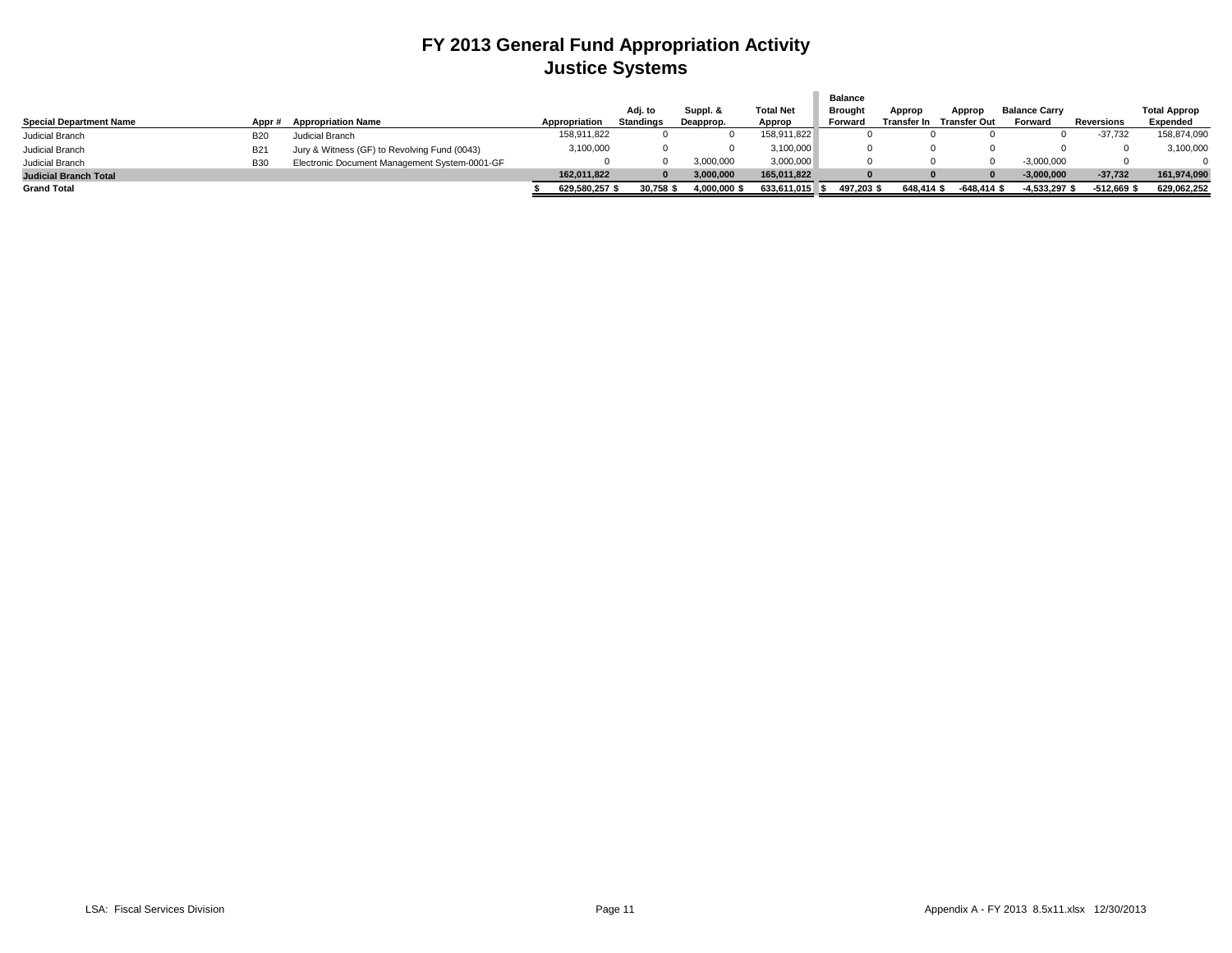### **FY 2013 General Fund Appropriation Activity Transportation, Infrastructure and Capitals**

|                                                 |                 |                                                             |               |                |                                          |                  | <b>Balance</b> |              | Approp         |                                |              |                     |
|-------------------------------------------------|-----------------|-------------------------------------------------------------|---------------|----------------|------------------------------------------|------------------|----------------|--------------|----------------|--------------------------------|--------------|---------------------|
|                                                 |                 |                                                             |               | Adj. to        | Suppl. &                                 | <b>Total Net</b> | <b>Brought</b> | Approp       |                | <b>Transfer</b> Balance Carry  |              | <b>Total Approp</b> |
| <b>Special Department Name</b>                  | Appr#           | <b>Appropriation Name</b>                                   | Appropriation | Standings      | Deapprop.                                | Approp           | Forward        | Transfer In  | Out            | Forward                        | Reversions   | Expended            |
| Transportation, Department of                   | SA <sub>5</sub> | <b>Commercial Service Airports</b>                          | 0S            | 0 <sup>3</sup> | 0\$                                      | $\Omega$         | \$207,478      | 0\$          | 0 <sup>5</sup> | $-12,743$ \$                   | 0S           | 194,735             |
| <b>Transportation, Department of Total</b>      |                 |                                                             | $\bf{0}$      | $\Omega$       | $\bf{0}$                                 |                  | 207,478        | $\mathbf{0}$ |                | $-12.743$                      | $\mathbf{0}$ | 194,735             |
| <b>Corrections Capital</b>                      | 9ZA             | DOC-lowa Correctional Instit. for Women-ICIW Expan-0001 -GF | 0             | $\Omega$       | 1,200,000                                | 11,200,000       |                | $\Omega$     | $\Omega$       | $-11,200,000$                  | 0            |                     |
| <b>Corrections Capital Total</b>                |                 |                                                             | $\bf{0}$      | $\bf{0}$       | 11,200,000                               | 11,200,000       | $\bf{0}$       | $\mathbf{0}$ | $\Omega$       | $-11,200,000$                  | $\bf{0}$     |                     |
| State Fair Authority Capital                    | 22G             | <b>Cultural Center Renovation &amp; Improvements</b>        |               | $\Omega$       | 250,000                                  | 250,000          | 0              |              | $\Omega$       | $-250,000$                     | $\Omega$     |                     |
| State Fair Authority Capital                    | 23G             | <b>Plaza Construction</b>                                   |               | $\Omega$       | ,000,000                                 | 1,000,000        | 0              |              | $\Omega$       | $-1,000,000$                   | $\Omega$     |                     |
| <b>State Fair Authority Capital Total</b>       |                 |                                                             | $\bf{0}$      | $\bf{0}$       | 1,250,000                                | 1,250,000        | $\bf{0}$       | $\bf{0}$     | $\bf{0}$       | $-1,250,000$                   | $\bf{0}$     |                     |
| Administrative Services - Capitals              | <b>R58</b>      | Capital Lightning Protection                                |               | $\Omega$       | 330,000                                  | 330,000          | $\Omega$       |              | $\Omega$       | $-330.000$                     | $\Omega$     |                     |
| Administrative Services - Capitals              | <b>R59</b>      | Major Maintenance                                           |               |                | 2,700,000                                | 2,700,000        | 0              |              | $\Omega$       | $-2,700,000$                   | $\Omega$     |                     |
| <b>Administrative Services - Capitals Total</b> |                 |                                                             | $\bf{0}$      | $\Omega$       | 3,030,000                                | 3,030,000        | $\bf{0}$       | $\mathbf{0}$ | $\Omega$       | $-3,030,000$                   | $\mathbf{0}$ |                     |
| <b>Regents Capital</b>                          | LB <sub>2</sub> | ISU - Research Park - FY 13 Supplemental                    |               | $\Omega$       | 12,000,000                               | 12,000,000       | $\Omega$       |              | $\Omega$       | $-12,000,000$                  | $\Omega$     |                     |
| <b>Regents Capital</b>                          | LB <sub>3</sub> | SUI - Hygienic Lab - FY 13 Supplemental                     |               | $\Omega$       | ,000,000                                 | 1,000,000        |                |              | $\Omega$       | $-1,000,000$                   | $\Omega$     |                     |
| <b>Regents Capital</b>                          | LB4             | Regents - Fire Safety/Def Maint - FY 13 Supplemental        |               |                | 2,000,000                                | 2,000,000        |                |              |                | $-2,000,000$                   | $\Omega$     |                     |
| <b>Regents Capital Total</b>                    |                 |                                                             | $\Omega$      |                | 15,000,000                               | 15,000,000       |                | $\Omega$     |                | $-15,000,000$                  | $\Omega$     |                     |
| <b>Grand Total</b>                              |                 |                                                             | 0 S           |                | 0 \$30,480,000 \$30,480,000 \$207,478 \$ |                  |                | 0\$          |                | $0 \text{ }$ \$ -30,492,743 \$ | 0\$          | 194,735             |
|                                                 |                 |                                                             |               |                |                                          |                  |                |              |                |                                |              |                     |